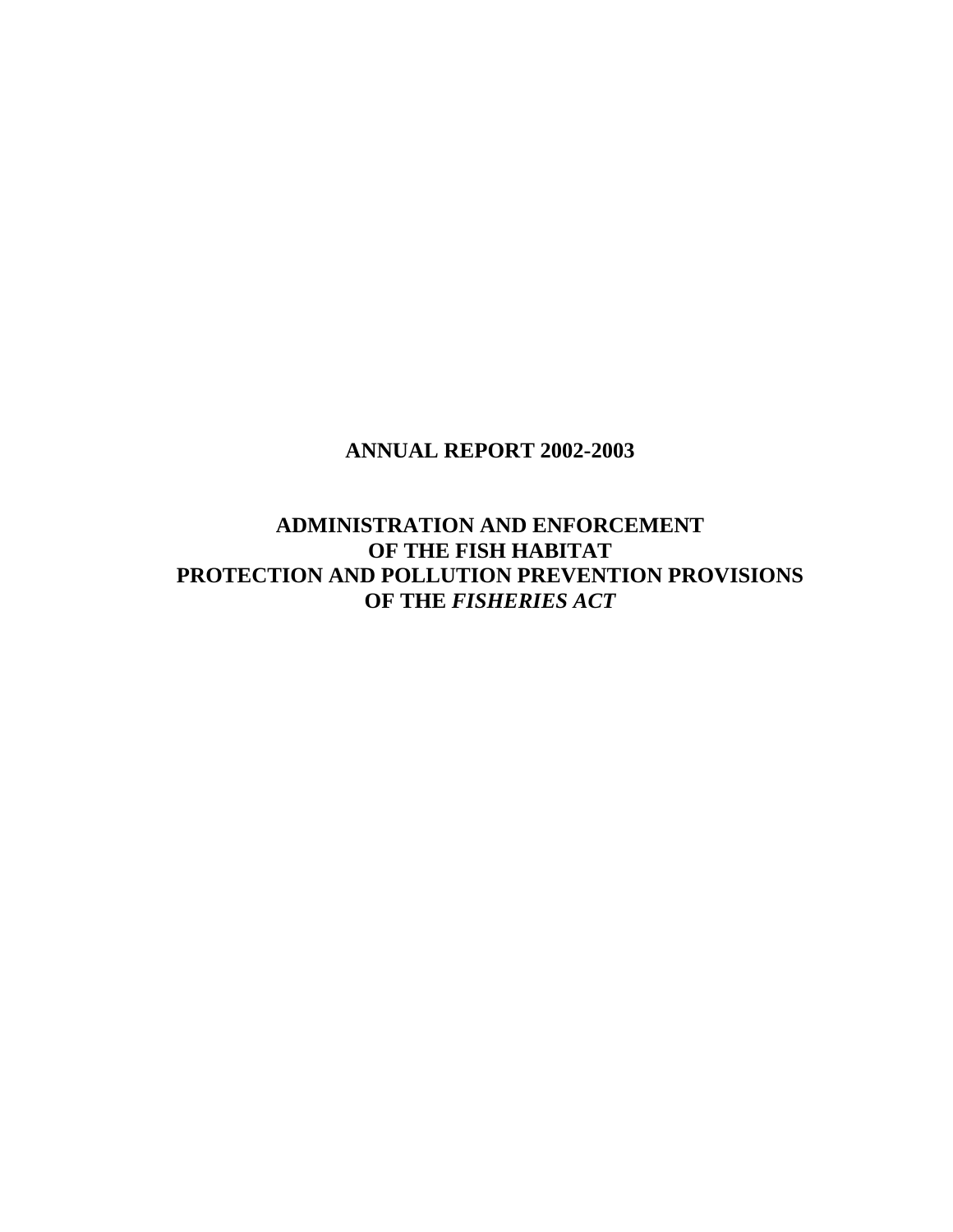Published by:

Communications Branch Fisheries and Oceans Canada Ottawa, Ontario K1A 0E6

©Her Majesty the Queen in Right of Canada 2004 Cat. No. Fs1-57/2003E-PDF

ISBN 0-662-38417-2

Internet site: [<http://www.dfo-mpo.gc.ca/canwaters-eauxcan/infocentre/publications/index\\_e.asp>](http://www.dfo-mpo.gc.ca/canwaters-eauxcan/infocentre/publications/index_e.asp)

Printed on recycled paper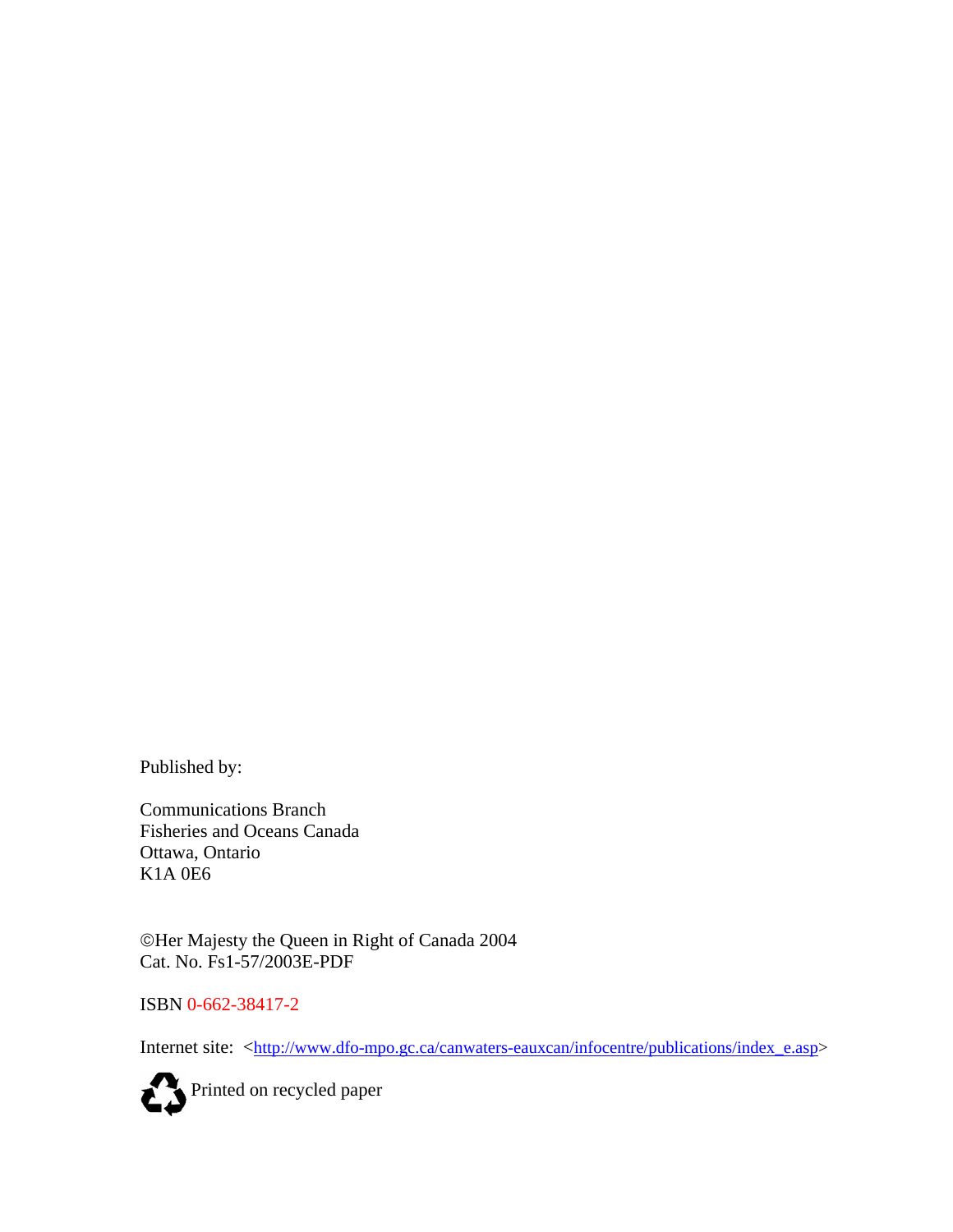

Ottawa, Canada K1A 0E6

Mr. William Corbett Clerk of the House of Commons Room 228-N, Centre Block House of Commons Ottawa, Ontario KlA OA6

Dear Mr. Corbett:

In accordance with the provisions of section 42.1 of the *Fisheries Act*, I have the honour to present, in both official languages, the Annual Report on the Administration and Enforcement of the Fish Habitat Protection and Pollution Prevention Provisions of the *Fisheries Act* for the fiscal year 2002-2003.

In conformity with the requirements of the Act, these copies are for tabling in the House of Commons and for referral to the Standing Committee on Fisheries and Oceans.

Yours truly,

Geoff Regan

**Attachments**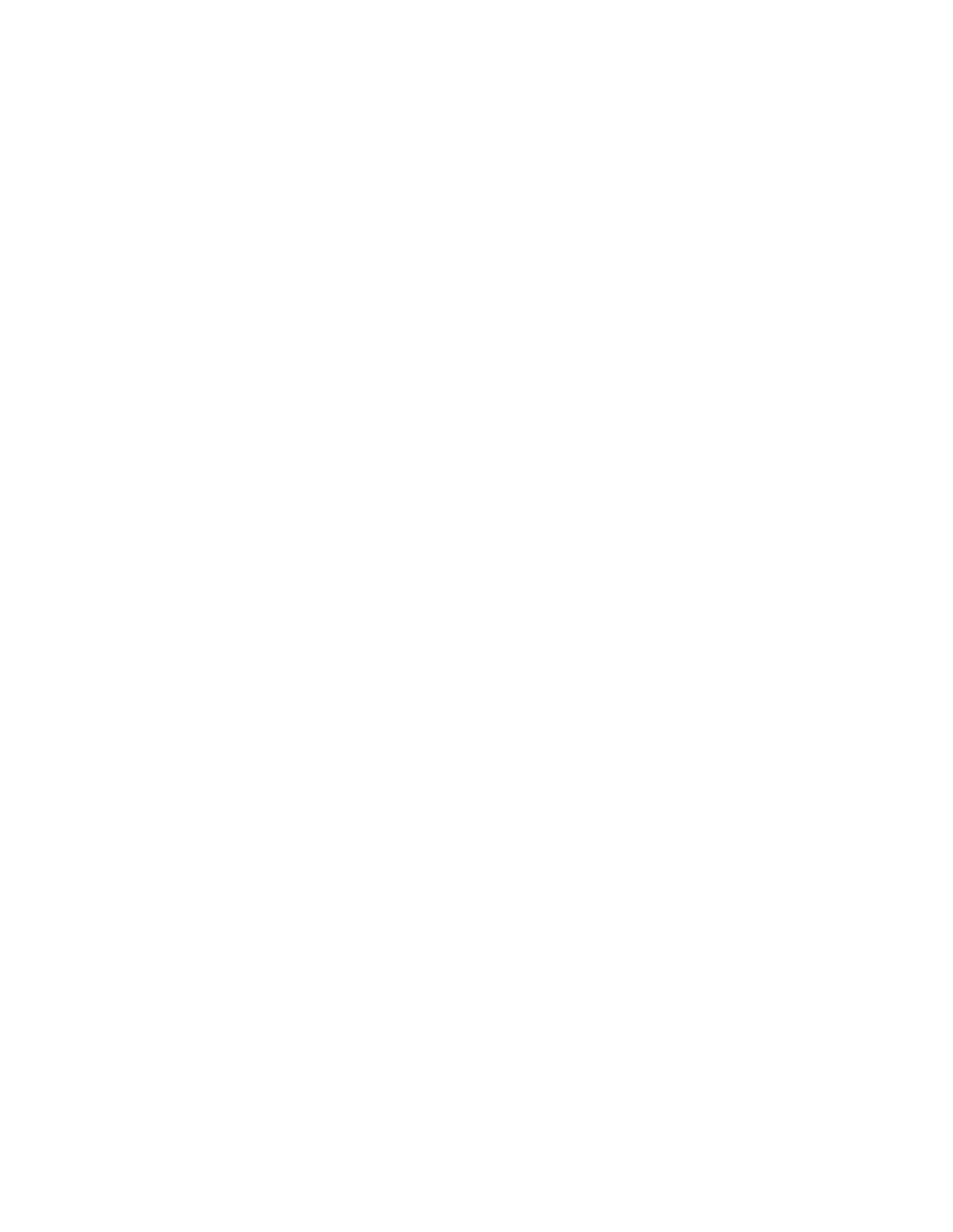

Ministre des Pêches et des Océans

Ottawa, Canada K1A 0E6

Mr. Paul Bélisle Clerk of the Senate Room 183-S, Centre Block The Senate Ottawa, Ontario K1A 0A4

Dear Mr. Bélisle:

In accordance with the provisions of section 42.1 of the *Fisheries Act*, I have the honour to present, in both official languages, the Annual Report on the Administration and Enforcement of the Fish Habitat Protection and Pollution Prevention Provisions of the *Fisheries Act* for the fiscal year 2002-2003.

In conformity with the requirements of the Act, these copies are for tabling in the Senate.

Yours truly,

Geoff Regan

**Attachments**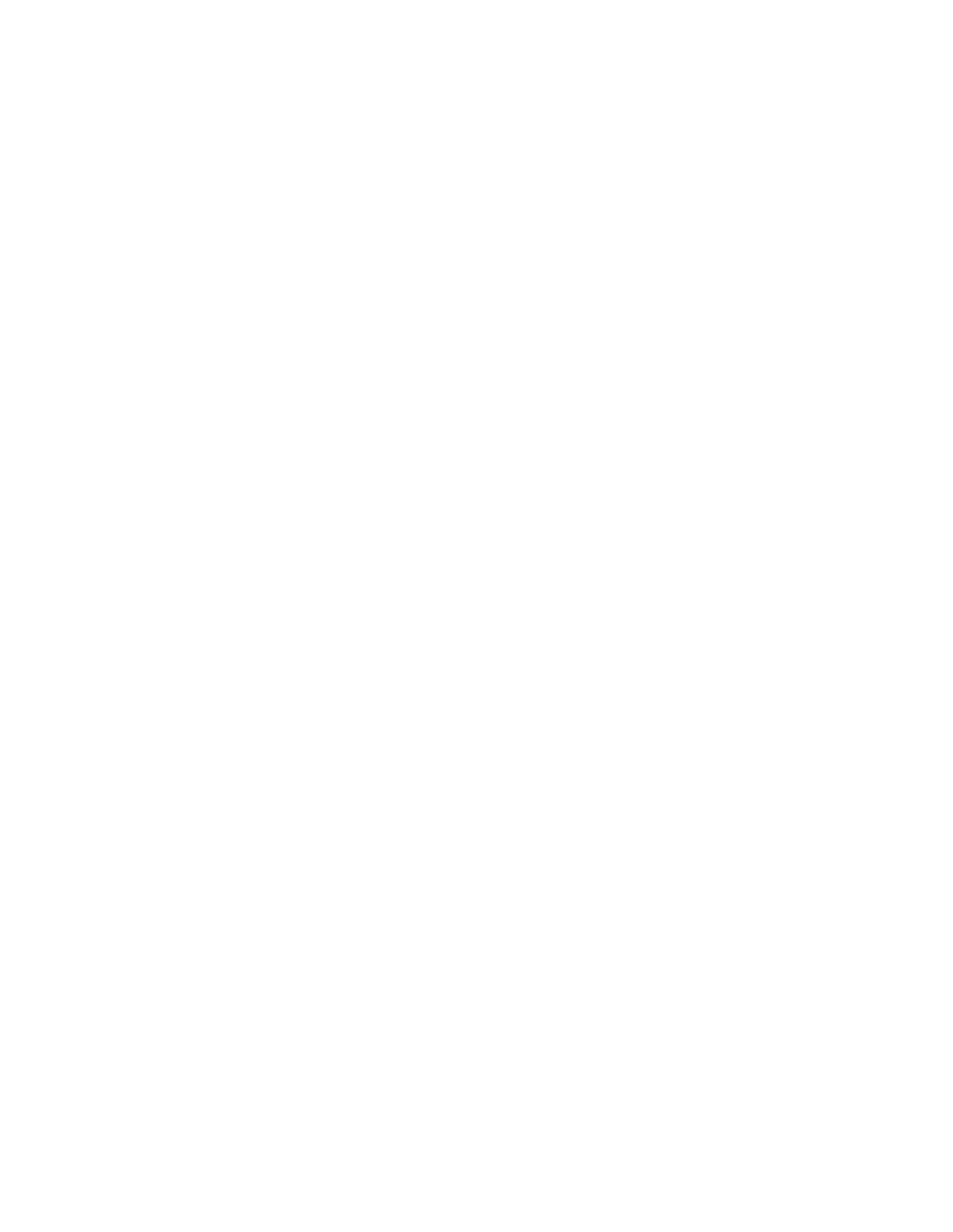# **Table of Contents**

| 1.0                             |                                                                        |  |
|---------------------------------|------------------------------------------------------------------------|--|
| 1.1<br>1.2<br>1.3               | Legislative Basis for the Conservation and Protection of Fish Habitat2 |  |
| 2.0                             |                                                                        |  |
| 2.1<br>2.2<br>2.3<br>2.4<br>2.5 |                                                                        |  |
| 3.0                             |                                                                        |  |
| 4.0                             |                                                                        |  |
| 5.0                             |                                                                        |  |
| 6.0                             |                                                                        |  |
| 7.0                             |                                                                        |  |
| 8.0                             |                                                                        |  |
|                                 |                                                                        |  |

# **List of Tables**

| Table 5: Enforcement Activities carried out under the <i>Fisheries Act</i> 13 |  |
|-------------------------------------------------------------------------------|--|
|                                                                               |  |

# **Map**

|--|--|--|--|--|

## **Annex**

[Annex 1: Habitat Protection and Pollution Prevention Provisions,](#page-54-0) *Fisheries Act*......... 47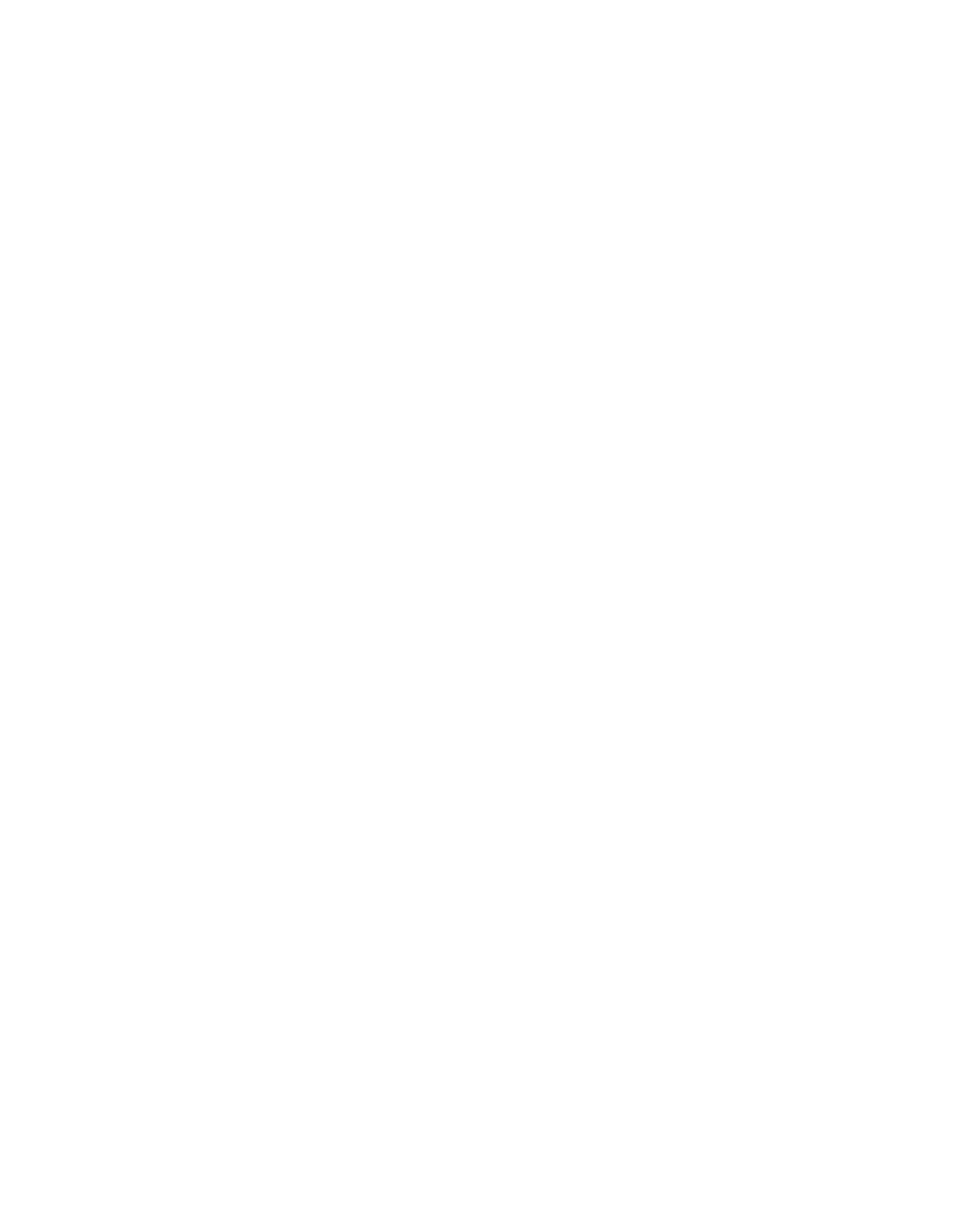# <span id="page-8-0"></span>**1.0 Introduction**

The *Fisheries Act* contains provisions for the conservation and protection of fish habitat. These include provisions that prohibit harmful changes to fish habitat (habitat protection provisions) and others prohibiting the discharge of deleterious substances into fisheries water (pollution prevention provisions). Fisheries and Oceans Canada (DFO) is responsible for the administration and enforcement of the habitat protection provisions of the *Fisheries Act*, while responsibility for the administration and enforcement of the pollution prevention provisions has been assigned to Environment Canada (EC). The *Policy for the Management*  of Fish Habitat<sup>[1](#page-8-1)</sup> provides a comprehensive framework for the administration and enforcement of the habitat protection and pollution prevention provisions consistent with the goals of sustainable development.

Within DFO, administration and enforcement of the habitat protection provisions of the *Fisheries Act* is shared between the Habitat Management Program (HMP) within the Oceans Sector and the Fisheries Management Sector's Conservation and Protection (C&P) Program with scientific support from the Science Sector.

Section 42.1 of the *Fisheries Act* requires the Minister of Fisheries and Oceans to table an annual report to Parliament on the administration and enforcement of the fish habitat protection and pollution prevention provisions.

This report provides a summary of key activities undertaken by DFO, EC and other organizations in conserving and protecting fish habitat during fiscal year 2002-2003 (April 1, 2002, to March 31, 2003). The introductory section presents:

- background on the legal basis for the conservation and protection of fish habitat;
- a summary of DFO's *Policy for the Management of Fish Habitat*; and
- an overview of the mandate and operations of DFO and EC programs dedicated to the administration and enforcement of the fish habitat protection and pollution prevention provisions, respectively.

Section 2.0 of the report provides highlights of results achieved by DFO and EC programs through regulatory activities and sections 3.0 to 8.0 summarizes the results of non-regulatory activities contributing to the management of fish habitat.

<span id="page-8-1"></span> $\overline{a}$ <sup>1</sup> The full text of the *Policy for the Habitat Management of Fish Habitat* can be found at:  $\langle$ http://www.dfo-mpo.gc.ca/canwaters-eauxcan/infocentre/legislation-lois/policies/fhm-policy/index\_e.asp>.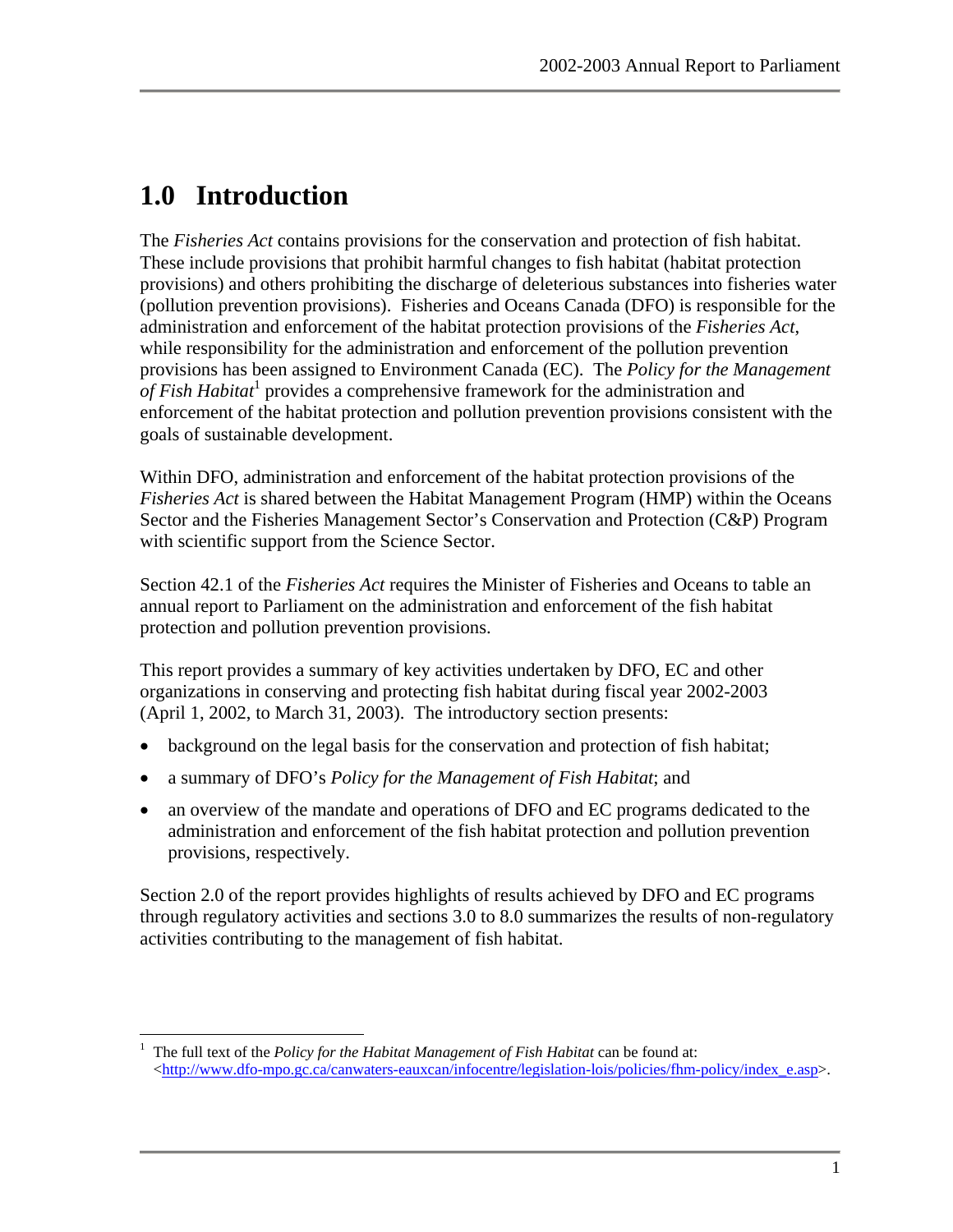<span id="page-9-0"></span>Regional details on DFO and EC programs are provided in supporting documents, available on DFO's website:

<[http://www.dfo-mpo.gc.ca/canwaters-eauxcan/infocentre/publications/index\\_e.asp>](http://www.dfo-mpo.gc.ca/canwaters-eauxcan/infocentre/publications/index_e.asp).

# **1.1 Legislative Basis for the Conservation and Protection of Fish Habitat**

The federal government fulfils its constitutional responsibilities for seacoast and inland fisheries through the administration and enforcement of the *Fisheries Act*, one of the strongest pieces of Canadian legislation that can be applied for the conservation and protection of aquatic ecosystems. The Act provides the federal government powers to make  $\alpha$  decisions in respect of the conservation and protection of fish habitat<sup>[2](#page-9-1)</sup> essential to sustaining freshwater and marine fisheries resources that provide Canadians with significant economic, social and environmental benefits.

Section 35, the key habitat protection provision of the *Fisheries Act*, prohibits any work or undertaking that would cause the harmful alteration, disruption or destruction (HADD) of fish habitat, unless authorized by the Minister of DFO or through regulations under the Act.

- (1) "No person shall carry on any work or undertaking that results in the harmful alteration, disruption or destruction of fish habitat."
- (2) "No person contravenes subsection (1) by causing the alteration, disruption or destruction of fish habitat by any means or under any conditions authorized by the Minister or under regulations made by the Governor in Council under this Act." - Section 35, *Fisheries Act*.

Section 36, the key pollution prevention provision, prohibits the deposit of deleterious substances into waters frequented by fish, unless authorized by regulation under the *Fisheries Act* or other federal legislation. Regulations to authorize certain deposits have been established pursuant to section 36 (e.g., pulp and paper and metal mining effluents). The responsibility for the administration and enforcement of the pollution prevention provisions of the *Fisheries Act* is assigned to EC.

Sections 20, 21, 22, 26, 28, 30 and 32 provide further protection for fish and fish habitat from harmful effects. The Act also contains provisions that support the administration and enforcement of the habitat protection and pollution prevention provisions. These include:

<span id="page-9-1"></span> $\overline{a}$ <sup>2</sup> Fish habitat is defined under subsection 34(1) of the *Fisheries Act* as "spawning grounds and nursery, rearing, food supply and migration areas on which fish depend directly or indirectly in order to carry out their life processes".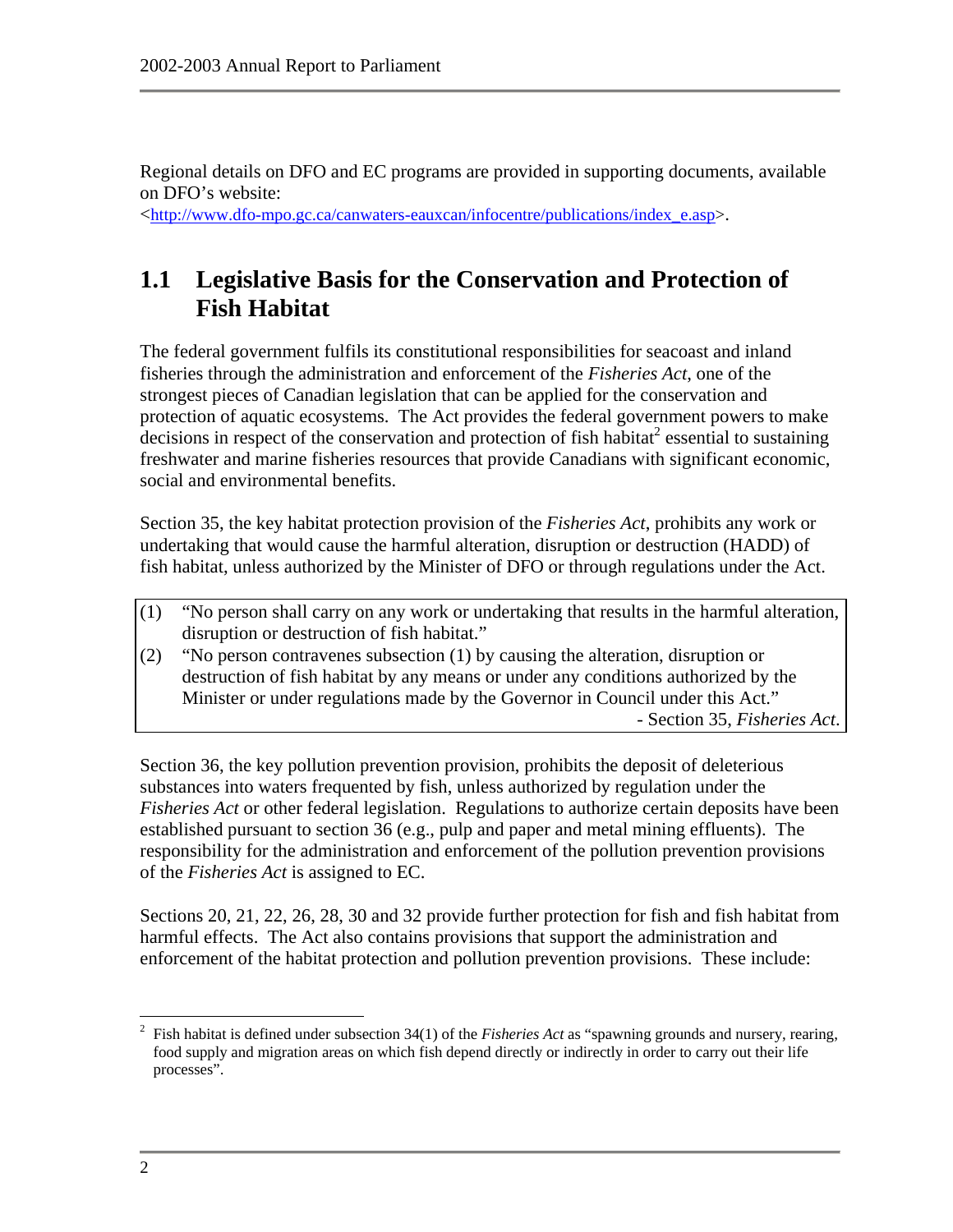- <span id="page-10-0"></span>• powers for the Minister to request plans and specification for works and undertakings that might affect fish or fish habitat (section 37);
- authorize the Minister to appoint inspectors and analysts (section 38.1);
- describe inspectors' powers (including entry, search, and direction of preventive, corrective or cleanup measures) (section 37.3);
- describe offences and punishment (section 40); and
- determine liability when a deleterious substance has been deposited (section 42).

The habitat protection and pollution prevention provisions of the *Fisheries Act* are listed in Annex 1.

# **1.2 Policy for the Management of Fish Habitat**

In administering and enforcing the habitat protection and pollution prevention provisions of the *Fisheries Act*, DFO and EC are guided by the *Policy for the Management of Fish Habitat* (the Habitat Policy). The Habitat Policy, tabled in Parliament in 1986, provides an objective, three goals, a principle of no net loss and eight implementation strategies that together support the concepts of sustainable development and ecosystem approach.

The overall objective of the Habitat Policy is to "increase the natural productive capacity of habitat for the nation's fisheries resources" – that is, to achieve a "net gain" in fish habitat – through the three goals of conservation, restoration and development of fish habitat.

The Habitat Policy recognizes that habitat objectives must be linked and integrated with fish production objectives and with other sectors of the economy that make legitimate demands on water resources. As a result, the Habitat Policy identifies the need for integrated planning for habitat management as an approach to ensuring the conservation and protection of fish habitat that sustain fish production while providing for other uses.

A key element of the Habitat Policy is the guiding principle of "no net loss of the productive capacity of fish habitat". This principle supports the conservation goal and is applied when proposed works and undertakings may result in a HADD of fish habitat. Prior to issuing an authorization under subsection 35(2) of the *Fisheries Act*, DFO applies the "no net loss" guiding principle, so that unavoidable habitat losses as a result of development projects are balanced by newly created and/or restored fish habitat. If unacceptable losses of fish habitat cannot be prevented by these measures, the Habitat Policy calls for an authorization not to be issued. Furthermore, where deleterious substances result in harm to fish or damage to fish habitat, compensation<sup>3</sup> is not an option.

<span id="page-10-1"></span><sup>1</sup> <sup>3</sup> See Glossary in the *Policy for the Management of Fish Habitat* for definition of compensation  $\langle$ http://www.dfo-mpo.gc.ca/canwaters-eauxcan/infocentre/legislation-lois/policies/fhm-policy/index\_e.asp>.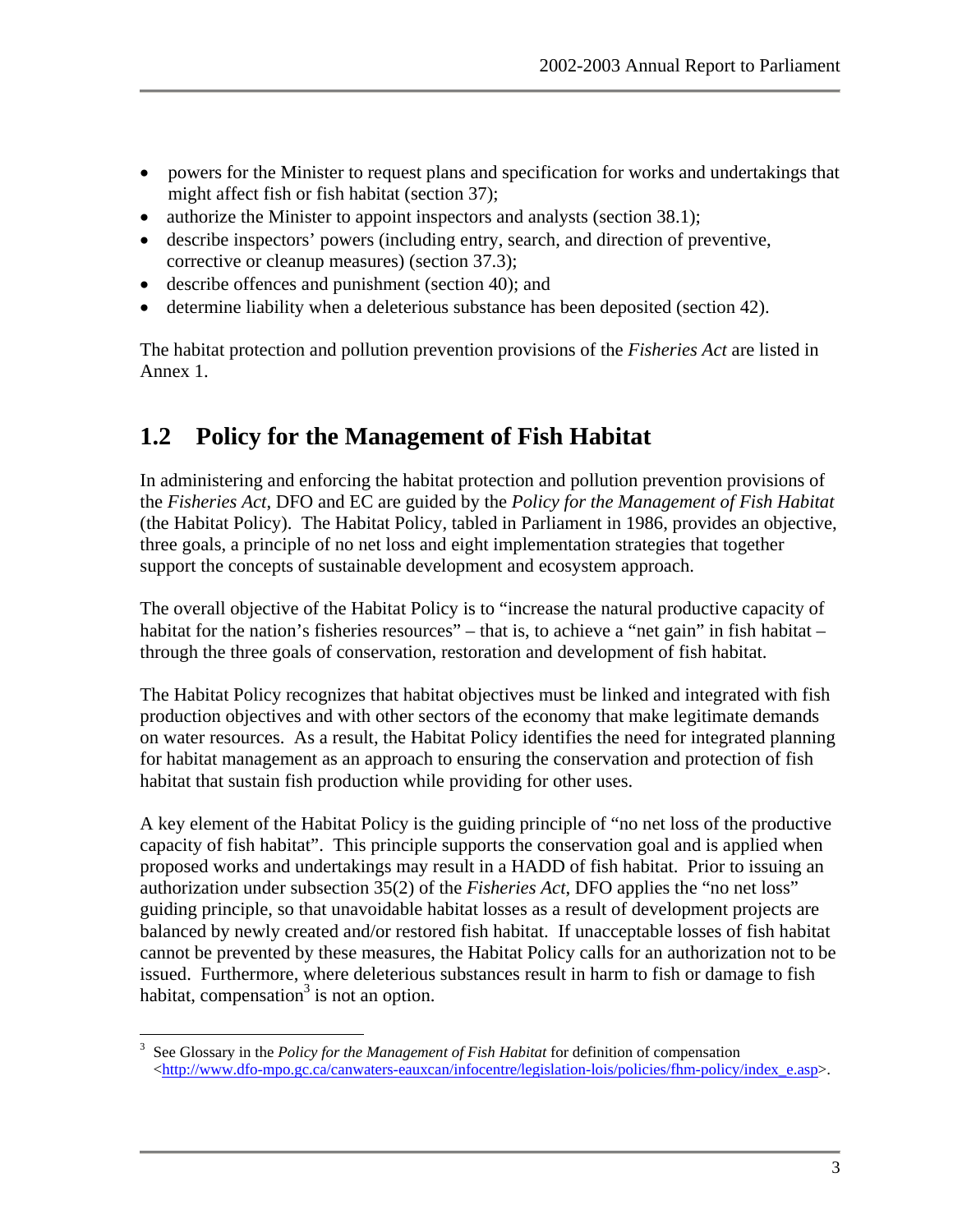# <span id="page-11-0"></span>**1.3 National Habitat Management Program**

Various sectors of DFO, namely Oceans Sector's HMP, Fisheries Management and Science contribute to the conservation and protection of fish habitat through seven key activities. The program contributes primarily through resources directed at four of these key activities:

- 1. Regulatory;
- 2. Freshwater and Oceans Planning;
- 3. Habitat Enhancement; and
- 4. Community Outreach and Stewardship.

These are supported through:

- 5. Scientific Support;
- 6. Information Management; and
- 7. Program Management.

The HMP plays a major role in delivery of the Department's responsibilities for fish habitat management. National Headquarters' (NHQ) staff is responsible for the overall coordination of the delivery of the HMP, providing national policy direction, strategic advice and liaison with other departmental sectors, federal departments and national industries and nongovernmental organizations. Day-to-day delivery of the program is carried out by staff located in more than 60 departmental offices in six regions. These regions are (see Map 1):

- Newfoundland and Labrador;
- Maritimes (parts of New Brunswick and Nova Scotia);
- Gulf (parts of New Brunswick and Nova Scotia, as well as all of Prince Edward Island);
- Quebec;
- Central and Arctic (Alberta, Saskatchewan, Manitoba, Ontario, the Northwest Territories and Nunavut); and
- Pacific (British Columbia and the Yukon Territory).

Scientific support, including research, scientific advice and monitoring, is provided by the department's Science Sector while the C&P program of the Fisheries Management Sector provides enforcement of the habitat protection provisions of the *Fisheries Act* through its fishery officers.

Program activities are implemented in collaboration with other federal departments, provincial governments, Aboriginal People, non-governmental organizations and industry.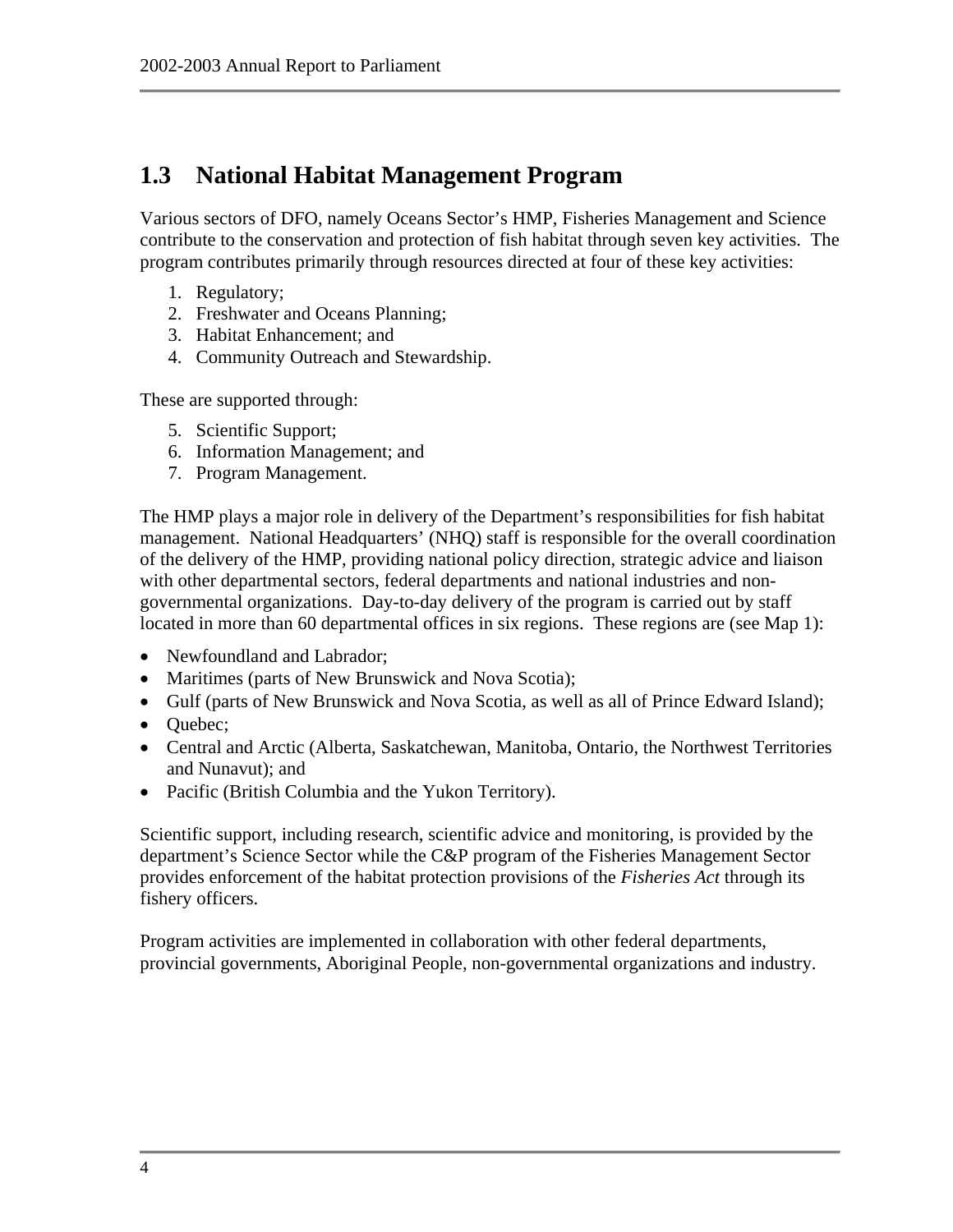<span id="page-12-0"></span>In fiscal year 2002-2003, the HMP continued its on-going efforts to strengthen its organizational effectiveness. Priorities included:

- streamlining the development referral review and approval process;
- establishing greater national consistency in the delivery of the Program;
- achieving a more balanced approach between regulatory and proactive activities in implementing the Habitat Policy; and
- enhancing collaboration and accountability in the delivery of the Program through partnerships.

# **2.0 Regulatory Activities**

This section highlights regulatory activities of the HMP, C&P and EC in fiscal year 2002-2003, at NHQ and in the regions. Regulatory activities include:

- the review of development proposals (referrals) that may affect fish habitat;
- compliance monitoring and enforcement of the habitat protection and pollution prevention provisions of the *Fisheries Act*;
- conducting environmental assessments under the *Canadian Environmental Assessment Act* (CEAA) prior to making decisions under section 35 of the *Fisheries Act* or prior to issuing certain approvals under the *Navigable Waters Protection Act* (NWPA) or the *National Energy Board Act* (NEBA); and
- developing regulations, policies and guidelines related to the habitat protection and pollution prevention provisions of the *Fisheries Act*.

Details on regional activities are available in supporting documents available electronically at: <[http://www.dfo-mpo.gc.ca/canwaters-eauxcan/infocentre/publications/index\\_e.asp>](http://www.dfo-mpo.gc.ca/canwaters-eauxcan/infocentre/publications/index_e.asp).

## **2.1 Review of Development Proposals (Referrals)**

With respect to reviews and assessment activities, staff of the HMP review information about development proposals (referrals) submitted to the Department to assess their potential impacts on fish habitat. As a result of these reviews, HMP staff provides advice and requirements for the conservation and protection of fish habitat that allows proponents to be in compliance with the *Fisheries* Act, mainly with respect to avoiding the HADD of fish habitat (section 35). These requirements are in the form or either a "Letter of Advice" or as an Authorization pursuant to subsection 35(2) of the Act.

It is important to note that the habitat protection provisions, including section 35, of the *Fisheries Act* do not create a mandatory obligation for proponents of development proposals to seek a "Letter of Advice" or an Authorization from DFO, as there is no such authority in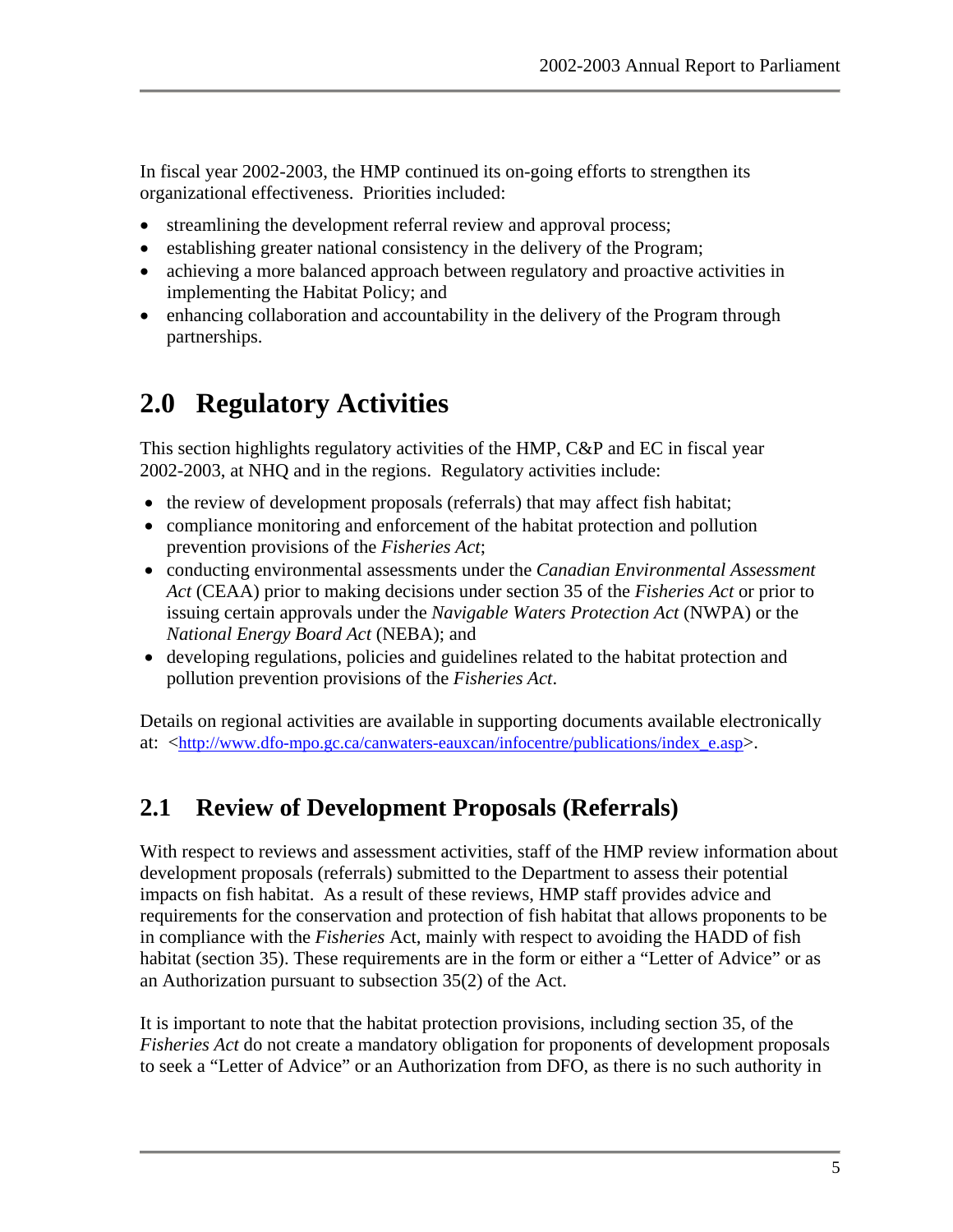<span id="page-13-0"></span>the section. However, to ensure that they are not in violation of the *Fisheries Act*, proponents voluntarily refer information about their projects to determine if proposed development projects are in compliance with the habitat protection provisions of the *Fisheries Act*. As part of these reviews, HMP staff must also ensure that habitat protection requirements under the *Species at Risk Act* (SARA) are complied with and prior to issuing an authorization that an environmental assessment under CEAA is completed. For development projects requiring such decisions, DFO becomes a responsible authority under CEAA and HMP staff must conduct environmental assessments that consider broader environmental issues than those directly associated with fish habitat.

|                                    | Table 1:<br><b>Summary of Habitat Referrals</b><br><b>Fiscal Year 2002-2003</b> |                        |                                 |                    |               |                 |              |                           |                      |        |              |  |
|------------------------------------|---------------------------------------------------------------------------------|------------------------|---------------------------------|--------------------|---------------|-----------------|--------------|---------------------------|----------------------|--------|--------------|--|
|                                    |                                                                                 | <b>Work Categories</b> |                                 |                    |               |                 |              |                           |                      |        |              |  |
| <b>REGION</b>                      | Aqua-<br>culture                                                                | Forestry               | <b>Instream</b><br><b>Works</b> | Land<br><b>Use</b> | <b>Mining</b> | Oil $\&$<br>Gas | <b>Roads</b> | <b>Shoreline</b><br>Works | Water<br><b>Mgmt</b> | Other* | <b>Total</b> |  |
| Newfound-<br>land $\&$<br>Labrador | 39                                                                              | 26                     | 167                             | 289                | 3             | 5               | 291          | 322                       | 5                    | 70     | 1,217        |  |
| <b>Maritimes</b>                   | 73                                                                              | 83                     | 259                             | 38                 | 5             | 21              | 195          | 350                       | 11                   | 68     | 1,103        |  |
| Gulf                               | 62                                                                              | 10                     | 193                             | 17                 | 3             | 4               | 125          | 190                       | 8                    | 24     | 636          |  |
| Quebec                             | 6                                                                               | 0                      | 40                              | 8                  |               | 15              | 25           | 107                       | 83                   | 26     | 311          |  |
| Central &<br><b>Arctic</b>         | 14                                                                              | 31                     | 1,197                           | 250                | 190           | 809             | 1,314        | 1,498                     | 332                  | 278    | 5,913        |  |
| <b>Pacific</b>                     | 49                                                                              | 648                    | 629                             | 614                | 385           | 25              | 412          | 782                       | 122                  | 243    | 3,909        |  |
| <b>TOTAL</b>                       | 243                                                                             | 798                    | 2,485                           | 1,216              | 587           | 879             | 2,362        | 3,249                     | 561                  | 709    | 13,089       |  |

Table 1 summarizes the number of referrals (by work category) submitted to DFO regions for review.

\* "Other" includes referrals identified with work categories of deleterious substances, hazardous materials, research, ocean management, ocean dumping, power projects, railways, seismic activities, and class screenings of habitat restoration projects.

Table 2 summarizes the number of letters of advice provided and the number of authorizations issued by each region. Advice provided to proponents or others may be delivered through several mechanisms, including:

- advice provided in writing to federal agencies, provincial/territorial/other agencies;
- letters of advice to proponents;
- mitigation measures provided to permitting agencies;
- specialist advice to federal agencies; and
- advice provided to the Canadian Coast Guard for the issuance of approvals under the NWPA.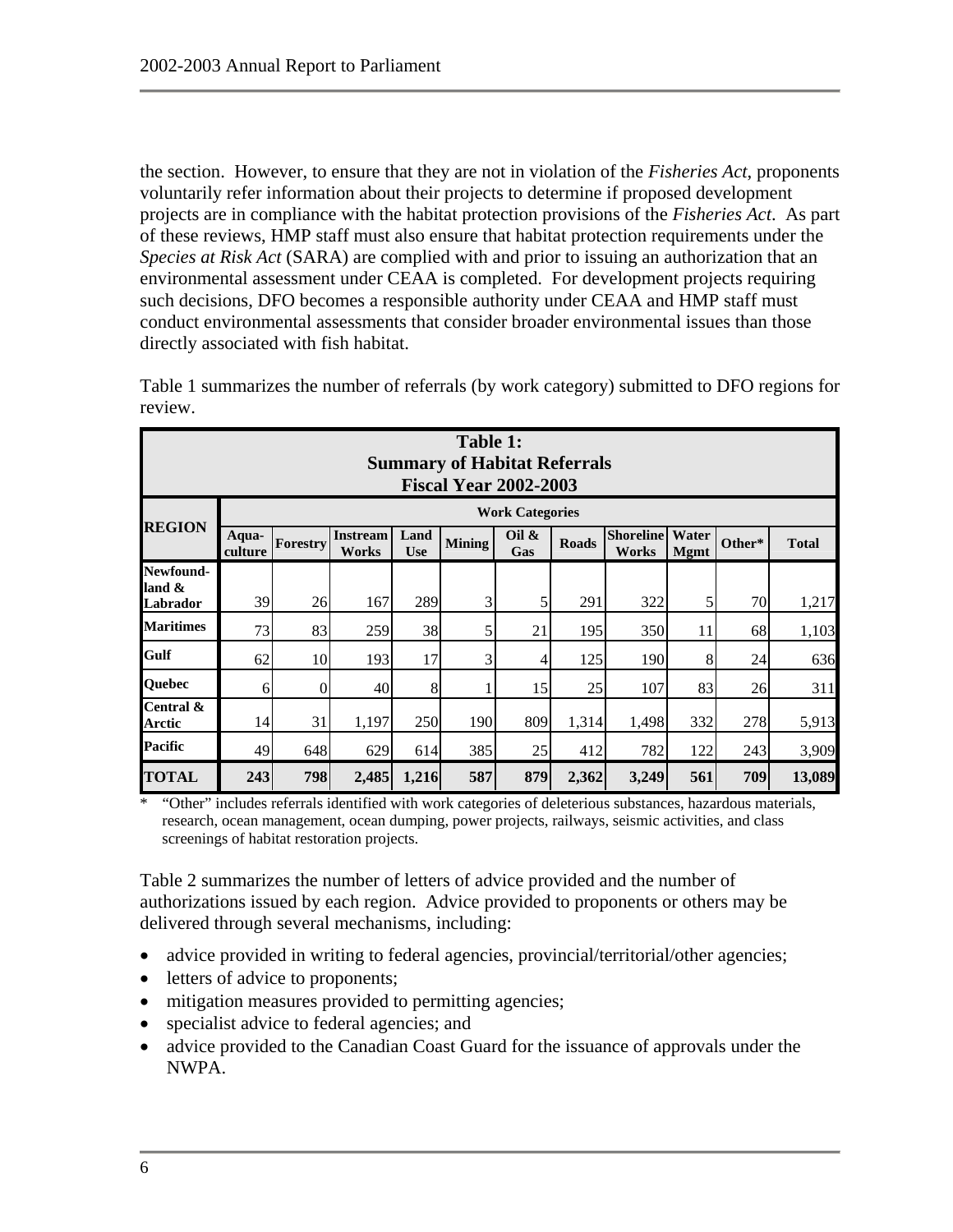<span id="page-14-0"></span>

| Table 2:<br><b>Authorizations and Advice Reported</b><br><b>Fiscal Year 2002-2003</b> |                             |                                                         |  |  |  |
|---------------------------------------------------------------------------------------|-----------------------------|---------------------------------------------------------|--|--|--|
| <b>REGION</b>                                                                         | <b>Authorizations</b>       | <b>Advice Provided to</b><br><b>Proponent or Others</b> |  |  |  |
| Newfoundland & Labrador                                                               | $\mathcal{D}_{\mathcal{L}}$ | 723                                                     |  |  |  |
| <b>Maritimes</b>                                                                      | 20                          | 786                                                     |  |  |  |
| <b>Gulf</b>                                                                           | 7                           | 317                                                     |  |  |  |
| <b>Quebec</b>                                                                         | 34                          | 155                                                     |  |  |  |
| <b>Central &amp; Arctic</b>                                                           | 388                         | 4,387                                                   |  |  |  |
| <b>Pacific</b>                                                                        | 81                          | 1,666                                                   |  |  |  |
| <b>TOTAL</b>                                                                          | 532                         | 8,034                                                   |  |  |  |

#### **Newfoundland and Labrador**

- Of the 1,217 referrals received, approximately 74% were related to land-use, roads and shoreline works. Another 19% were related to instream works, forestry and aquaculture.
- Staff provided advice in 723 cases and issued two authorizations.

## **Maritimes**

- Instream works, roads and shoreline works comprised 73% of the 1,103 referrals received, while 14% were related to forestry and aquaculture.
- Staff provided advice in 786 cases and issued 20 authorizations.

## **Gulf**

- Instream works, road and shoreline works comprised 80% of the 636 referrals received, while aquaculture referrals consisted of 62 or 10% of the total referrals.
- Staff provided advice on 317 of the cases and issued seven authorizations during the fiscal year.

## **Quebec**

- Shoreline works and water management works, including dredging and water treatment, represented 61% of the 311 referrals received, while roads and instream works accounted for 20%.
- Staff provided advice in 155 cases, and issued 34 authorizations.

## **Central and Arctic**

• 68% of the 5,913 referrals received by the region involved shoreline works, instream works and roads.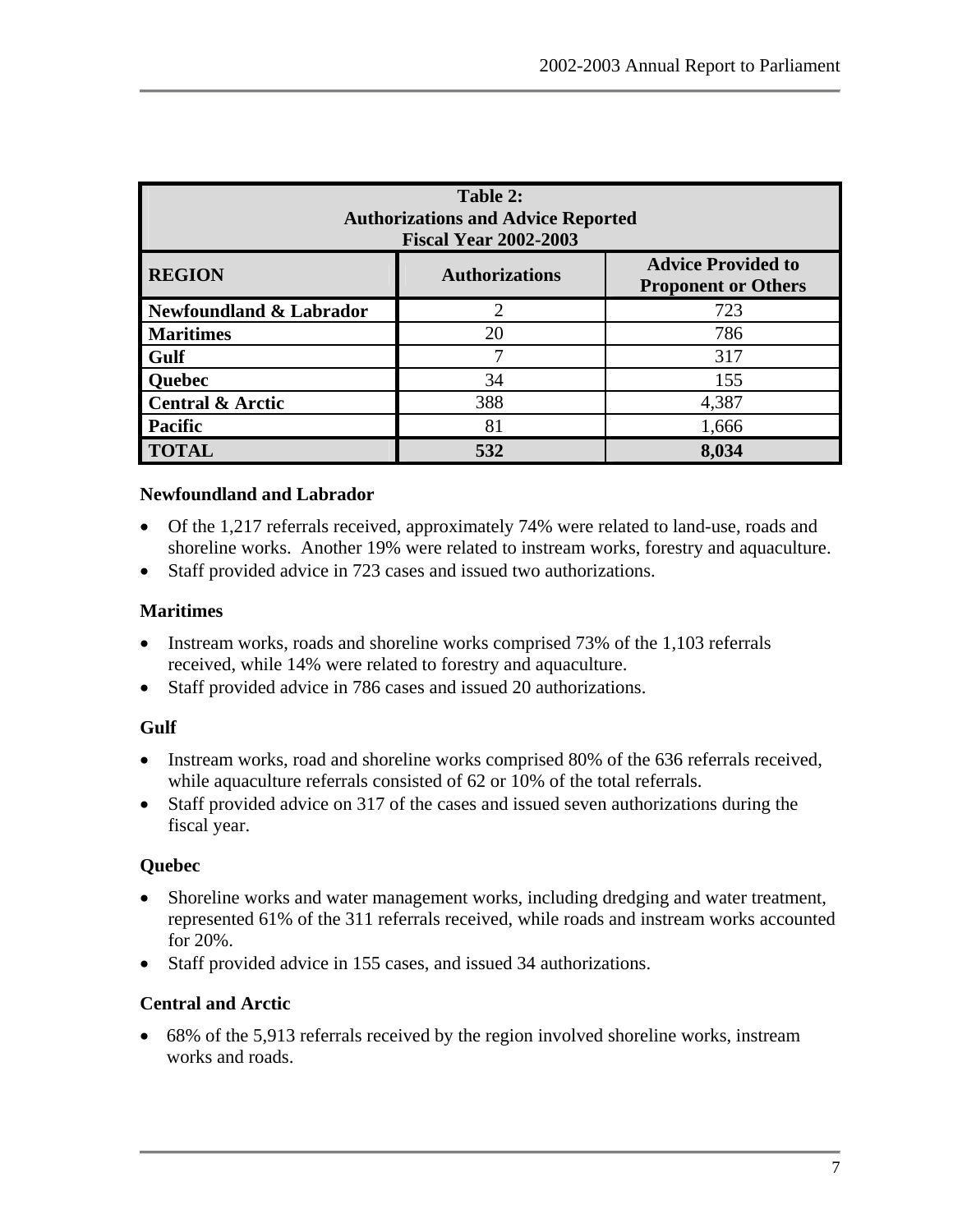<span id="page-15-0"></span>• Staff provided advice in 4,387 cases and issued 388 authorizations.

#### **Pacific**

- Four work categories shoreline works, instream works, forestry and land-use accounted for 68% of the 3,909 referrals received by the region.
- Staff provided advice in 1,666 cases and issued 81 authorizations.

# **2.2 Compliance and Enforcement**

## **National Highlights**

DFO's C&P Program is responsible for monitoring compliance with and for enforcement of the *Fisheries Act,* including the habitat protection programs. Six "Guiding Principles" govern the application of the *Fisheries* Act in this regard and are identified in the *Compliance and Enforcement Policy for the Habitat Protection and Pollution Prevention Provisions of the Fisheries Act*.  [4](#page-15-1)

<span id="page-15-1"></span> $\overline{a}$  $4$  For more information on the Compliance and Enforcement policy, see: [<http://www.ec.gc.ca/ele-ale/policies/c\\_and\\_e\\_fisheries\\_act/main\\_e.asp>](http://www.ec.gc.ca/ele-ale/policies/c_and_e_fisheries_act/main_e.asp).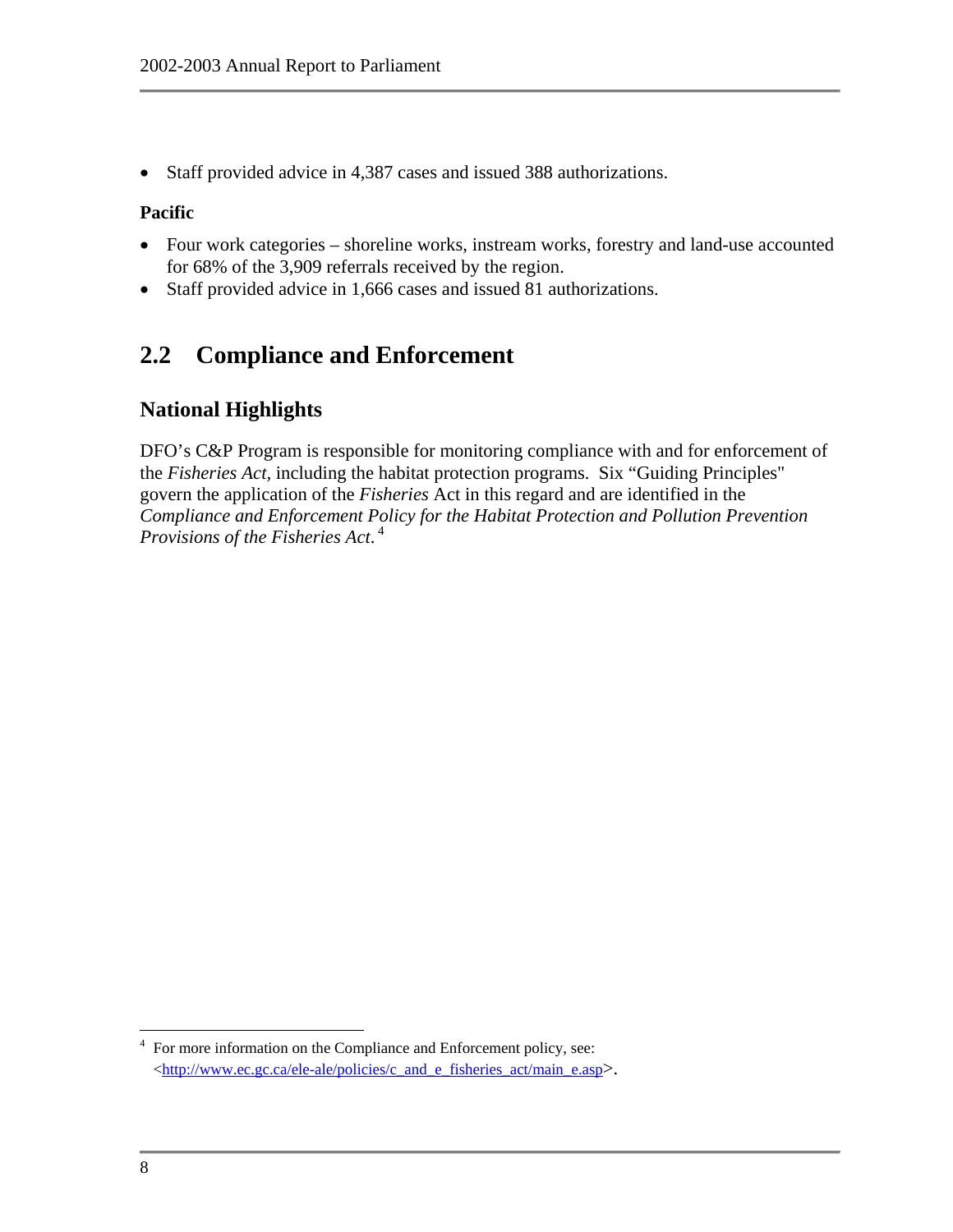# <span id="page-16-0"></span>**Regional Highlights**

Table 3 presents a summary of the enforcement activities of DFO in fiscal year 2002-2003.

| Table 3:<br><b>Summary of DFO Enforcement Activities</b><br><b>Fiscal Year 2002-2003</b>                  |     |    |     |  |  |
|-----------------------------------------------------------------------------------------------------------|-----|----|-----|--|--|
| <b>Warnings</b><br><b>Charges</b><br><b>Charges</b><br><b>REGION</b><br>Laid*<br>Pending<br><b>Issued</b> |     |    |     |  |  |
| Newfoundland and Labrador                                                                                 | 3   | 3  |     |  |  |
| <b>Maritimes</b>                                                                                          | 9   | 6  | 14  |  |  |
| <b>Gulf</b>                                                                                               | 20  | າ  | Q   |  |  |
| <b>Quebec</b>                                                                                             |     |    |     |  |  |
| Quebec (FAPAQ**)                                                                                          | 0   | 27 | 11  |  |  |
| <b>Central &amp; Arctic</b>                                                                               | 114 | 32 | 61  |  |  |
| <b>Pacific</b>                                                                                            | 110 | 10 | 108 |  |  |
| <b>TOTAL</b>                                                                                              | 224 |    | 189 |  |  |

\* "Charges Laid" represents the number of charges laid in fiscal year 2002-2003 for all violations detected before March 31, 2003; "Charges Pending" includes only those pending from violations detected in fiscal year 2002-2003.

\*\* Société de la faune et des parcs du Québec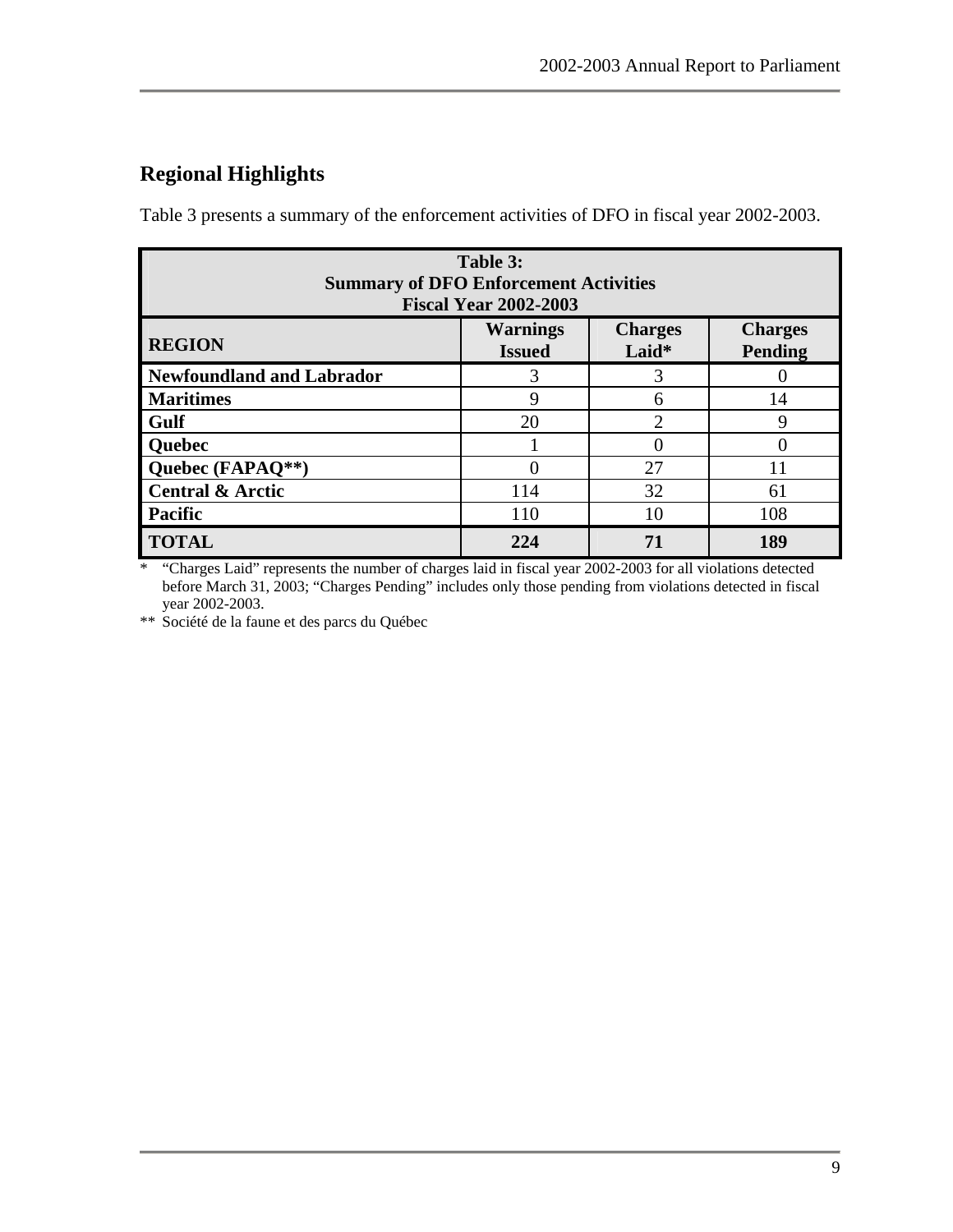<span id="page-17-0"></span>Table 4 presents a regional summary of the 25 convictions under the habitat provisions of the *Fisheries Act* reported during fiscal year 2002-2003.

| Table 4:<br><b>Convictions Reported under the Fisheries Act</b><br><b>Fiscal Year 2002-2003</b> |       |                                         |       |              |
|-------------------------------------------------------------------------------------------------|-------|-----------------------------------------|-------|--------------|
| <b>REGION</b>                                                                                   |       | <b>Subsections of the Fisheries Act</b> |       |              |
|                                                                                                 | 35(1) | 36(3)                                   | 38(6) | <b>TOTAL</b> |
| <b>Newfoundland and</b><br>Labrador                                                             | 0     |                                         |       |              |
| <b>Maritimes</b>                                                                                |       |                                         |       |              |
| Gulf                                                                                            | 4     |                                         |       |              |
| <b>Quebec</b>                                                                                   |       |                                         |       |              |
| Quebec $(FAPAQ^*)$                                                                              | 3     |                                         |       | 3            |
| <b>Central &amp; Arctic</b>                                                                     | 4     |                                         |       |              |
| <b>Pacific</b>                                                                                  | 8     | 6                                       |       | 14           |
| <b>Environment Canada</b>                                                                       | 0     |                                         |       |              |
| <b>TOTAL</b>                                                                                    | 19    | 10                                      |       | 29           |

Société de la faune et des parcs du Québec

#### **Newfoundland and Labrador**

Habitat Management staff provided technical advice and support with regard to potential habitat violations and related enforcement actions, and assisted C&P staff in the investigation of several potential habitat violations under the *Fisheries Act*. Staff also provided liaison among C&P, EC and provincial government agencies with respect to several oil spill incidents within the province. There were no court cases concluded in the region within the fiscal period, but there were several ongoing prosecutions for violations detected in other years.

#### **Maritimes**

In July 2002, a long section of the Little Sackville River (Halifax Regional Municipality) saw all fish species killed between the outfall of a holding pond behind a shopping centre. This portion of the stream had been the subject of dedicated effort on the part of the Sackville River Association (SRA) in stream restoration over the past five years. The SRA collected more than 5,000 dead fish as a result of a discharge from the holding pond. DFO worked with the Nova Scotia Department of Environment and Labour to stabilize the situation, investigate the incident and proceed with violation charges. It is expected that the violation investigation and any possible work to restore the habitat will not be completed until fiscal year 2003-2004.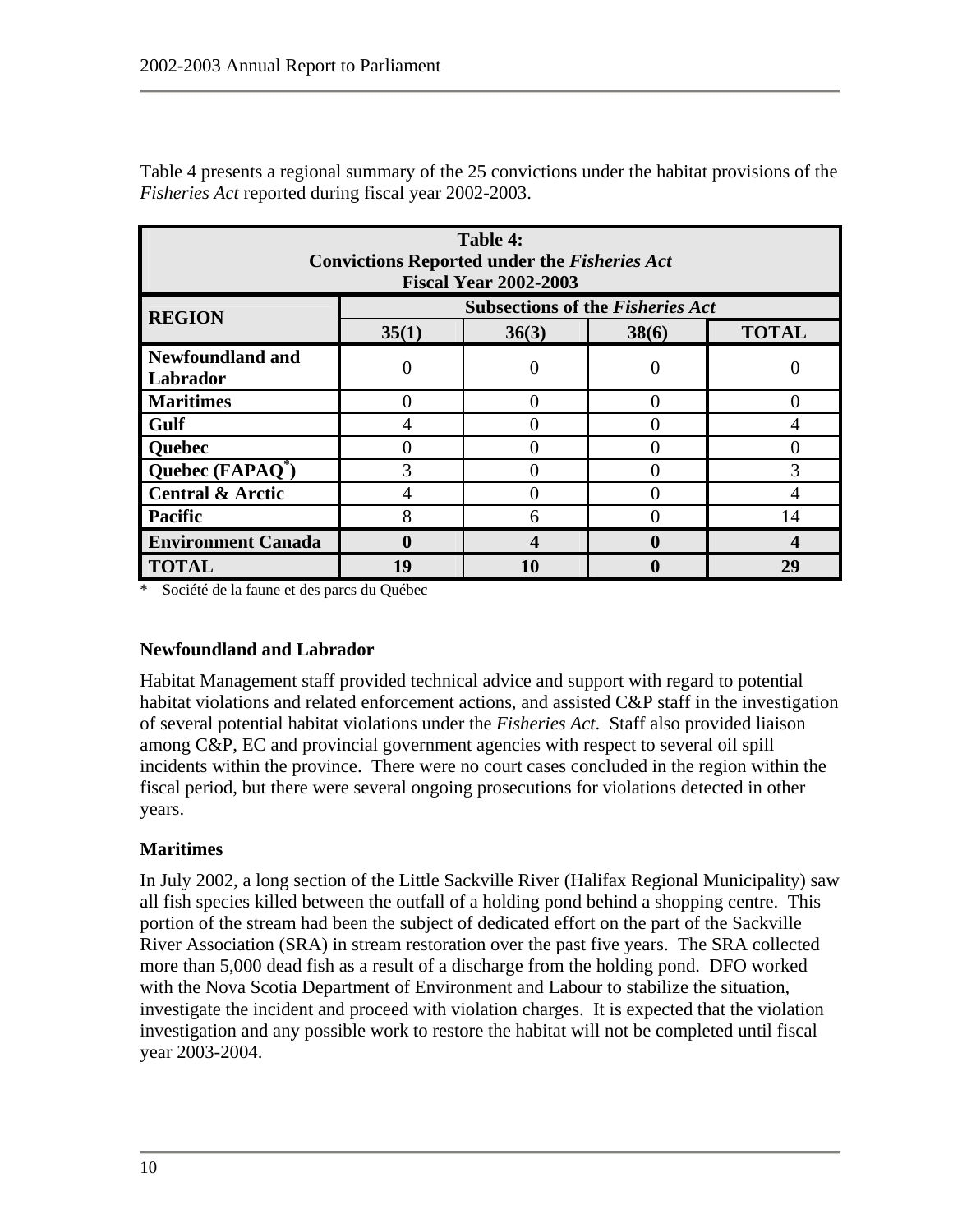## **Gulf**

Four investigations initiated during fiscal year 2001-2002 were concluded during 2002-2003 with convictions under subsection 35(1) of the *Fisheries Act*. One of five investigations initiated prior to fiscal year 2001-2002 was concluded during 2002-2003.

There were 31 occurrences investigated under subsection 35(1) of the *Fisheries Act*. Of these, 20 warnings were issued, nine charges are pending or under review, and two charges were laid. These cases have not yet reached the courts.

## **Quebec**

No legal cases relating to the protection of fish habitat were initiated in fiscal year 2002-2003 by DFO. All cases initiated by DFO during previous years had been settled prior to the start of the fiscal year, so there were no charges pending at the end of the fiscal year. Resources of the region's C&P Program are used primarily for the control of commercial fishing and poaching activities.

In the Quebec region, designated wildlife officers of the provincial government's *Société de la faune et des parcs du Québec* (FAPAQ) are authorized to enforce the *Fisheries Act* in Quebec's inland waters. In fiscal year 2002-2003, 11 files were under investigation by the Quebec Government prosecutor related to violations of subsection 35(1) of the *Fisheries Act*. Enforcement action undertaken by FAPAQ resulted in three convictions for fines totalling \$2,000.

## **Central and Arctic**

A total of 50 investigations were initiated in fiscal year 2002-2003 and all remain ongoing. A total of 100 investigations initiated in fiscal year 2001-2002 and another 22 investigations initiated in earlier years were completed and closed during fiscal year 2002-2003.

Enforcement staff conducted 1,273 site visits within fiscal year in the Ontario Great Lakes Area (OGLA) to ensure compliance with habitat mitigation and/or compensation requirements of *Fisheries Act* reviews. A total of 715 occurrences were reported, and 452 files were closed. C&P issued 58 warning letters and 24 Inspector's Directions. Another 133 files were resolved through mediation or restoration.

Sixty prosecutions were initiated and of this total, 26 charges were laid, with an additional 34 charges pending. There were three convictions under subsection 35(1) of the *Fisheries Act*. Two penalties of \$150,000 each were issued.

#### **Pacific**

A total of 14 convictions were made in fiscal year 2002-2003. The region issued 110 warnings, and laid 10 charges. Charges are still pending on 108 cases.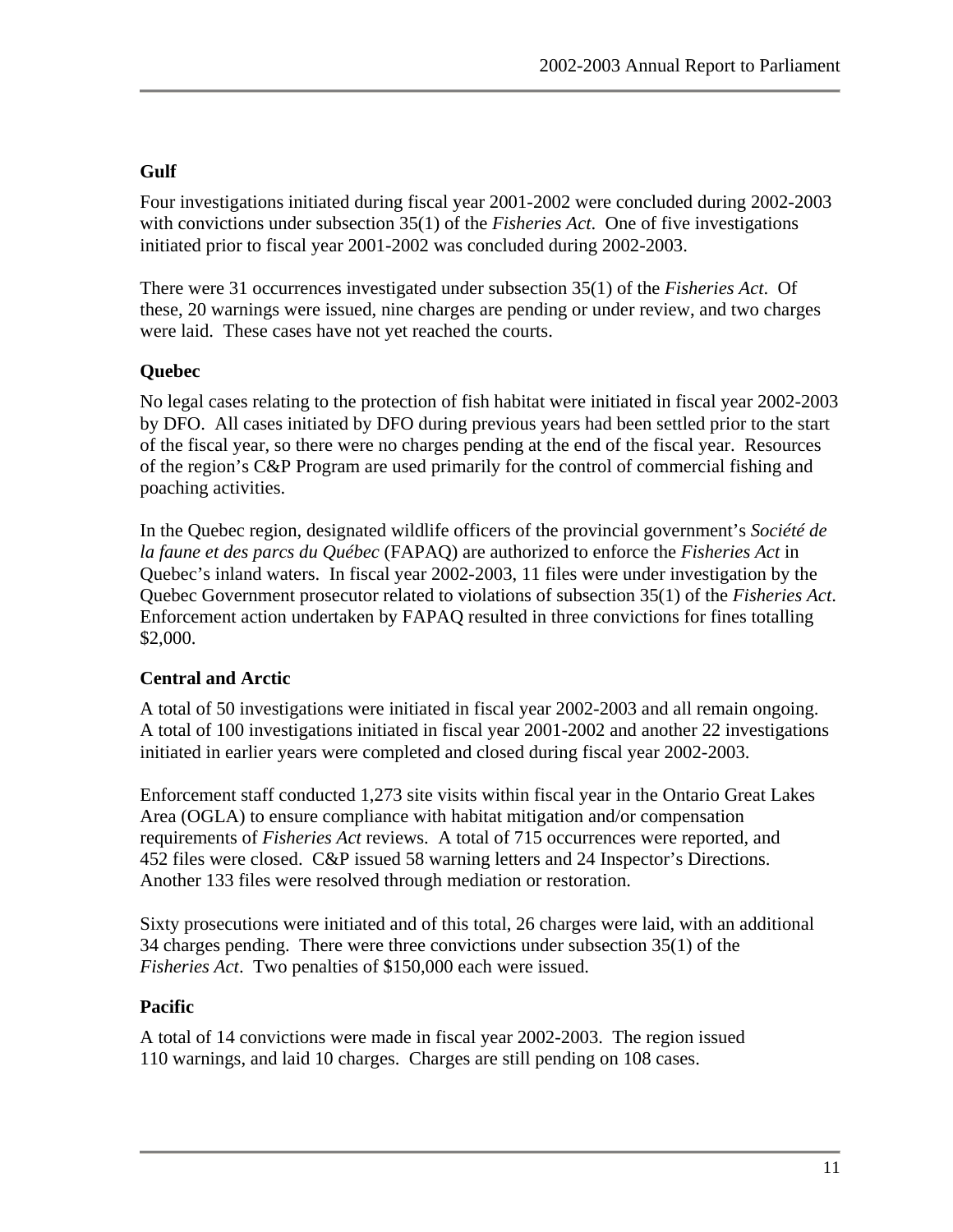# <span id="page-19-0"></span>**2.3 Pollution Prevention Provisions**

The Minister of the Environment is responsible for the enforcement of section 34 and sections 36 to 42 of the *Fisheries Act*, commonly referred to as the pollution prevention provisions of the Act.

This section provides an overview of the activities of two major EC programs that fulfill this mandate, an update on the status on several bilateral agreements that involve the pollution prevention provisions of the *Fisheries Act*, and a brief review of major developments in fiscal year 2002-2003.

For more details please refer to Environment Canada's Supporting Document, available electronically at:

<[http://www.dfo-mpo.gc.ca/canwaters-eauxcan/infocentre/publications/index\\_e.asp>](http://www.dfo-mpo.gc.ca/canwaters-eauxcan/infocentre/publications/index_e.asp).

#### **The Environmental Emergencies Program**

Environmental Emergencies personnel reviews reports of "deposits out of the normal course of events" including, spills, leaks, and other like incidents, and notifies EC's Enforcement Program and other relevant agencies of the details surrounding the incident. In fiscal year 2002-2003, the Environmental Emergencies Program received 4,644 reports of deleterious deposits, and conducted 165 on-site spill inspections. Program personnel also were involved in the analysis of proposed regulations to define specific requirements for the deposit of deleterious substances out of the normal course of events. EC will continue to review this issue and may pursue the development of such a regulation at a later time.

#### **The Enforcement Program**

EC's Enforcement Program works to secure compliance with all Acts and regulations administered by EC, by carrying out inspections and taking measures to respond to alleged violations. Enforcement Program staff use the National Enforcement Management Information System and Intelligence System database (NEMISIS) to record and track enforcement activities. Table 5 summarizes key enforcement data for fiscal year 2002-2003.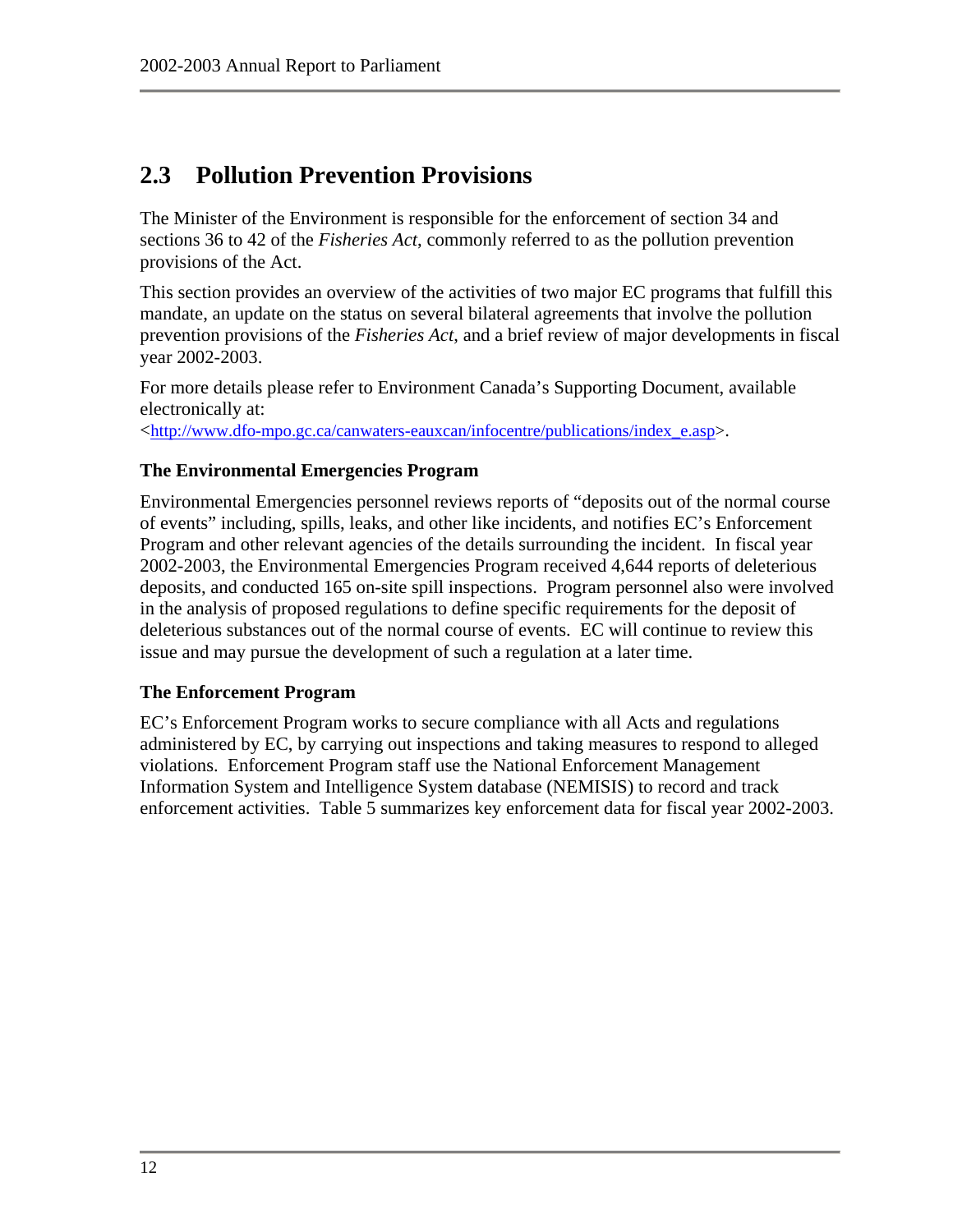<span id="page-20-0"></span>

| Table 5: Enforcement Activities carried out under the <i>Fisheries Act</i> <sup>5</sup><br><b>Fiscal Year 2002-2003</b>       |                                    |                                      |                                |                  |                     |                |                         |                   |                            |
|-------------------------------------------------------------------------------------------------------------------------------|------------------------------------|--------------------------------------|--------------------------------|------------------|---------------------|----------------|-------------------------|-------------------|----------------------------|
|                                                                                                                               | <b>Total</b><br><b>Inspections</b> | <b>On-site</b><br><b>Inspections</b> | Off-site<br><b>Inspections</b> | Investigations*  | <b>Prosecutions</b> | <b>Charges</b> | <b>Convictions</b>      | <b>Directives</b> | Written<br><b>Warnings</b> |
| <b>Fisheries Act</b>                                                                                                          | 3.967                              | 978                                  | 2,989                          | 88               | 19                  | 22             | $\overline{\mathbf{4}}$ | 39                | <b>110</b>                 |
| <b>Chlor-Alkali</b><br><b>Mercury Liquid</b><br><b>Effluent</b> and<br><b>Guidelines</b>                                      | 10                                 | 1                                    | 9                              | $\mathbf{0}$     | $\bf{0}$            | $\mathbf{0}$   | $\bf{0}$                | $\mathbf{0}$      | $\mathbf{0}$               |
| <b>General</b><br><b>Prohibition</b>                                                                                          | 1,341                              | 826                                  | 515                            | 83               | 26                  | 20             | $\overline{\mathbf{4}}$ | 28                | 60                         |
| <b>Guidelines for</b><br><b>Effluent Quality</b><br>and Wastewater<br><b>Treatment at</b><br>Federal<br><b>Establishments</b> | 3                                  | 3                                    | $\bf{0}$                       | $\mathbf{0}$     | $\mathbf{0}$        | $\mathbf{0}$   | $\mathbf{0}$            | $\mathbf{0}$      | $\mathbf{0}$               |
| <b>Meat and Poultry</b><br><b>Products Plant</b><br><b>Liquid Effluent</b><br>and Guidelines                                  | 65                                 | $\overline{7}$                       | 58                             | $\bf{0}$         | $\bf{0}$            | $\mathbf{0}$   | $\mathbf{0}$            | $\bf{0}$          | $\bf{0}$                   |
| <b>Metal Mining</b><br><b>Effluent</b><br><b>Regulations</b>                                                                  | 88                                 | 5                                    | 83                             | $\boldsymbol{2}$ | $\bf{0}$            | 0              | $\bf{0}$                | 1                 | 5                          |
| <b>Metal Mining</b><br><b>Liquid Effluent</b><br>and Guidelines                                                               | 420                                | 21                                   | 399                            | $\mathbf{0}$     | $\bf{0}$            | $\mathbf{0}$   | $\bf{0}$                | $\mathbf{0}$      | $\mathbf{0}$               |
| Petroleum<br><b>Refinery Liquid</b><br><b>Effluent</b> and<br><b>Guidelines</b>                                               | 179                                | 10                                   | 169                            | $\bf{0}$         | $\bf{0}$            | $\mathbf{0}$   | $\mathbf{0}$            | $\bf{0}$          | $\mathbf{2}$               |
| Port Alberni Pulp<br>and Paper<br><b>Effluent</b>                                                                             | 1                                  | $\bf{0}$                             | 1                              | $\bf{0}$         | $\bf{0}$            | $\mathbf{0}$   | $\bf{0}$                | $\bf{0}$          | $\bf{0}$                   |
| <b>Potato Processing</b><br><b>Plant Liquid</b><br><b>Effluent</b> and<br><b>Guidelines</b>                                   | 67                                 | 8                                    | 59                             | $\boldsymbol{2}$ | $\mathbf{0}$        | $\mathbf{0}$   | $\mathbf{0}$            | $\mathbf{0}$      | $\mathbf{0}$               |
| <b>Pulp and Paper</b><br><b>Effluent</b><br><b>Regulations</b>                                                                | 1,793                              | 97                                   | 1,696                          | 3                | 1                   | $\mathbf{2}$   | $\mathbf{0}$            | 10                | 43                         |
| <b>Total</b>                                                                                                                  | 7,934                              | 1,956                                | 5,978                          | 178              | 46                  | 44             | 8                       | 78                | 220                        |

<span id="page-20-1"></span><sup>5</sup> Notes on the Enforcement Statistics:

 $\overline{a}$ 

- The number of inspections relates to the number of regulatees inspected for compliance under each of the applicable regulations.
- Investigations are tabulated by number of investigations files. An investigation file may include activities relating to more than one piece of legislation or regulation. Therefore, the total number of investigations at the regulatory level does not equal the total at the legislation level.
- All measures (except for prosecutions) are tabulated at the section level of a regulation. For example, if the outcome of an inspection is the issuance of a written warning which relates to 3 sections of a given regulation, the number of written warnings is 3. The number of prosecutions is represented by the number of regulatees that were prosecuted regardless of the number of regulations involved.
- Data from enforcement activities involving the Metal Mining Effluent Regulation and Metal Mining Liquid Effluent Regulation have been combined to reflect the coming into force of the Metal Mining Effluent Regulation on December 6, 2002. The Metal Mining Liquid Effluent regulation has been repealed.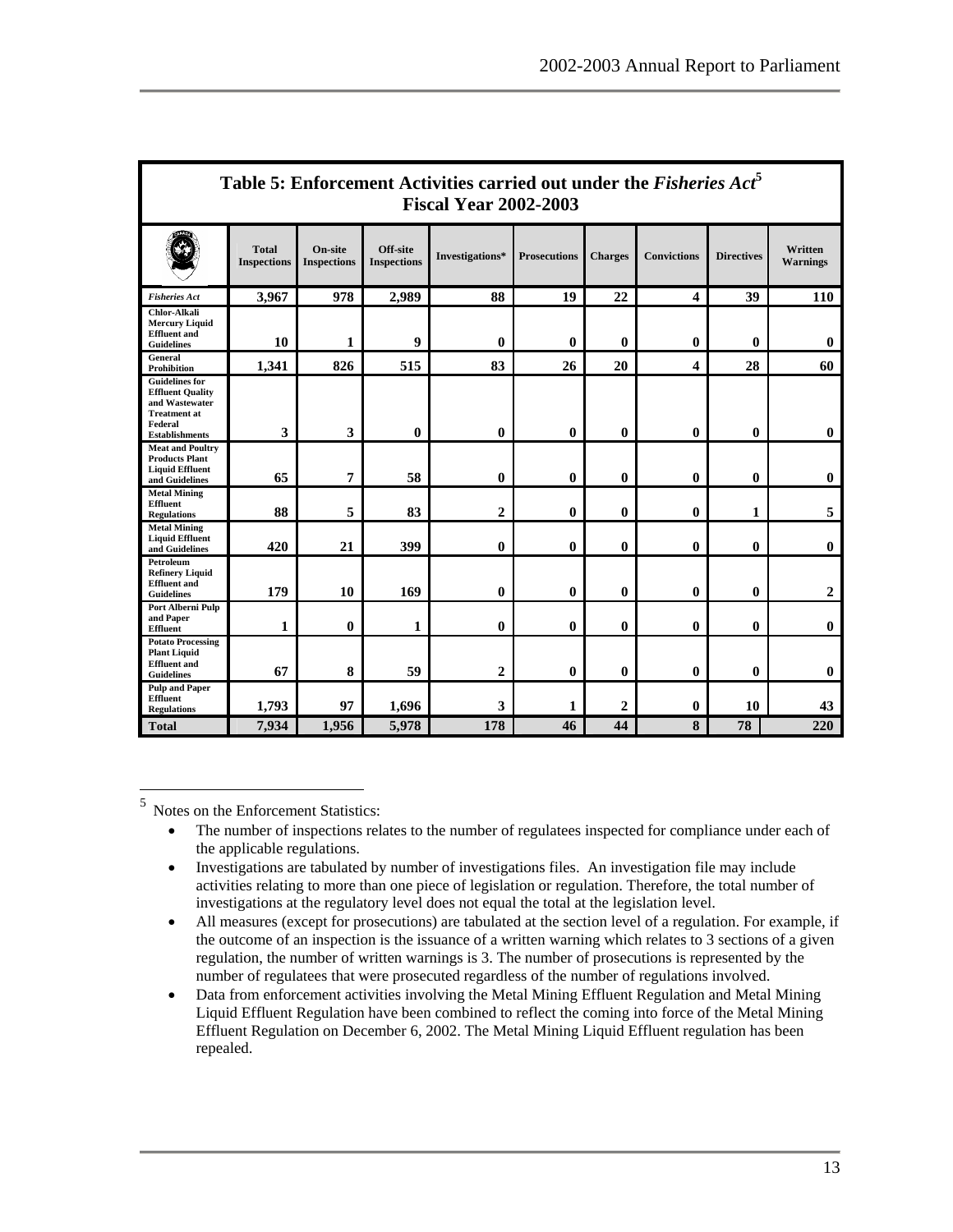Out of 88 investigations initiated in fiscal year 2002-2003, 22 were concluded and 66 remained active at the end of the fiscal year. In addition, 50 investigations started prior to fiscal year 2002 2003, were completed in the reporting period; another 76 are ongoing.

#### **Bilateral Agreements**

EC maintained and operated bilateral agreements with the provinces of Alberta and Saskatchewan during fiscal year 2002-2003, to facilitate the cooperative administration of section 36 of the *Fisheries Act*.

Under the Canada-Alberta agreement, Alberta Environment reported 127 incidents in the fiscal year 2002-2003 related to the *Fisheries Act,* resulting in 24 inspections, eight joint inspections and 13 investigations.

Thirty-two *Fisheries Act* related spills were reported to Saskatchewan Environment and Resource Management. Saskatchewan Environment responded independently to 23 of these incidents, participated in a joint response with EC on six incidents; EC responded independently to three incidents.

The Canada-Quebec bilateral agreement expired on March 31, 2000; however, despite the expiry of the accord, EC and the Quebec Ministry of Environment agreed to continue to work collaboratively during the period of negotiations for a new bilateral agreement. On July 27, 2002, the proposed, revised Canada-Quebec bilateral agreement was published in Part I of the *Canada Gazette* for a 60-day public comment period. The renewed accord covers the Pulp and Paper Effluent Regulations and two regulations made under the *Canadian Environmental Protection Act, 1999* (CEPA 1999) to address dioxins and furans in the effluent of pulp mills using chlorine bleaching in their process and the use of wood chips and defoamers by the industry. On March 1, 2003, the Minister of Environment published a report in Part 1 of the *Canada Gazette* of the comments received and how they were addressed.

In keeping with the Canada-Quebec cooperative arrangement, EC examined 740 monthly compliance reports produced by pulp and paper mills. EC fishery officers and fishery inspectors conducted 17 mill inspections, issued eight written warnings and led two investigations related to alleged violations to the *Fisheries Act*.

#### **Municipal Wastewater**

Through scientific analysis, inspections, and sampling, EC has recognized the deleterious nature of substances within municipal wastewater effluent. During the fiscal year 2001-2002, Environment Canada conducted a risk management analysis of three of those substances, ammonia dissolved in water, inorganic chloramines, and chlorinated wastewater effluents. These substances were found to be toxic under CEPA 1999. Although it would have been possible to regulate the three substances as deleterious under subsection 36(5) of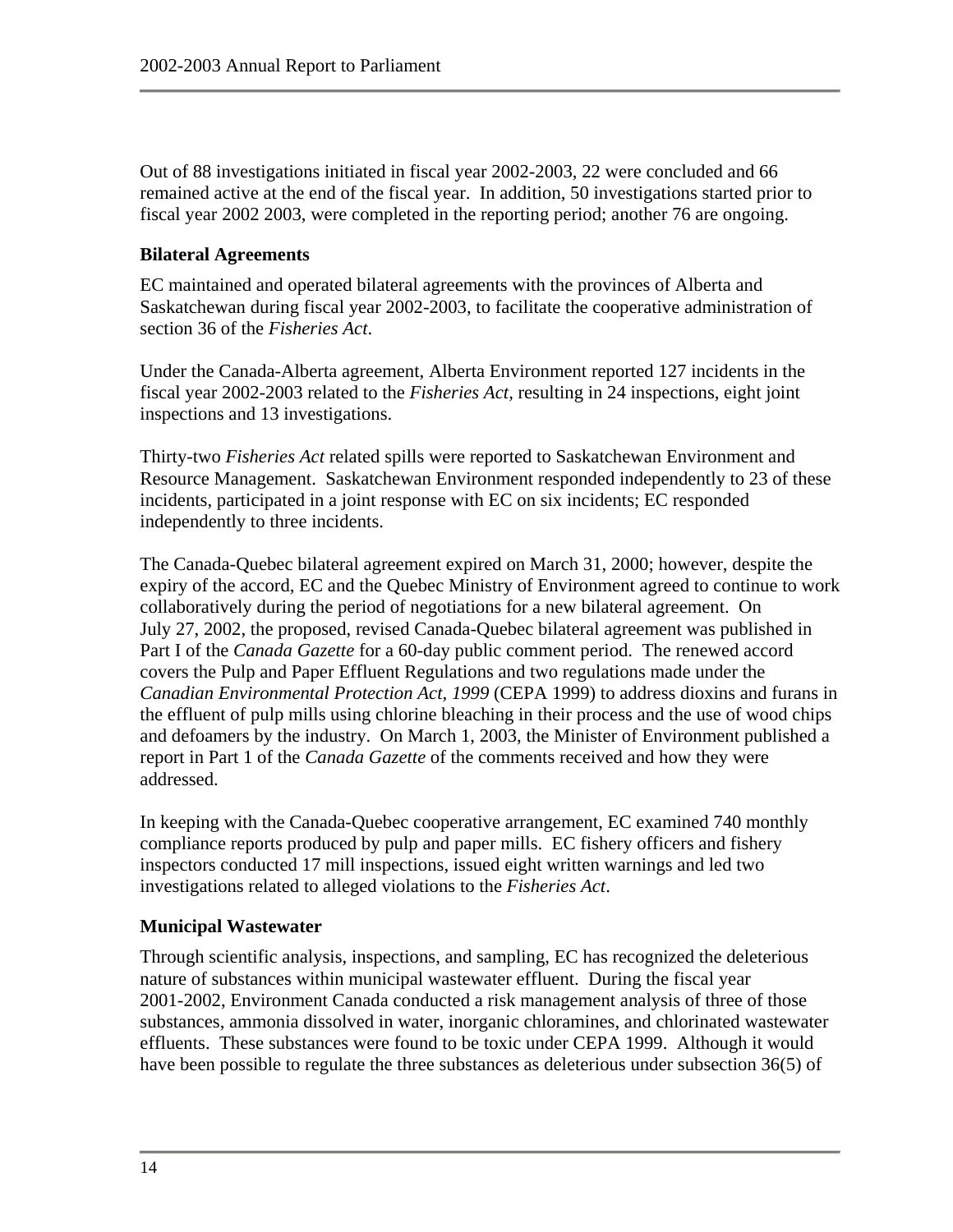the *Fisheries Act,* Environment Canada proposed the use of CEPA 1999 pollution prevention plans as one management tool for municipal wastewater effluents. These plans are set in motion by a notice issued by the Minister of the Environment. This process takes less time than the development of a comprehensive regulation under subsection 36(5), and was therefore recommended as an effective first step in an overall strategy to managing municipal wastewater effluent in Canada. The Minister of Environment intends to publish a proposal for a pollution prevention plan notice under CEPA 1999 during fiscal year 2003-2004.

#### **Pulp and Paper Mills and Environmental Effects Monitoring**

In fiscal year 2002-2003, EC contributed to two amendments to the Pulp and Paper Effluent Regulations. The first amendment helps facilitate the signing of the proposed Canada-Quebec bilateral administrative agreement, which is related to the pulp and paper industry. The amendment was published in Part II of the *Canada Gazette*, on January 1, 2003, and came into force upon its registration on December 12, 2002. The second amendment is a general update of the regulations, including a proposal to merge the regulations and the *Port Alberni Pulp and Paper Effluent Regulations*. The proposed general amendment is scheduled to be published in Part I of the *Canada Gazette* for public review and comments in fiscal year 2003-2004.

Under the *Pulp and Paper Effluent Regulations*, pulp and paper mills are required to implement an environmental effects monitoring program. EC continued to monitor the progress of the monitoring programs throughout 2002-2003. Such programs are site-specific and require scientific evaluations of effects of mill effluent on fish, fish habitat, and the use of fisheries resources. The programs are structured in three- or four-year sequences of monitoring and interpretation phases known as "cycles". Cycle 3 reports are due early in fiscal year 2004-2005.

## **Metal Mining**

On June 19, 2002, the new *Metal Mining Effluent Regulations* were published in Part II of the *Canada Gazette*. The new regulations came into force on December 6, 2002, and impose limits on the release of cyanide, metals, suspended solids, and prohibit the discharge of any effluent that is acutely lethal to fish. The regulations also require metal mines to implement environmental effects monitoring programs to identify any adverse effects of their effluent on fish, fish habitat, and the use of fisheries resources.

#### **Shellfish Water Quality Protection**

EC, DFO and the Canadian Food Inspection Agency are responsible for the Canadian Shellfish Sanitation Program (CSSP). EC assesses the water quality of shellfish harvesting areas. DFO classifies areas as approved, conditionally approved, or closed on the basis of EC's evaluation. In fiscal year 2002-2003, the total area assessed increased from 19,470 kilometres square  $(km^2)$  to 20,260 km<sup>2</sup>, the total area approved for harvest increased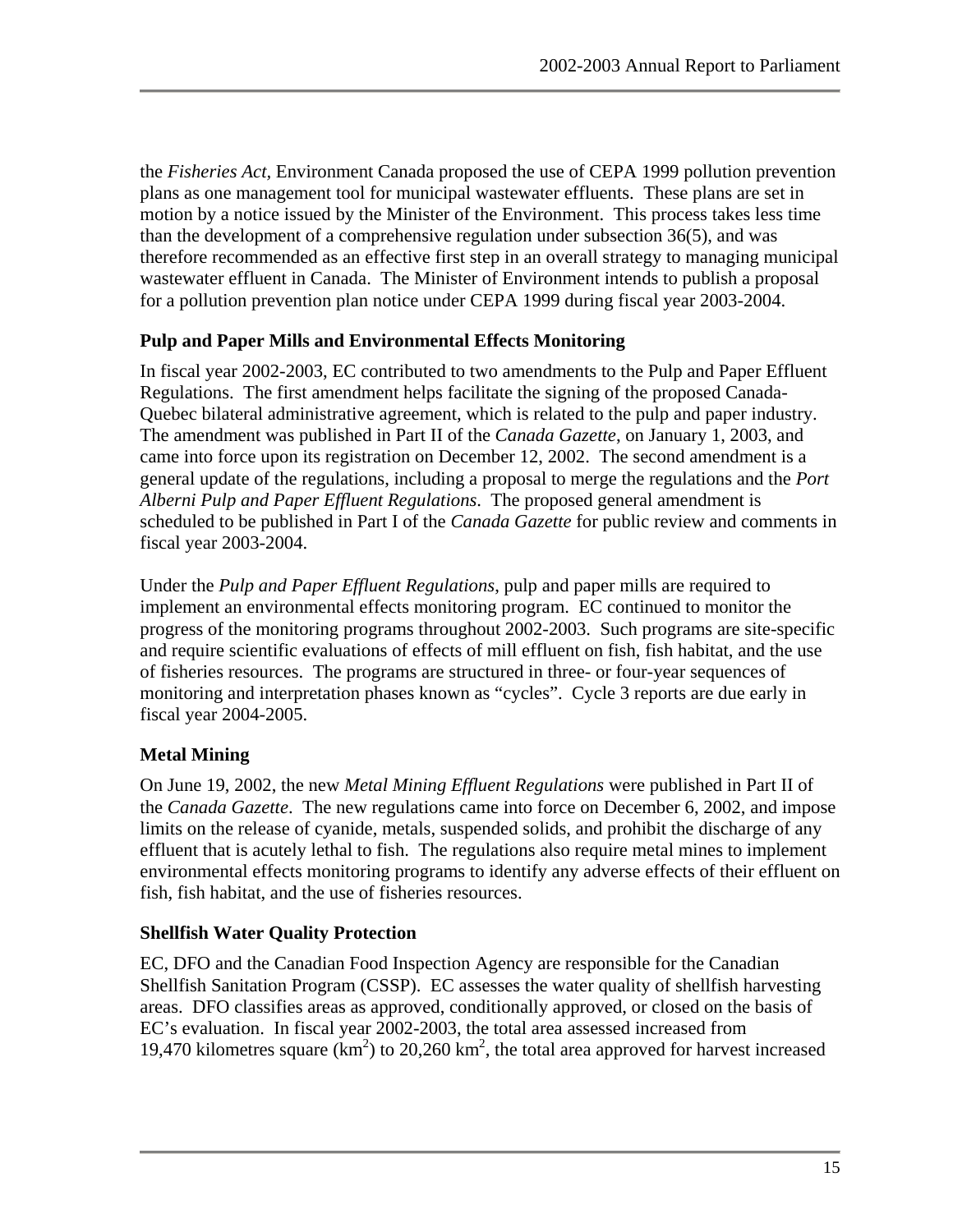<span id="page-23-0"></span>from 14,019 km<sup>2</sup> to 14,795 km<sup>2</sup>, the total area conditionally approved increased from 399 km<sup>2</sup> to 462 km<sup>2</sup>, the total area closed for harvest decreased from 5,052 km<sup>2</sup> to 5,003 km<sup>2</sup>. It is important to note that the increase in the total area assessed accounts for all of the change in approved, conditionally approved, and closed areas.

# **2.4 Environmental Assessments**

Decisions under certain provisions of the *Fisheries Act*, in particular, subsection 35(2), trigger the need for an environmental assessment under CEAA. For projects for which DFO is required to make a decision under those provisions of the *Fisheries Act*, DFO becomes a responsible authority and is required to conduct an environmental assessment in accordance with CEAA. In these environmental assessments, DFO must also consider broader environmental issues than those associated with the habitat protection provisions of the *Fisheries Act*.

In addition to the environmental assessments arising from CEAA triggers under the *Fisheries Act*, the HMP is responsible for environmental assessments required as a result of certain regulatory decisions under the NWPA and the NEBA, administered by DFO's Canadian Coast Guard.

## **Regional Highlights**

Table 6 summarizes the number of environmental assessments initiated, ongoing and completed in each region in fiscal year 2002-2003. As indicated, 954 environmental assessments were initiated in the period as a result of *Fisheries Act* triggers, the NWPA or the NEBA. By the end of the fiscal year, 913 environmental assessments had been concluded, and another 666 remained active.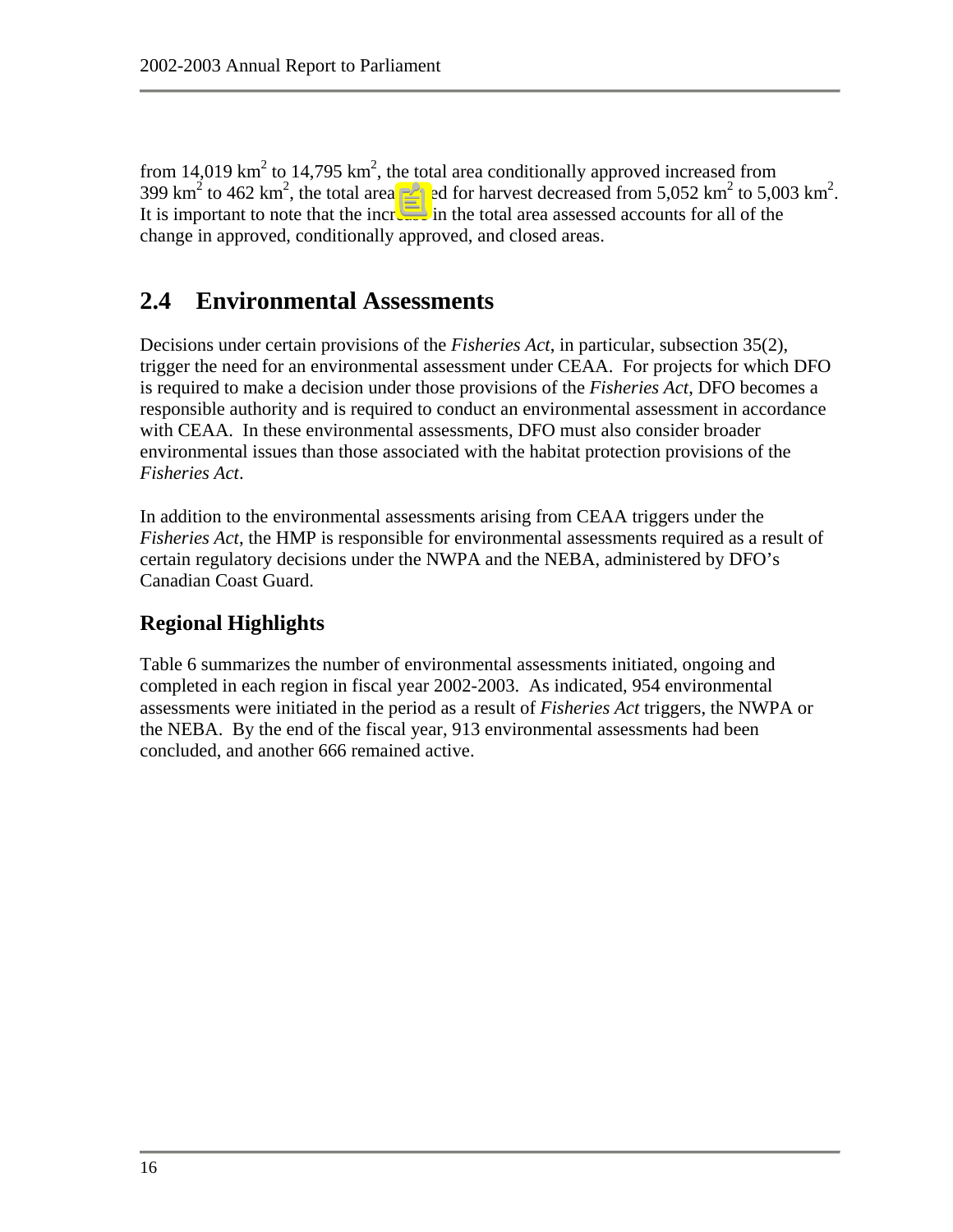<span id="page-24-0"></span>

| Table 6:<br><b>Environmental Assessments by DFO Regions</b><br>(where Habitat Management is a Responsible Authority)<br><b>Fiscal Year 2002-2003</b> |     |     |     |  |  |
|------------------------------------------------------------------------------------------------------------------------------------------------------|-----|-----|-----|--|--|
| <b>Concluded or</b><br><b>Started in</b><br><b>REGION</b><br>Ongoing*<br><b>Cancelled</b> in<br>2002-2003<br>2002-2003                               |     |     |     |  |  |
| Newfoundland & Labrador                                                                                                                              | 45  | 31  | 40  |  |  |
| <b>Maritimes</b>                                                                                                                                     | 37  | 38  | 50  |  |  |
| Gulf                                                                                                                                                 | 74  | 19  | 81  |  |  |
| Quebec                                                                                                                                               | 63  | 82  | 61  |  |  |
| <b>Central &amp; Arctic</b>                                                                                                                          | 529 | 226 | 480 |  |  |
| <b>Pacific</b>                                                                                                                                       | 206 | 270 | 201 |  |  |
| <b>TOTAL</b>                                                                                                                                         | 954 | 666 | 913 |  |  |

**\*** Includes environmental assessments started in 2002-2003 and previous years.

#### **Newfoundland and Labrador**

The region initiated 45 new environmental assessments in fiscal year 2002-2003. Forty assessments were concluded or cancelled within the period, and 31 remained active at the end of the fiscal year. Major environmental assessment activities included:

- continuation of the environmental assessment of the Luce Pit mining project in Labrador City;
- continuation of the environmental assessment of the proposed Duck Pond Copper-Zinc Mining Project;
- completion of an environmental assessment of proposed exploration drilling in Annieopsquotch, Bonnawinkie, and Gambo leases;
- initiation and completion of environmental assessments of proposed exploratory drilling programs in the Jeanne d'Arc Basin, Lewis Hill and Flemish Pass leases; and
- completion of environmental assessment of the proposed Trans Labrador Highway (Phase III), a proposed 250 km gravel surface highway between Happy Valley-Goose Bay and Cartwright Junction.

## **Maritimes**

The region initiated 37 environmental assessments in fiscal year 2002-2003. Fifty assessments were concluded or cancelled, and 38 remained active at the end of the fiscal year, including a number of energy and infrastructure projects. Major environmental assessments included:

• Environmental assessments of major 100 series (four-lane) highway projects (*Phase 3 Highway 101 Twinning - Ellershouse to Avonport; Phase 2 Highway 101 Twinning -*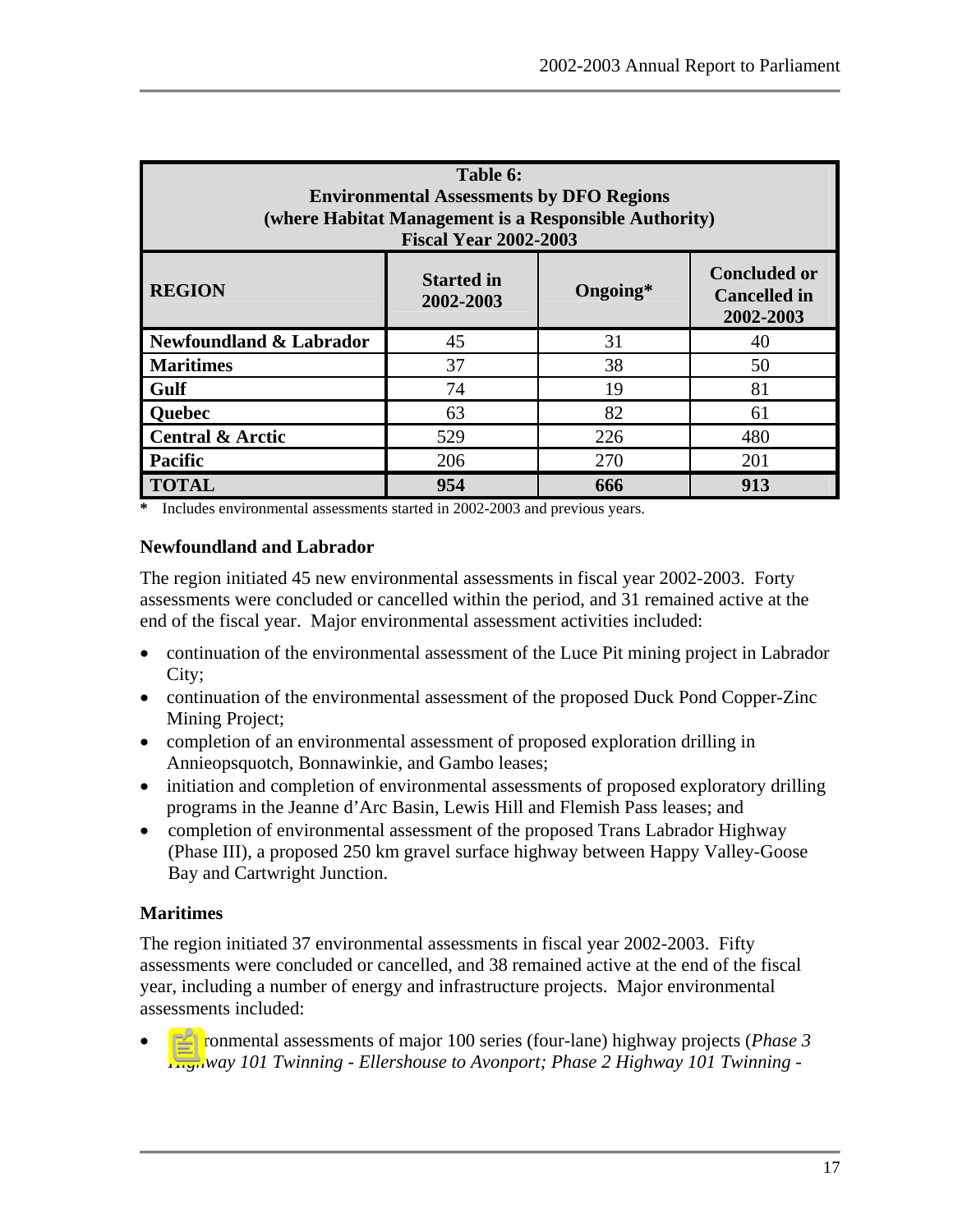*Mt. Uniacke to Ellershouse; Highway 113 – Highway 102/103 Connector; Highway 125 - Sydney By-Pass; Highway 101 - Digby to Weymouth; Highway 103 – Twinning between Exit 3 and Exit 5* 

- Various Oil and Gas proposals such as the Deep Panuke Project. The proposed project includes the development of three offshore platforms to recover natural gas and a sub-sea pipeline to transport it to Goldboro where it will tie into the existing Maritimes and Northeast pipeline.
- Proposed construction of a ferry terminal and wharf construction, in Wallace Cove, Black's Harbour in New Brunswick.

#### **Gulf**

The region initiated 74 environmental assessments in fiscal year 2002-2003. Eighty-one were concluded or cancelled, and 19 remained active at the end of the fiscal year. These included environmental assessments of:

- shell fish aquaculture projects related to oysters culture lines, accounting for 53 of the new environmental assessments initiated;
- shoreline works related to infilling and harbour dredging;
- oil and gas exploration related to seismic surveys; and
- instream works.

#### **Quebec**

The region initiated 63 environmental assessments in fiscal year 2002-2003. Sixty-one environmental assessments were concluded or cancelled, while 82 files remained active at the end of the fiscal year. Projects undergoing an environmental assessment included:

- many hydroelectric projects, including the construction of power plants on Eastmain and Péribonka Rivers, as well as the diversion of three rivers on the North shore in order to supply power to the Bersimis complex;
- works to control waters in the Lake Kénogami watershed to the Saguenay;
- Rebuilding of Road 175 between Quebec and Saguenay, a distance of 174 kilometres (km);
- gas and oil seismic prospecting in the Gulf and the St. Lawrence estuary; and
- the scuttling of the Nipigon cruiser near Sainte-Luce in the estuary of the St. Lawrence for the purpose of creating a diving site.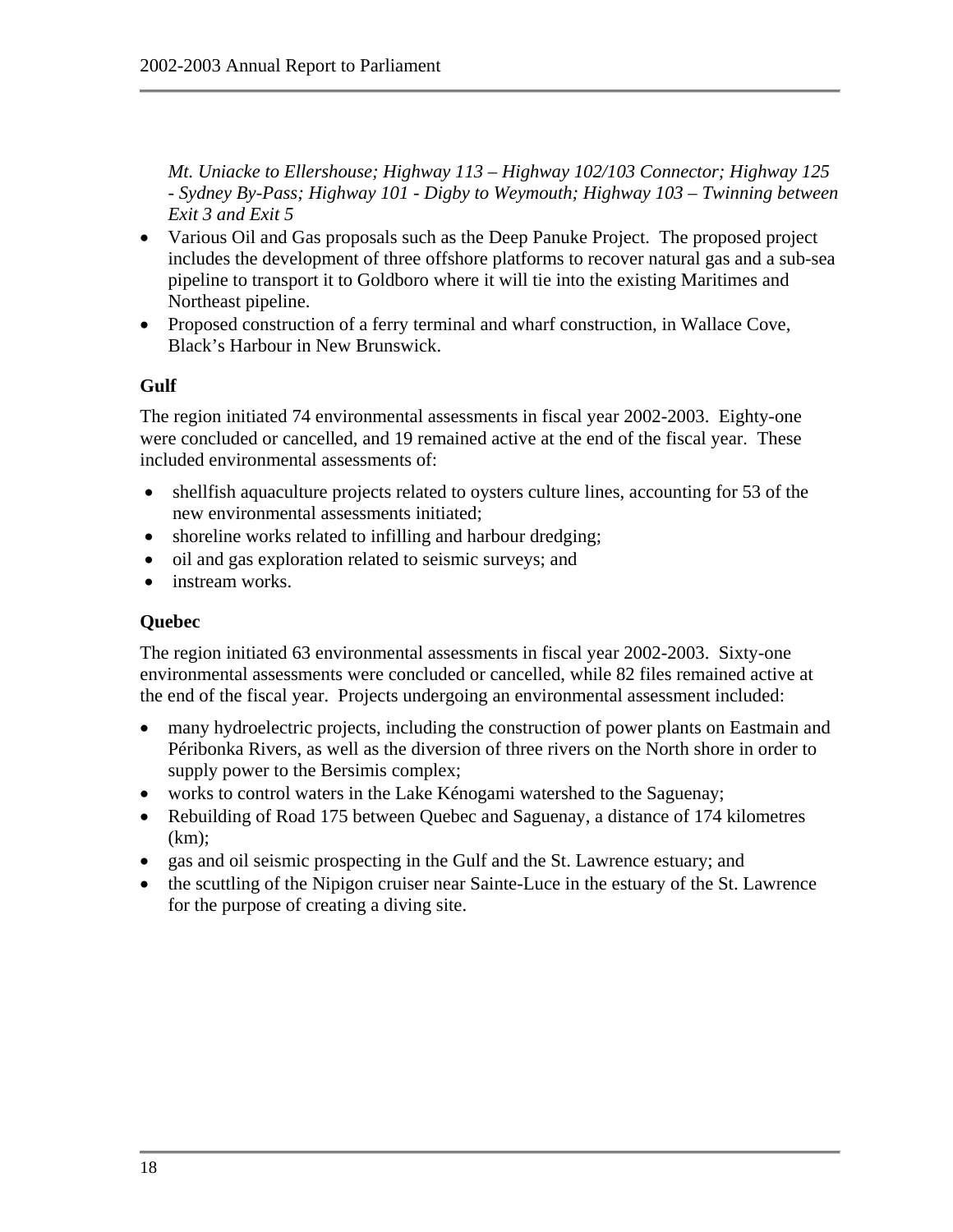#### <span id="page-26-0"></span>**Central and Arctic**

The region initiated 529 environmental assessments in fiscal year 2002-2003. There were 480 assessments concluded or cancelled, and 226 remained active at the end of the fiscal year. Some examples of major EA's included:

- initiation of the environmental assessment of the proposed Bathurst Inlet Port & Road Project in the Eastern Arctic Area, involving construction of a port facility on the west shore of Bathurst Inlet and a 211 km one-lane all-weather road running southwest to Contwoyto Lake and a winter-only crossing on Contwoyto Lake;
- continuation of the environmental assessment of the Otonabee Hydro proposal in the Ontario-Great Lakes Area, involving the alteration of fish habitat above and below existing dams associated with a dam expansion, and the creation of the diversion channel; and
- initiation of an environmental assessment, in cooperation with the Province of Manitoba, of a proposed expansion of the Red River Floodway designed to improve Winnipeg's flood protection facilities.

#### **Pacific**

The region initiated 206 environmental assessments in fiscal year 2002-2003. There were 201 assessments concluded or cancelled, and 270 remained active at the end of the fiscal year. Environmental assessments included:

- aquaculture renewals and relocations;
- hydro-electric operations, such as the Brilliant powerplant expansion, the Coursier dam decommissioning, and the Walden dam breach and reconstruction;
- linear developments and crossings, such as the Nisga'a highway, the Georgia Strait pipeline crossing, and the Fraser River crossing; and
- wind farms, marinas, and bridges.

# **2.5 Regulations, Policies and Guidelines**

## **National Highlights**

DFO embarked on an initiative in fiscal year 2002-2003 to enhance national consistency within the HMP. As part of this initiative, the Practitioners Guide to Habitat Compensation was finalized and implemented by regions. Other policy documents were subject to extensive consultations with Habitat Management staff, and are scheduled to be released for implementation by regions in fiscal year 2003-2004. These documents include the:

- Practitioner's Guide for Writing Letters used in *Fisheries Act* reviews;
- Practitioner's Guide for Writing a *Fisheries Act* subsection 35(2) authorization; and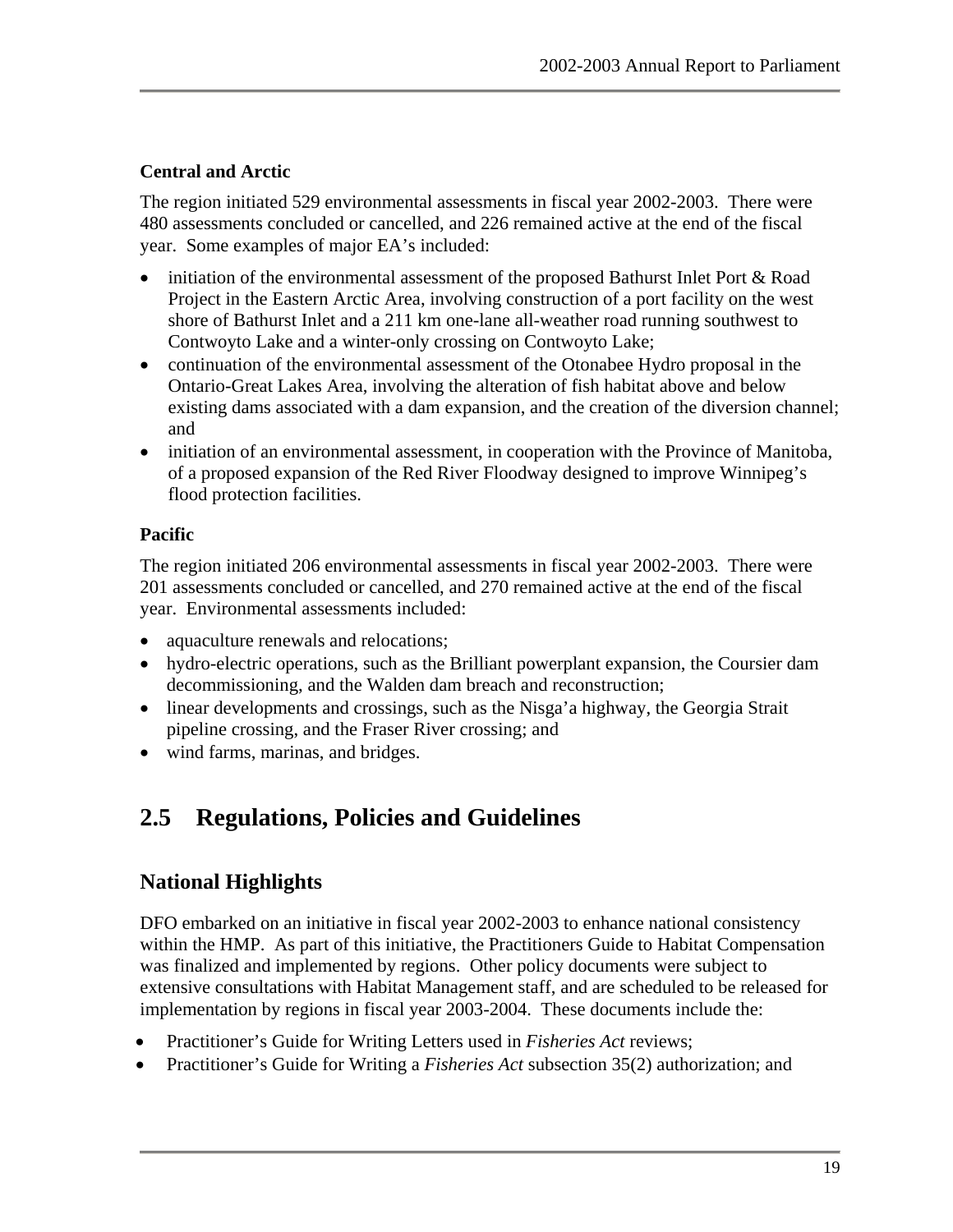• Guidance on the determination of Harmful Alteration, Disruption or Destruction of Fish Habitat.

As part of a consolidated Operating Policy Manual, these documents will bring greater operational consistency for the most important aspects of HMP field decisions.

Other policy and support functions supporting national consistency included:

- a cross-delivery initiative with the Navigable Waters Protection Program to streamline the internal review of project referrals; DFO will continue to build upon similarities between the two programs in an attempt to implement a 'one-window' approach; and,
- the decision to phase out the Yukon Placer Authorization by the Minister of DFO. DFO will work with the Yukon Territorial Government, the Council of Yukon First Nations, and the mining industry to develop a new regime to be implemented by 2007.

## **Regional Highlights**

#### **Newfoundland and Labrador**

• The region continued development of a classification system for both marine and riverine habitats designed to assist proponents and habitat managers in quantifying the harmful impacts on fish habitat resulting from various project developments.

#### **Maritimes**

• Work was initiated on a document to summarize regional experience in developing HADD compensation projects.

#### **Gulf**

• The region developed a *Protocol for Restricted Access to Water Courses by Livestock* for application in Prince Edward Island.

#### **Central and Arctic**

- The region developed a protocol pertaining to the withdrawal of water for oil and gas activities in the Northwest Territories in consultation with Indian and Northern Affairs Canada, the National Energy Board and industry.
- The region has been developing compliance and referral review protocols and a Freshwater Fish Habitat Primer to improve the delivery of the habitat management and conservation and protection programs in Ontario.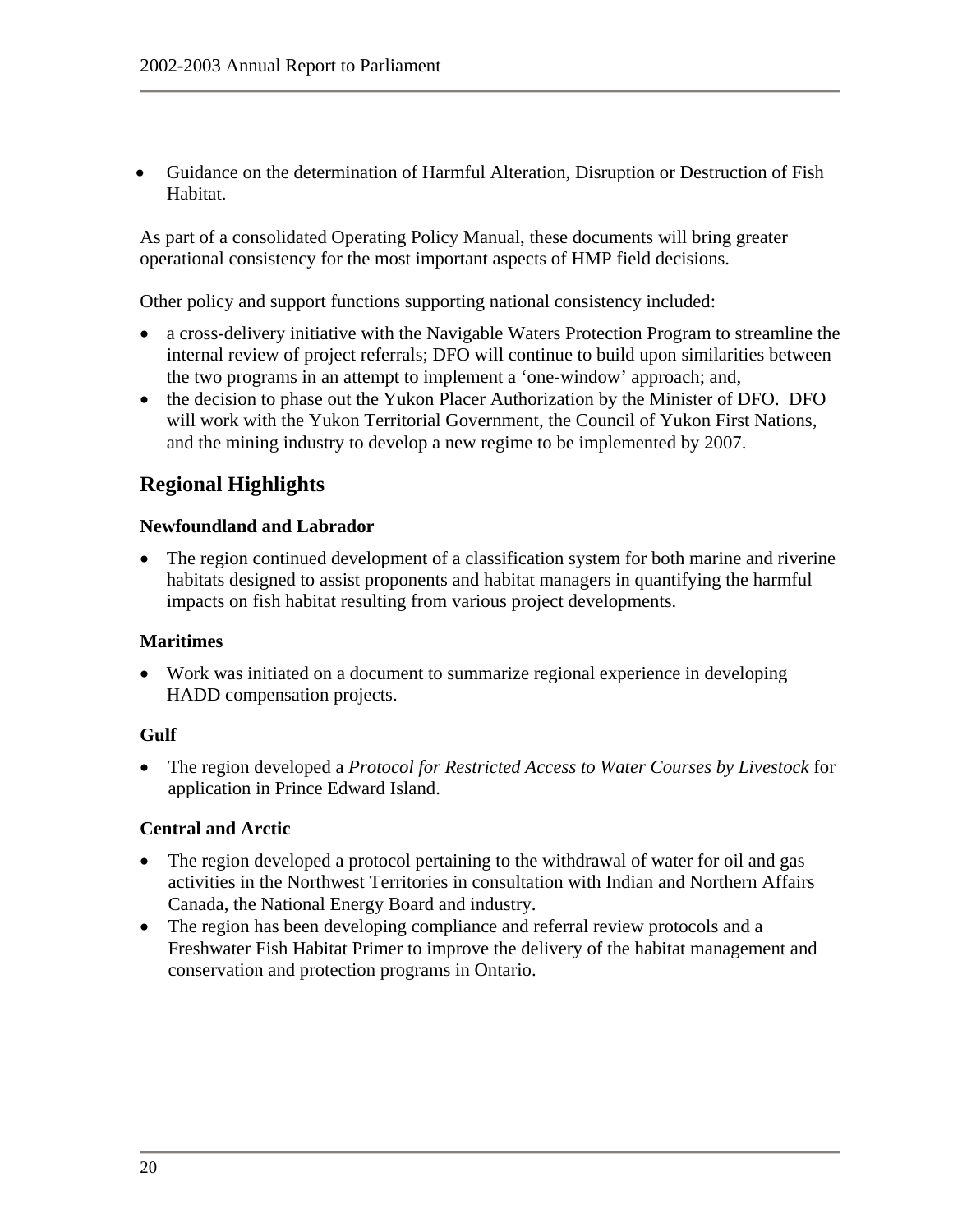## <span id="page-28-0"></span>**Pacific**

- The region developed regional-specific guidance documents, including: Coastal Stewardship Guide, Estuarine and Freshwater Habitat Classification templates, and a Shoreline Structures Environmental Design guide.
- Staff worked with the Province of British Columbia in the development of a provincial Streamside Protection Regulation.
- The region continued to work with partners on ballast water discharge and vessel sewage concerns as they relate to fisheries resources and habitat concerns.

# **3.0 Freshwater and Oceans Planning**

Freshwater and oceans planning activities involve the integration of fish habitat objectives with fish production objectives. Through participation in planning processes, habitat requirements can be factored into fisheries management plan and plans for other uses of land and water.

# **Regional Highlights**

Details on regional activities are available in supporting documents available electronically at: <[http://www.dfo-mpo.gc.ca/canwaters-eauxcan/infocentre/publications/index\\_e.asp>](http://www.dfo-mpo.gc.ca/canwaters-eauxcan/infocentre/publications/index_e.asp).

## **Newfoundland and Labrador**

- Regional staff continued their collaboration with federal, provincial and municipal agencies, industry, aboriginal groups and other non-government organizations in the development of integrated forest ecosystem management plans for several forestry management districts in Newfoundland and Labrador, ensuring that fish habitat goals and mitigation measures are incorporated into the planning process.
- Staff worked to incorporate fish habitat protection measures in several urban and municipal plans, and in projects involving the provincial Department of Work Services and Transportation.
- Staff continued to participate in a number of local and regional freshwater and oceans planning initiatives, including the Corner Brook Stream Development Committee, St. John's Harbour Atlantic Canada Action Plan, and the Humber Arm Atlantic Canada Action Plan.
- Staff participated in an initiative led by the Oceans Programs Division of DFO in the development of Large Oceans Management Areas in the Newfoundland and Labrador Region.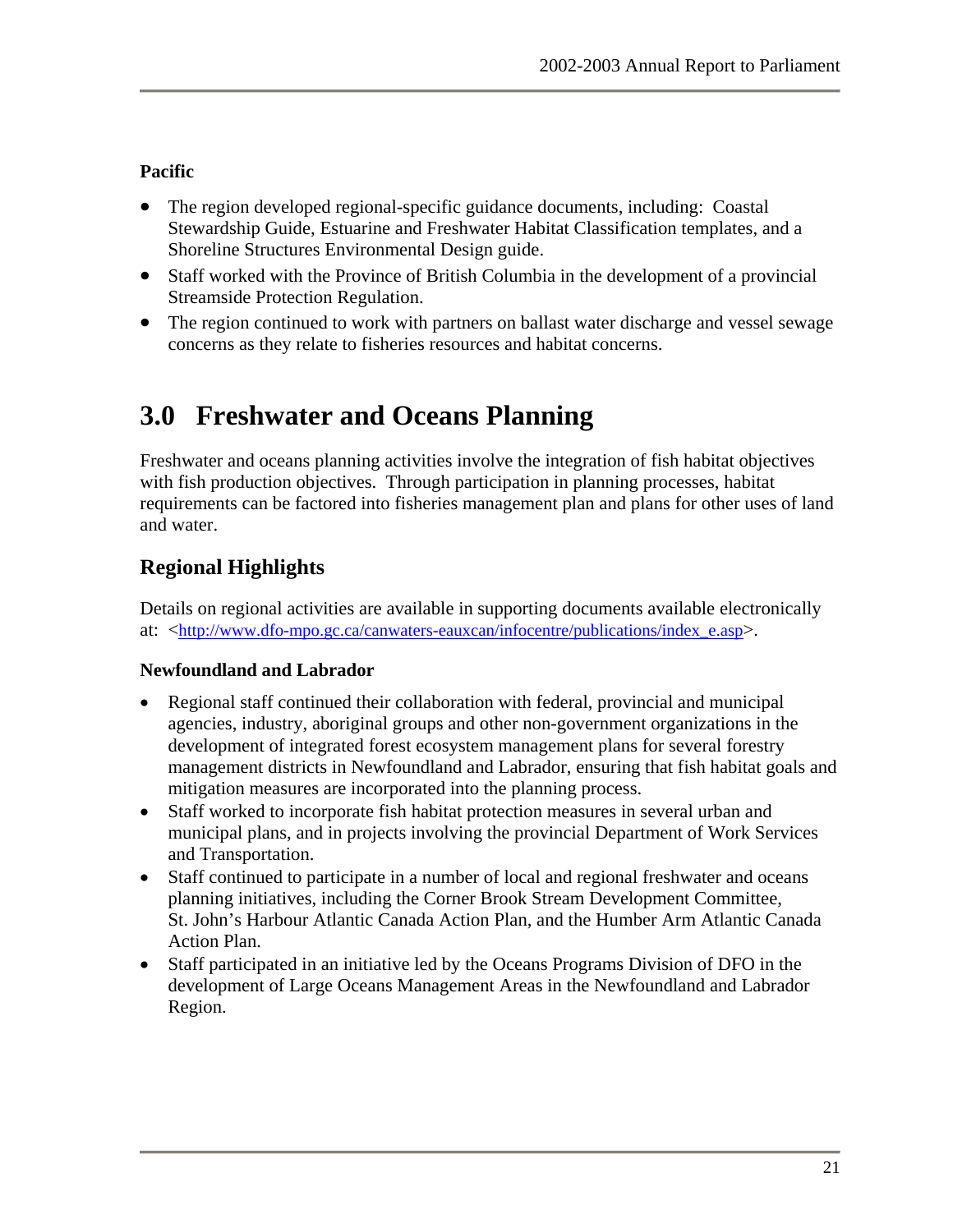#### **Maritimes**

- The region's Stewardship Unit initiated development of 15 integrated resource management working groups within the region.
- Staff facilitated the establishment of resource management working groups with First Nations across the region to better represent the issues and concerns of bands interested in developing integrated resource management plans.

#### **Gulf**

- Staff partnered with watershed groups through the New Brunswick Water Classification Program to help establish community water standards.
- The region held an Integrated Coastal Management Workshop in Gulf Nova Scotia in February 2003 in partnership with many groups, government and industry.
- Staff helped re-launch the Atlantic Team of Canada's National Program of Action for the Protection of the Marine Environment from Land-based Activities with the goal of developing a "common" action plan for addressing priority issues in the region such as nutrients, sewage and habitat destruction.

#### **Quebec**

- In fiscal year 2002-2003, the marine area of the region covered by integrated planning processes remained about 2,800 km<sup>2</sup>, including the addition of about 28 km<sup>2</sup> coastal area of the city of Carleton-Saint-Omer.
- The Saguenay-St. Lawrence Marine Park now has an ecosystem conservation plan in place. The plan was developed in connection with several federal and Quebec departments and approved by the Saguenay-St. Lawrence Marine Park Coordinating Committee, which is composed primarily of local representatives. A zoning plan was developed in support of the conservation plan, and submitted to various federal and provincial departments for review. DFO is one of the key players in the implementation of this zoning plan.
- A new integrated management initiative of the coastal zone sector of the lagoon of Carleton, located in the city of Carleton-Saint-Omer in the Gaspé Peninsula, has obtained the support of DFO.
- In the Magdalen Islands, several committees worked on the history of the uses and resources of the lagoons and produced informative maps**.**
- Work on the Marine Protected Area in the Manicouagan Peninsula on the North shore of the St. Lawrence estuary progressed significantly in fiscal year 2002-2003. A management plan developed with the participation of local representatives was presented at a public consultation in December 2002.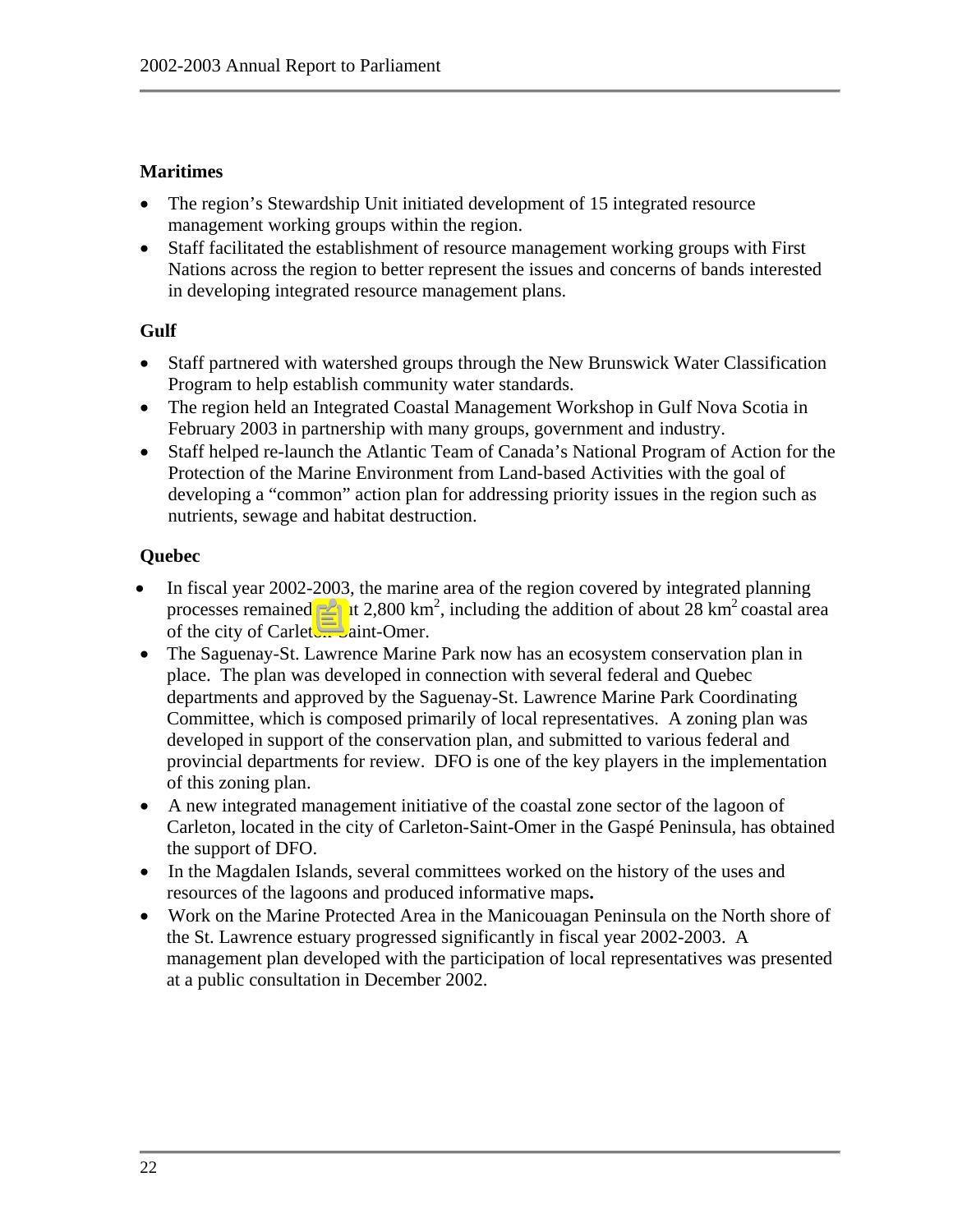#### <span id="page-30-0"></span>**Central and Arctic**

- The region is a member of the recently initiated Great Bear Lake Working Group formed to develop a management plan for Great Bear Lake and its watershed.
- Regional staff have worked with aboriginal communities in developing valued ecosystem components for fish health, fish populations, fish habitat, and water quality and quantity, in response to the requirements under the *Mackenzie Valley Resource Management Act*<sup>6</sup> and the Sahtu and Gwich'in land claims, to report on the health of the environment and the cumulative effects of land use on the environment.
- Staff in the Ontario-Great Lakes Area participated in several integrated resource planning exercises with provincial partners, such as the Renfrew County Fisheries Strategy, providing DFO with a comprehensive approach to managing aquatic resources at the District Office level.
- Staff in the Prairies Area participated in a number of land, water and resource planning processes to integrate fish and fish habitat objectives into development plans, including the Agriculture Policy Framework - Environmental Farm Planning process in all three Prairie Provinces.

#### **Pacific**

 $\overline{a}$ 

- Regional staff continued to work on various planning initiatives including watershedbased fish sustainability planning, British Columbia coastal management planning, and Yukon land use planning.
- The region continued to work with BC Hydro, provincial agencies and stakeholders to develop and implement water use plans that call for operating changes that should significantly improve fish habitat productive capacity both above and below the dams as a condition of existing provincial water use licenses for hydroelectric power.
- Staff participated in numerous other planning initiatives that included the Fraser River Estuary Management Plan, the Burrard Inlet Environmental Action Program, the Georgia Basin Ecosystem Initiative and the Columbia Operation Fisheries Advisory Committee.

# **4.0 Habitat Enhancement**

DFO seeks to achieve its policy objective of "net gain" in the productive capacity of fish habitat by supporting conservation and other voluntary organizations as well as others interested in restoring and developing fish habitat. Examples include rehabilitating streams, eliminating or controlling exotic species, and removing human-made barriers.

<span id="page-30-1"></span><sup>&</sup>lt;sup>6</sup> For more information, see:  $\frac{\text{http://laws.justice.gc.ca/en/M-0.2/index.html}{\text{http://laws.justice.gc.ca/en/M-0.2/index.html}}$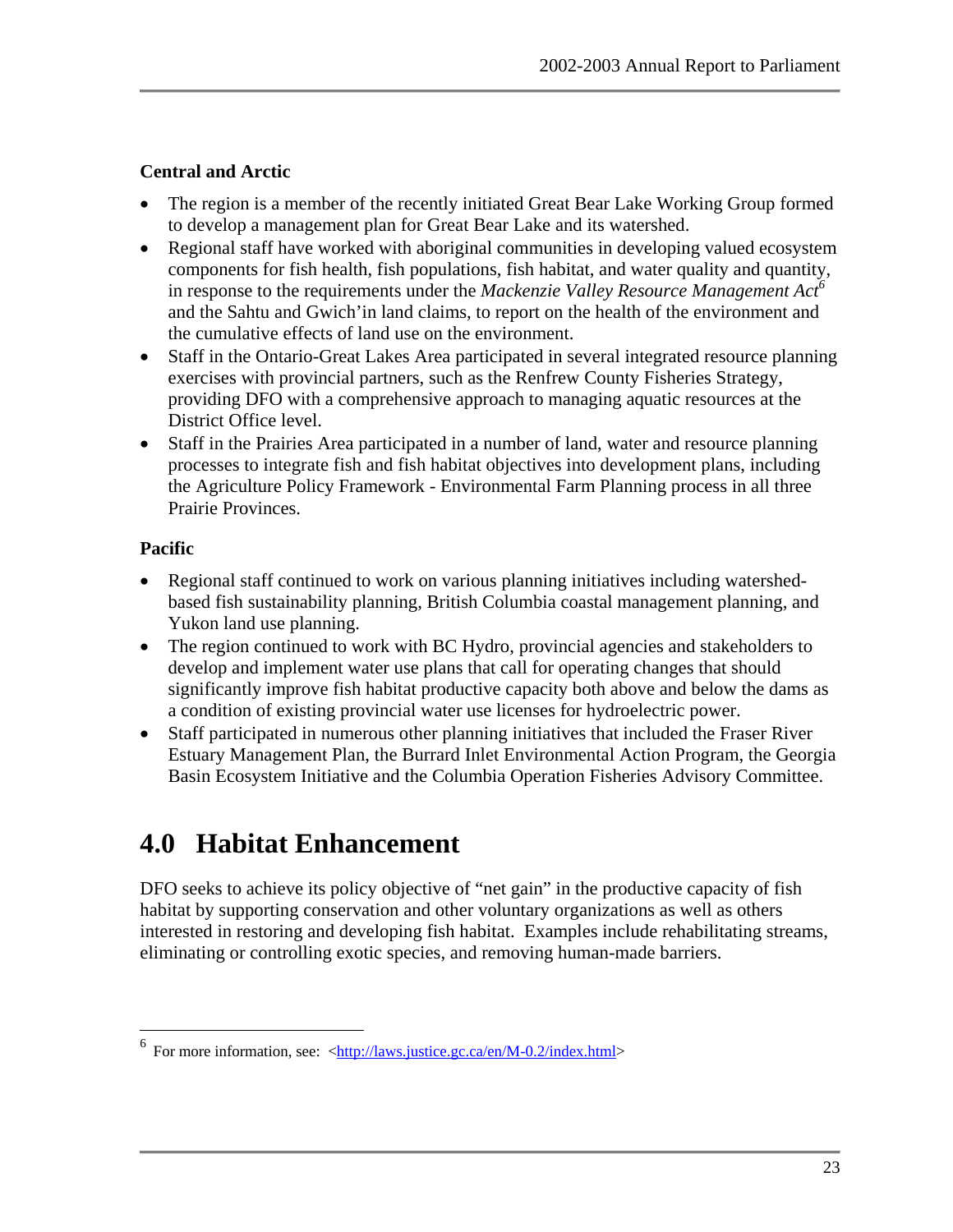# **Regional Highlights**

Details on regional activities are available in supporting documents available electronically at: <[http://www.dfo-mpo.gc.ca/canwaters-eauxcan/infocentre/publications/index\\_e.asp>](http://www.dfo-mpo.gc.ca/canwaters-eauxcan/infocentre/publications/index_e.asp).

#### **Maritimes**

- Staff continued to work with other governments, industry and community groups on a proposal to neutralize the acidity of the Salmon River in Nova Scotia through the use of calcium kiln dust, a by-product of the cement-making process.
- Staff continued to work with the stewards of the River Denys and Georgia-Pacific to restore fish habitat of the Big Brook in Cape Breton.
- In partnership with the provincial government, industry and the community, the region's Stewardship Unit has planned habitat restoration and soil retention projects within the Irish Cove area of Cape Breton, Nova Scotia.

#### **Gulf**

- Staff provided advice to groups across the region on habitat enhancement and improvement planning and techniques for projects such as cattle fencing, installation of tree deflectors as silt capturing devices, and oyster habitat rehabilitation through creation of artificial reefs.
- The region participated in a beach sweep program funded by the New Brunswick Environmental Trust Fund, in partnership with the New Brunswick Department of Environment and Local Government, Atlantic Canada Action Plan Saint John and the *Partenariat pour la Gestion Intégrée du Bassin Versant de la Baie de Caraquet*.
- Staff worked to stabilize badly eroding sections of the Margaree River, in partnership with the Margaree Salmon Association, the Margaree Heritage River Association and the International Confederacy of Mi'kmaq.

#### **Quebec**

- The region continued its participation in the two components of the St. Lawrence Vision 2000 that deal directly with the enhancement of fish habitat: the "community involvement" and the "biodiversity" components, which are aimed at protecting and conserving aquatic habitats.<sup>[7](#page-31-0)</sup>
- The region has supported the implementation of several projects put forward locally in order to integrate existing information and obtain new data on the estuary and the Gulf of the St. Lawrence River.
- The region participated in the mapping and the development of a cartography tool to extend the knowledge on habitats, resources and uses in the Bay of Cascapédia. This

<span id="page-31-0"></span><sup>1</sup> <sup>7</sup> More information is available at:  $\langle \frac{http://www.slv2000.qc.ca/index_a.htm\rangle}{$  $\langle \frac{http://www.slv2000.qc.ca/index_a.htm\rangle}{$  $\langle \frac{http://www.slv2000.qc.ca/index_a.htm\rangle}{$ .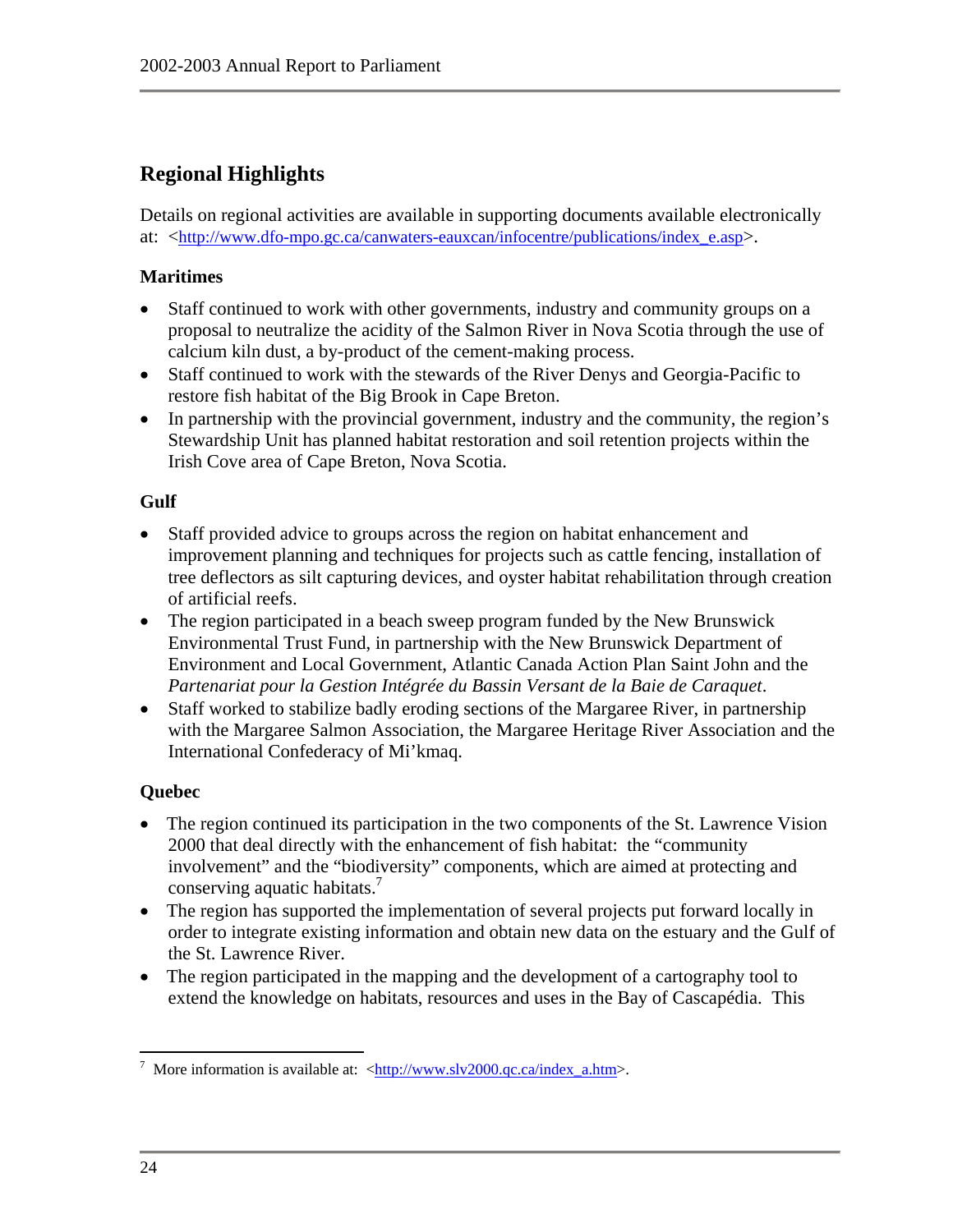<span id="page-32-0"></span>initiative will provide basic information needed by the Integrated Management Local Board to promote a better management of the entire bay area.

- In the Saguenay, ongoing research to locate the principal rainbow smelt spawning area has encouraging results. A sector has been located and the work scheduled for fiscal year 2003-2004 is expected to confirm this information.
- In the Magdalen Islands, production of a lagoon atlas containing a dozen themes such as human activity, coastal infrastructures, habitats and resources, has contributed to the characterization of the coastal areas and the dissemination of information to the public.

#### **Central and Arctic**

- Regional staff worked with Ducks Unlimited Canada on a referral protocol, entitled "*Project Review Guidance Document for Wetland and Riparian Restoration, Enhancement, and Creation*", which promotes restoration projects and facilitates the review of these projects under the *Fisheries Act*.
- The region's Prairie Area entered into a partnership agreement with Alberta Sustainable Resource Development and the Alberta Conservation Association to study information on game fish habitat and habitat use within the Bow River Enhancement Project, to provide technical and financial support for various habitat enhancement projects in Alberta and Saskatchewan, and to provide expertise for several habitat restoration and enhancement initiatives in Jasper National Park.

#### **Pacific**

- The region finalized the five-year Habitat Restoration and Salmon Enhancement Program that supports more than 550 habitat restoration, stewardship and stock rebuilding projects operated and administered by a variety of community groups and agencies.
- Staff undertook various other habitat restoration projects throughout both British Columbia and the Yukon, working with partners such as provincial and territorial agencies, First Nations and community groups.

# **5.0 Community Outreach and Stewardship**

This key activity focuses on c*ommunity outreach and stewardship*, which endeavours to involve whole communities in the conservation, protection and enhancement of fish habitat. These activities relate to three of the eight strategies found in the Habitat Policy (Public Information and Education; Cooperative Action; Public Consultations). A community may be comprised of individual citizens affiliated with a business or industry and/or a nongovernment or voluntary organization, an Aboriginal group or a government agency, including the education sector.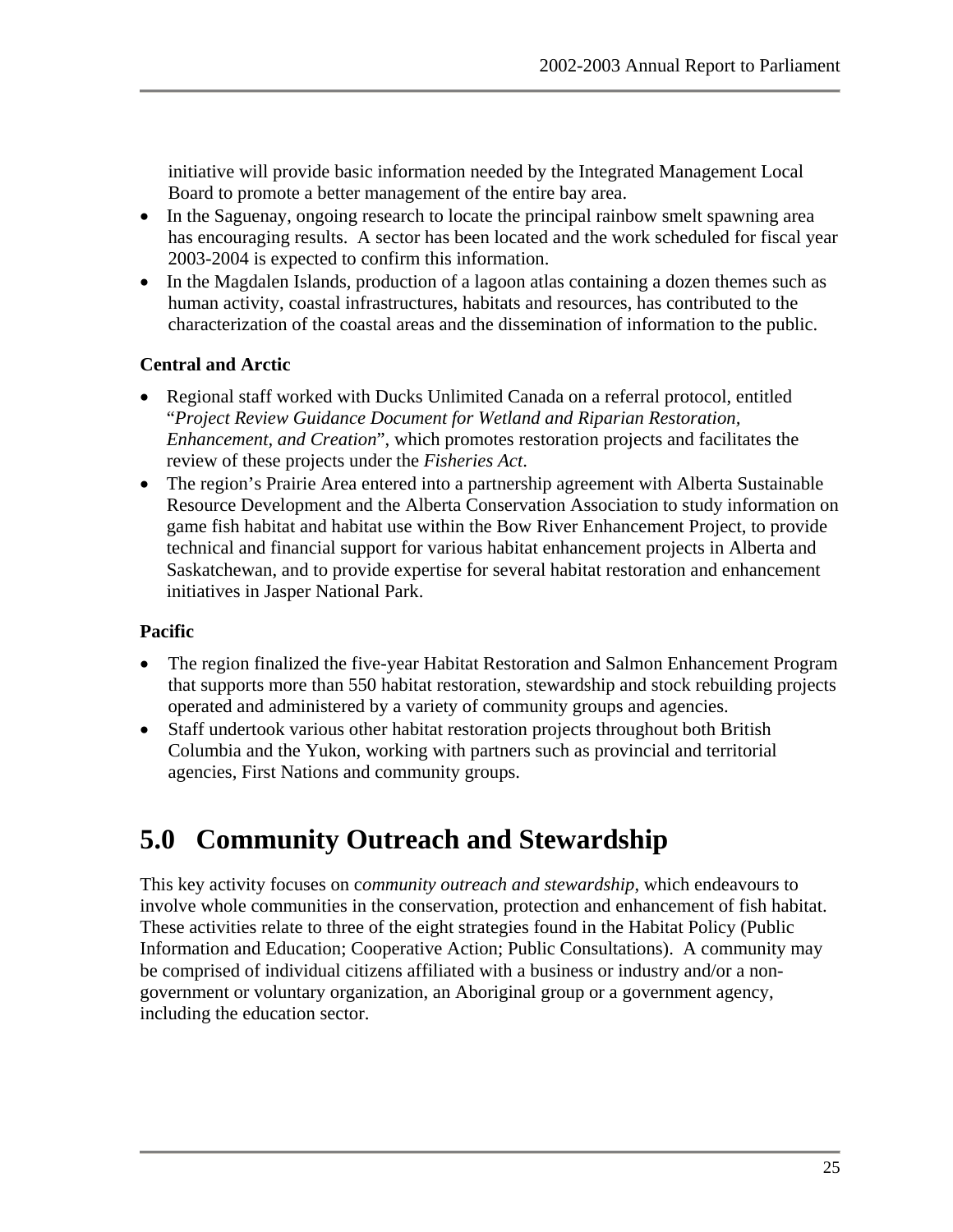Activities are noted under three headings: stewardship; public information and education; and partnering.

## **National Highlights**

#### **Stewardship**

In a relatively short period of time, the concept of stewardship has become widely accepted by industry, non-governmental organizations, governments and individual Canadians, to represent the responsibility for, and voluntary actions necessary to protect and enhance the environment. Nevertheless, current stewardship activities have been characterized by "thousands of random acts of stewardship" lacking mechanisms to identify priorities and communicate them to Canadians, monitor and communicate successes (and failures), or to determine what is needed as support for stewardship activities.

Stewardship activities in fiscal year 2002-2003 at the NHQ level focused on three areas: Canada's Stewardship Agenda; the Voluntary Sector Initiative; and the Oceans Sector Stewardship Working Group.

DFO accumulated considerable stewardship knowledge through the initiatives described in the Regional Highlights sections that follow. NHQ coordinated the contribution of this knowledge to the completion of Canada's Stewardship Agenda. The agenda was approved by federal, provincial and territorial Ministers of Fisheries and Aquaculture, Wildlife, Endangered Species and Forests at their September 2002 joint meeting, as one of the four pillars of the Canadian Biodiversity Strategy Implementation Plan.

Canada's Stewardship Agenda is a plan for collaboration that proposes a national vision and operating principles for stewardship. It outlines four key goals and objectives for each goal, and identifies four priority actions or next steps. These priority actions are to:

- improve coordination among stewardship programs;
- establish a stewardship network;
- continue to develop the Stewardship Canada Portal; and
- explore developing a stewardship charter.

The agenda seeks to establish a broad, long-term course of action and foster collaboration among the many stewardship initiatives already underway in the forestry, fisheries, oceans, agriculture, wildlife and urban sectors. The agenda can be found at: <[http://www.stewardshipcanada.ca](http://www.stewardshipcanada.ca/)>.

The priority action that advanced the most in fiscal year 2002-2003 was the Stewardship Canada Portal found at: [<http://www.stewardshipcanada.ca>](http://www.stewardshipcanada.ca/). Inspired by the award-winning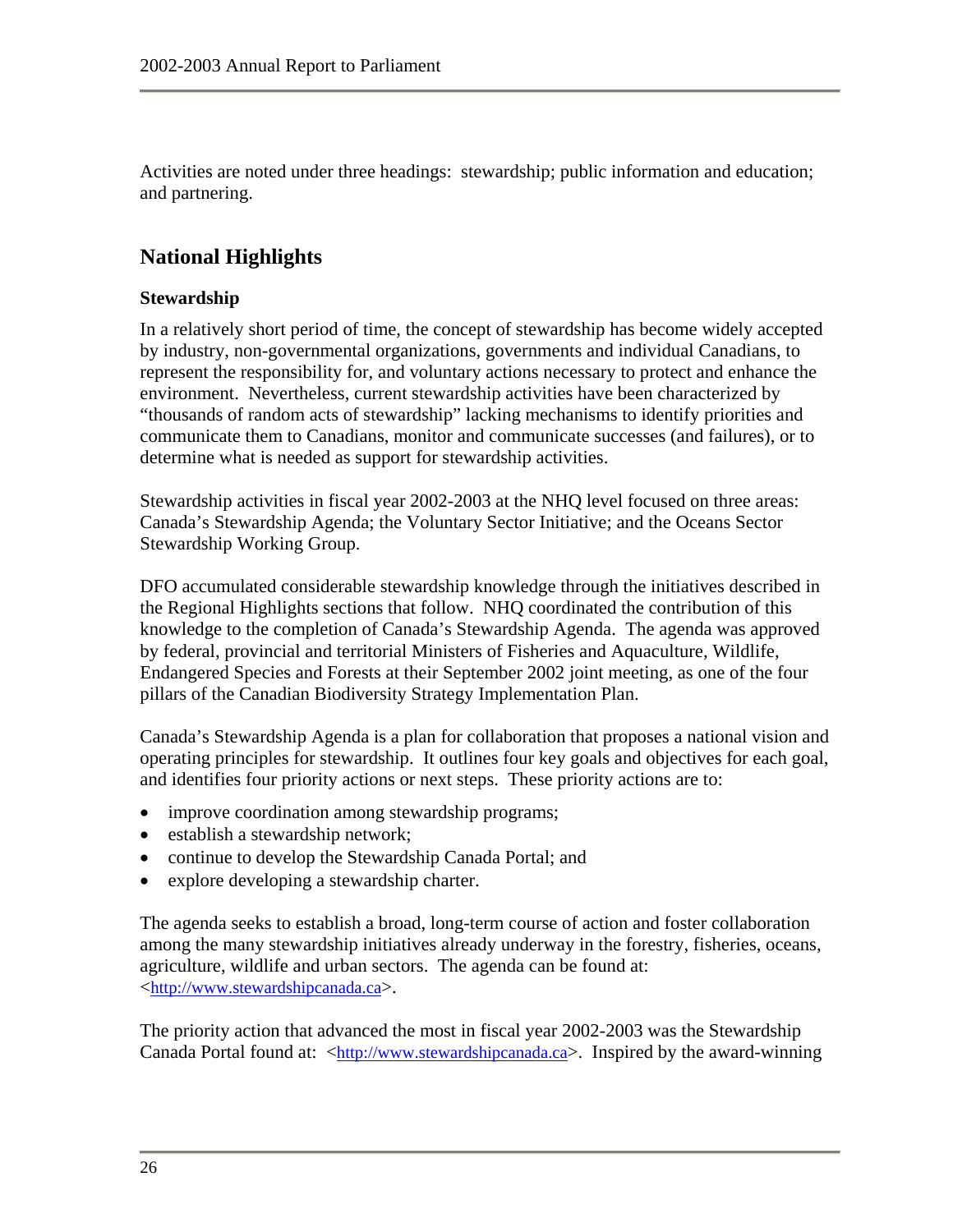British Columbia Stewardship Centre, and called for by the National Millennium Stewardship Conference, the Portal is designed as a national site comprised of linked provincial/territorial hubs that, in turn, link up community-based sites in the province or territory. It provides convenient access to valuable stewardship knowledge and products developed across the country.

Another important national level initiative in fiscal year 2002-2003 was the establishment of a cross-regional DFO Oceans Sector Stewardship Working Group. The working group was formed to provide a forum to exchange Oceans and Habitat Management stewardship experience across the country, to coordinate and harmonize stewardship activities within DFO's Oceans Sector, and to ensure that Oceans Management and Habitat Management activities are included in national and regional stewardship initiatives. One of the tasks undertaken by the working group was to coordinate DFO's contributions to the Second National Stewardship Conference "The Leading Edge," held in Victoria in July 2003.

#### **Public Information and Education**

DFO produces a variety of public awareness and education information products and materials, often in cooperation with stakeholders, to encourage participation in the conservation and protection of fish habitat. These products and materials are used by the public, project developers, schools, the media, and sponsors for conferences, seminars, workshops and symposia.

In fiscal year 2002-2003, NHQ contributed to a new DFO internet site called 'Canadian Waters' <[http://www.dfo-mpo.gc.ca/canwaters-eauxcan/index\\_e.asp](http://www.dfo-mpo.gc.ca/canwaters-eauxcan/index_e.asp)> to make these materials more accessible.

#### **Partnering**

The Habitat Policy recognizes that fish habitat cannot be conserved, protected or restored without the active involvement of all Canadians and sectors of society. Therefore, DFO has identified the establishment of formal partnering agreements with key stakeholders as one of the four priorities for the renewal of the HMP. Indeed, partnering is a priority because it is a prerequisite to successfully addressing the other three priorities of streamlining the regulatory process, national consistency, and balanced implementation of the Habitat Policy.

The overall objective for Habitat Management partnering is *'to harmonize the activities of DFO's Habitat Management Program with those of key partners so that each strategically deploys their resources where they can do the most good for the conservation, protection and enhancement of fish habitat'*, in keeping with the Habitat Management Policy's objective of a balance of regulatory and proactive activities.

The National Partnering Strategy, developed in the previous fiscal year, identified the establishment of formal agreements with provinces and territories and key industry sectors as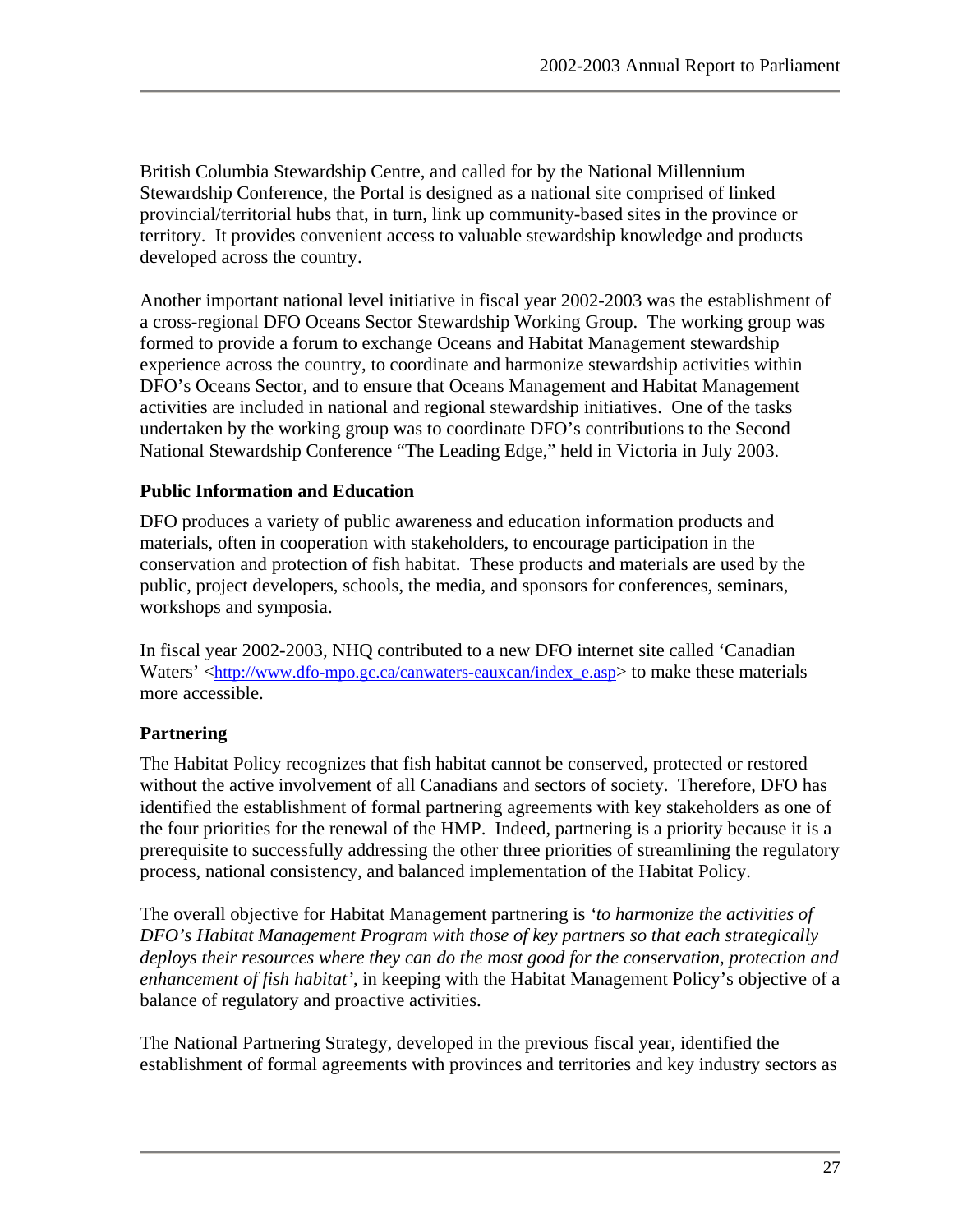the first priority, along with Aboriginal groups, the non-government/voluntary sector, municipalities and the education sector.

The strategy further clarified the partnering roles of DFO's national headquarters and regional offices. NHQ is responsible for developing national partnering frameworks and guidelines, tools such as common templates for formal agreements, and the establishment of agreements with priority national organizations, such as the Canadian Council of Fisheries and Aquaculture Ministers and national industry associations. Regional offices are responsible for the establishment of formal agreements with provinces and with industry, Aboriginal groups, the non-government/voluntary sector, municipalities and the education sector.

The following provides highlights of partnering outputs with various groups at the national level for fiscal year 2002-2003.

#### **Provinces and Territories**

At the national level, considerable progress was made in fiscal year 2002-2003 in advancing a common vision and cooperative framework for collaboration on fish habitat management with the provinces and territories. This progress is reflected in the 2002-2003 Implementation Plan for the Draft Freshwater Fisheries Strategy approved by the Canadian Council of Fisheries and Aquaculture Ministers at their September 2002 meeting. This plan calls for, among other things: 1) pursuing bilateral memoranda of understanding that establish priorities and governance, and accountability structures to achieve them and report on results; and 2) establishing multi-lateral protocols for each of the habitat management priorities identified in the memoranda that clarify roles and responsibilities, processes and procedures of each of the parties with responsibilities and interests in that activity. Interim Protocols were signed with Alberta and Ontario in 2002-2003 and a Regulatory Protocol was under development with Prince Edward Island.

#### **Industry**

Although the Habitat Management Partnering Framework and Strategy called for the development of formal agreements with priority industry sectors, it recognized that simply adapting the approach to partnering with provinces and territories was not practical, given the large number of companies. As an interim approach, the strategy called for the development of bilateral memoranda of understanding with key national industry associations, and multilateral protocols at the provincial/regional office level among DFO, major companies and provinces or territories.

At the national level, a memorandum of understanding with the Canadian Electricity Association was signed in July 2002 to enable DFO and the association to cooperate on protecting fish and fish habitat resources that could be impacted by activities associated with the generation of electricity in Canada. The agreement commits the parties to collaborate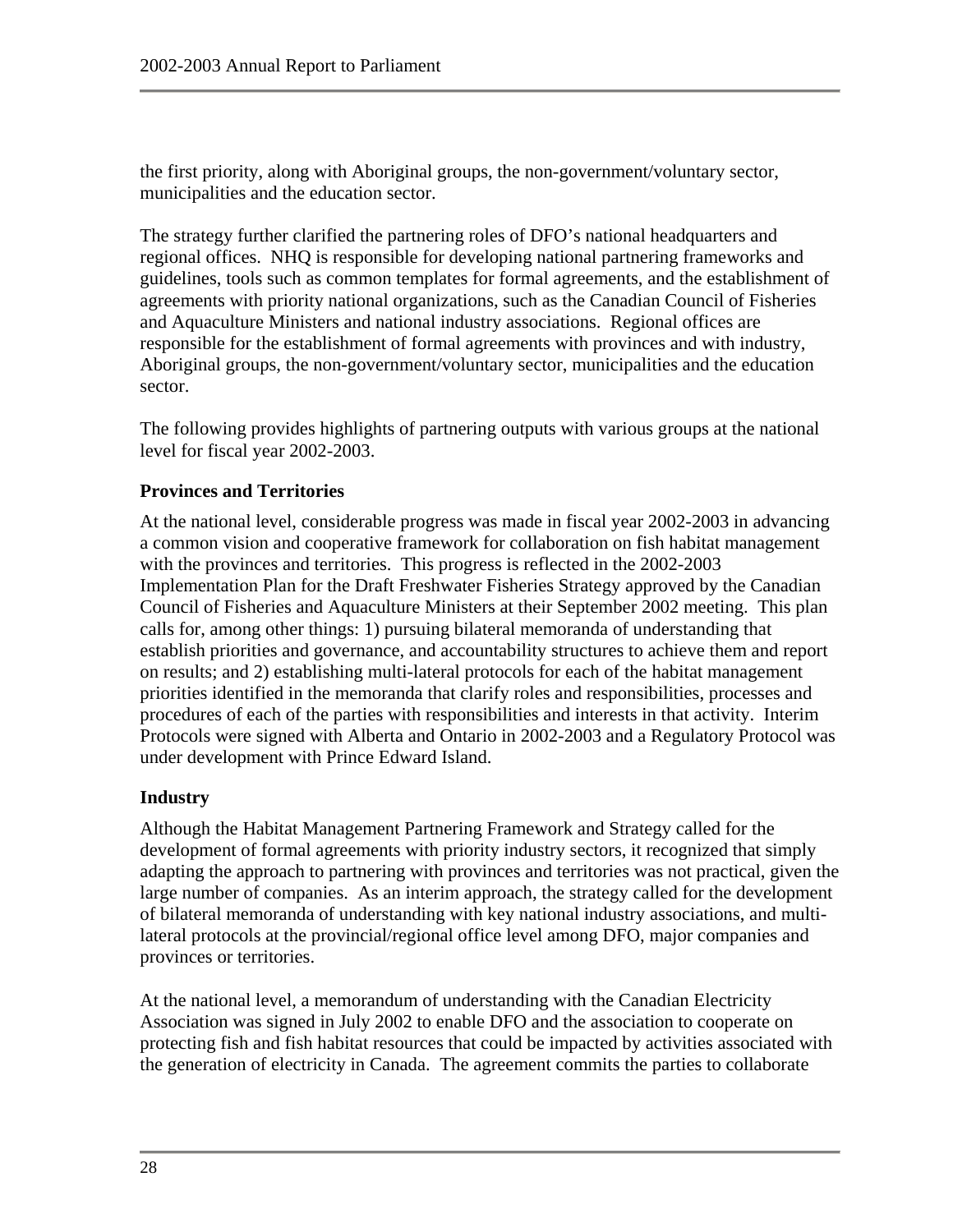under five themes: consultations and communications; compliance with the *Fisheries Act*; stewardship; education and training; and research and monitoring. It also commits the parties to provide an annual report to the Minister and the Association's Executive Committee. In fiscal year 2002-2003, priority was given to the development of the *Fisheries Act* Compliance Framework. The framework is intended to provide tools that will result in greater clarity, certainty, consistency and efficiency for hydro generating facilities to comply with the fish habitat protection provisions of the *Fisheries Act.*

NHQ also organized workshops and held preliminary meetings with other key industry sectors throughout the fiscal year, including the Forest Products Association of Canada, the Canadian Association of Petroleum Producers, and the Mining Association of Canada. However, it became clear that a series of bilateral agreements with each industry association could be duplicating responses to concerns and objectives that are common across a number of industry sectors. In response, the notion of a multi-lateral industry partnering model that could achieve the same level of results as bilateral memoranda of understanding was introduced into partnering discussions with industry.

#### **Voluntary Sector**

DFO has a long history of working with the non-government/voluntary sector, generally associated with stewardship, integrated planning, citizen science and monitoring activities, but also on regulatory projects. The discussion of stewardship activities above provides highlights on many of the collaborative activities with the non-government/voluntary sector in fiscal year 2002-2003. In addition to working together on stewardship activities, DFO is also working to include regulatory activities in formal arrangements with the nongovernment/voluntary sector conservation organizations to work together to more effectively and efficiently protect and conserve fish habitat.

DFO's strategic approach to partnering with conservation organizations is for NHQ to work with regional offices and the voluntary sector to establish a framework and identify priorities for collaboration with national organizations. This approach sets the stage for strengthened collaboration between DFO's regions and provincial/regional members of the organization. Furthermore, because of the considerable upfront work needed to identify joint objectives and develop formal agreements and approaches to achieve them, NHQ is focusing its efforts on a few national organizations (e.g. Wildlife Habitat Canada, the Atlantic Salmon Federation and Ducks Unlimited Canada), and using the results as a model to facilitate subsequent collaborative efforts with others.

Ducks Unlimited Canada and DFO officials have been working since early 2001 to develop approaches to more effectively and efficiently protect fish habitat associated with waterfowl habitat enhancement projects and to identify other areas for closer collaboration. The organization is involved in many waterfowl habitat enhancement projects that can result in barriers to fish migration and harm, alter, or disrupt or destroy fish habitat, and, as a result,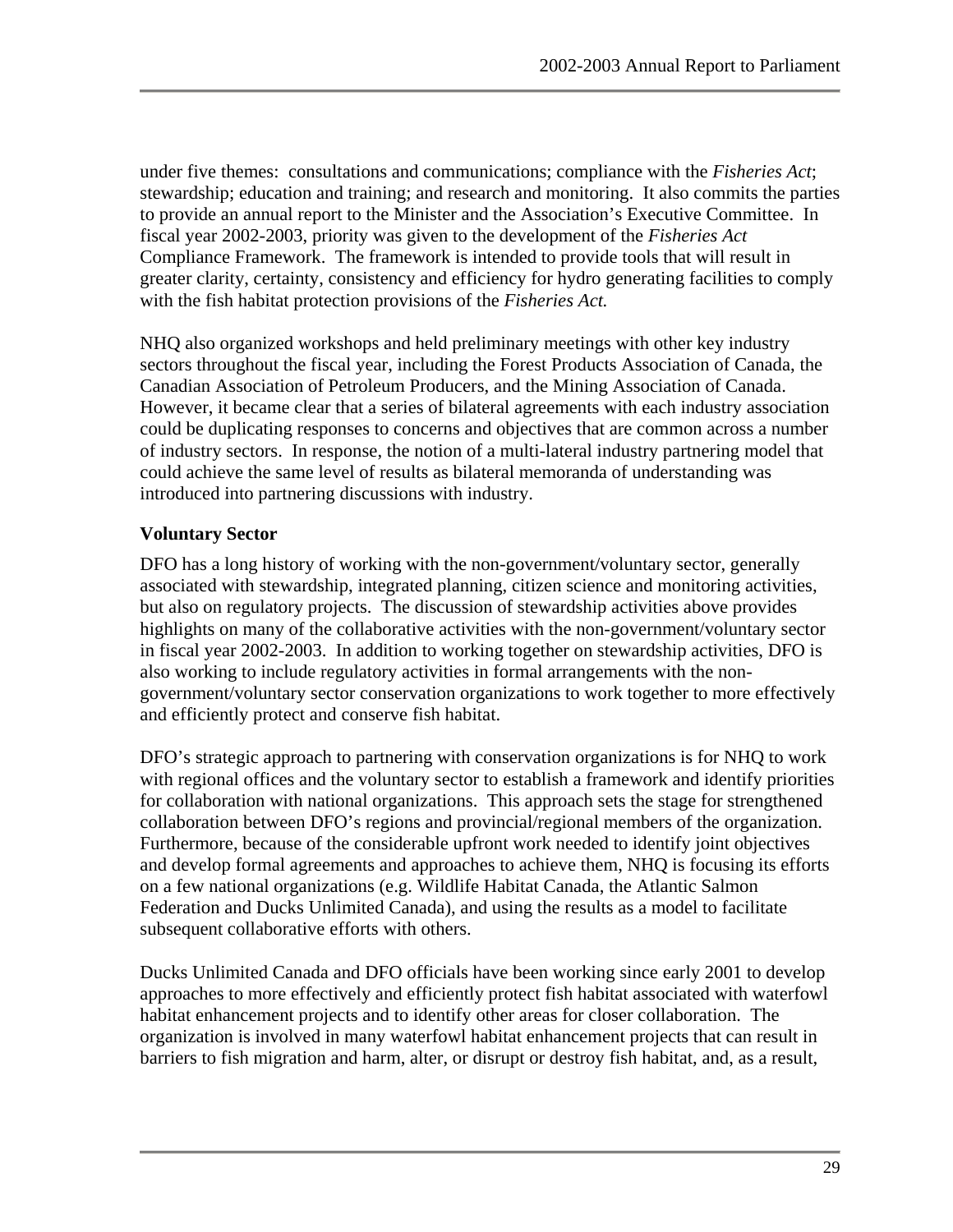require DFO authorizations. A national workshop was held in April 2002 in Montreal and a regional workshop in July 2002 in Moncton. The workshops identified priority areas for strengthening collaboration and drafted work plans to address them. Priority was given to developing approved work practices for Ducks Unlimited Canada projects in the Maritimes and to develop a formal agreement that would define the roles and responsibilities and processes and procedures for their use.

NHQ also played a prominent role in fiscal year 2002-2003 in fostering involvement in the federal Voluntary Sector Initiative, including in the management of four projects supported by the initiative with DFO voluntary sector partners. The initiative, announced in June 2000, is a joint initiative between the voluntary sector and the Government of Canada. In the fall of 2002, the government announced the Canada Volunteerism Initiative and provided \$43 million to establish national and local networks to support volunteerism in Canada. Initiative funding of approximately \$470,000 was provided by the Government of Canada for fish and fish habitat related projects that began during fiscal year 2002-2003. The funding created opportunities for voluntary sector organizations to contribute to public policy development and provided communities, individuals and volunteer groups the opportunity to undertake fisheries-related activities and projects of interest to them.

Four projects supported by DFO were funded by the National Voluntary Sector Initiative:

- National Watershed Stewardship Network (\$98,000) a project of the Langley Environmental Partners Society in British Columbia to work with Canadian watershed stewardship leaders to provide policy advice on the role and opportunities of watershed stewardship across Canada.
- Promoting Fisheries Renewal through Environmental Training and Stewardship (\$126,200) – The Saskatchewan Wildlife Federation and Saskatchewan Conservation Corporation worked together to increase the knowledge, capacity and participation of volunteer groups with the goal of improving the health and water quality of rivers in Saskatchewan.
- Stewardship Canada Web Portal and Citizen Science Project (\$200,000) Ottawa-based Wildlife Habitat Canada developed an application on the Portal to enable community volunteers to provide and map their science data via the internet.
- Policy Internship and Fellowship Program (\$45,000) Funding supported a staff member of Wildlife Habitat Canada to work for a period of 11 months in an internship position shared between DFO and Environment Canada in support of Canada's Stewardship Agenda.

## **Municipalities**

Environmental matters are complex and often transcend jurisdictional boundaries, and require coordination and collaboration among all levels of government. Federal, provincial and local governments each have a role to play to help limit the adverse effects of human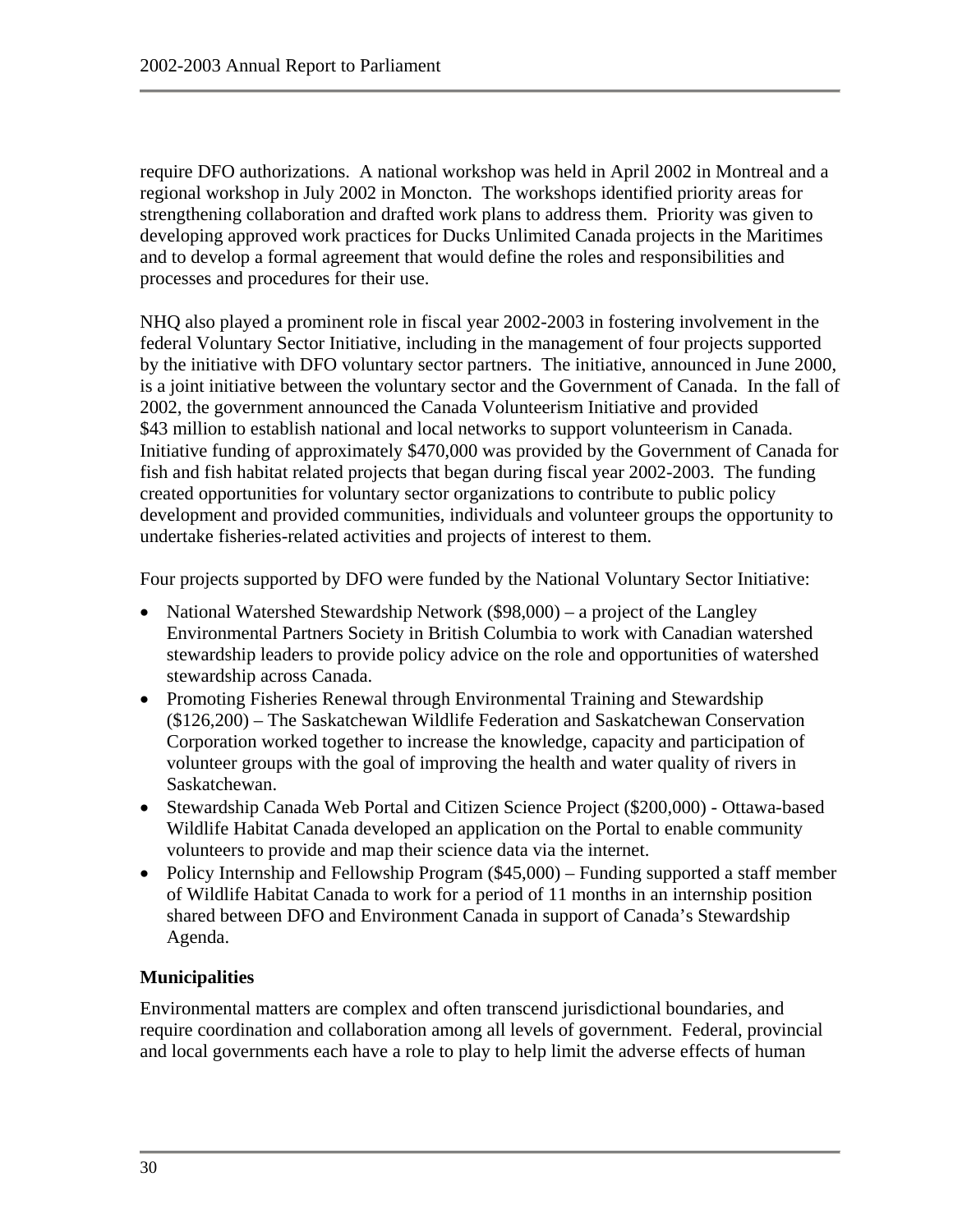activities on the environment, while fostering economic and social development. As a result, DFO has a number of agreements with municipalities, often in cooperation with the provincial government, to achieve common objectives.

At the national level, NHQ has been working with the Federation of Canadian Municipalities to develop an action plan to: improve communications and consultations; define mechanisms to streamline DFO's regulatory processes, such as the provision of one-window service consistent with the government's smart regulations agenda; and develop a template for memoranda of understanding that will formalize collaboration.

#### **Aboriginal groups**

The Aboriginal Inland Habitat Program, announced in the February 2003 federal budget, will enable Aboriginal groups to become more involved in the processes used for fish habitat management by DFO. The program is intended to build capacity within Aboriginal communities in the area of fish habitat as well as assist in meeting DFO habitat management objectives relating to the protection, conservation, restoration and enhancement of fish habitat. Favourable consideration will be given to proposals which seek to build Aboriginal capacity, promote constructive relationships and the development of structures and processes relating to habitat management with DFO and others involved in habitat management (e.g., other federal government departments and agencies, provinces, municipalities, industry and stewardship groups).

The program will enhance the ability of Aboriginal communities to work together to participate in decision-making related to habitat management regulatory and non-regulatory activities. Through the establishment of the program, DFO will assist Aboriginal groups in inland areas to develop the necessary capacity to carry out fish habitat management activities through a collaborative and integrated approach. Greater coordination with Aboriginal groups in inland areas on habitat matters will allow for more effective delivery of DFO's habitat management responsibilities. Coordination also will help Aboriginal groups and DFO work more effectively to understand the implications and identify the impacts on First Nations of projects or proposals that affect fish habitat.

## **Regional Highlights**

Details on regional activities are available in supporting documents available electronically at: <[http://www.dfo-mpo.gc.ca/canwaters-eauxcan/infocentre/publications/index\\_e.asp>](http://www.dfo-mpo.gc.ca/canwaters-eauxcan/infocentre/publications/index_e.asp).

#### **Newfoundland and Labrador**

• Habitat Management staff provided numerous educational presentations to local schools and industry groups to raise awareness and understanding of various aspects of fish habitat conservation and protection.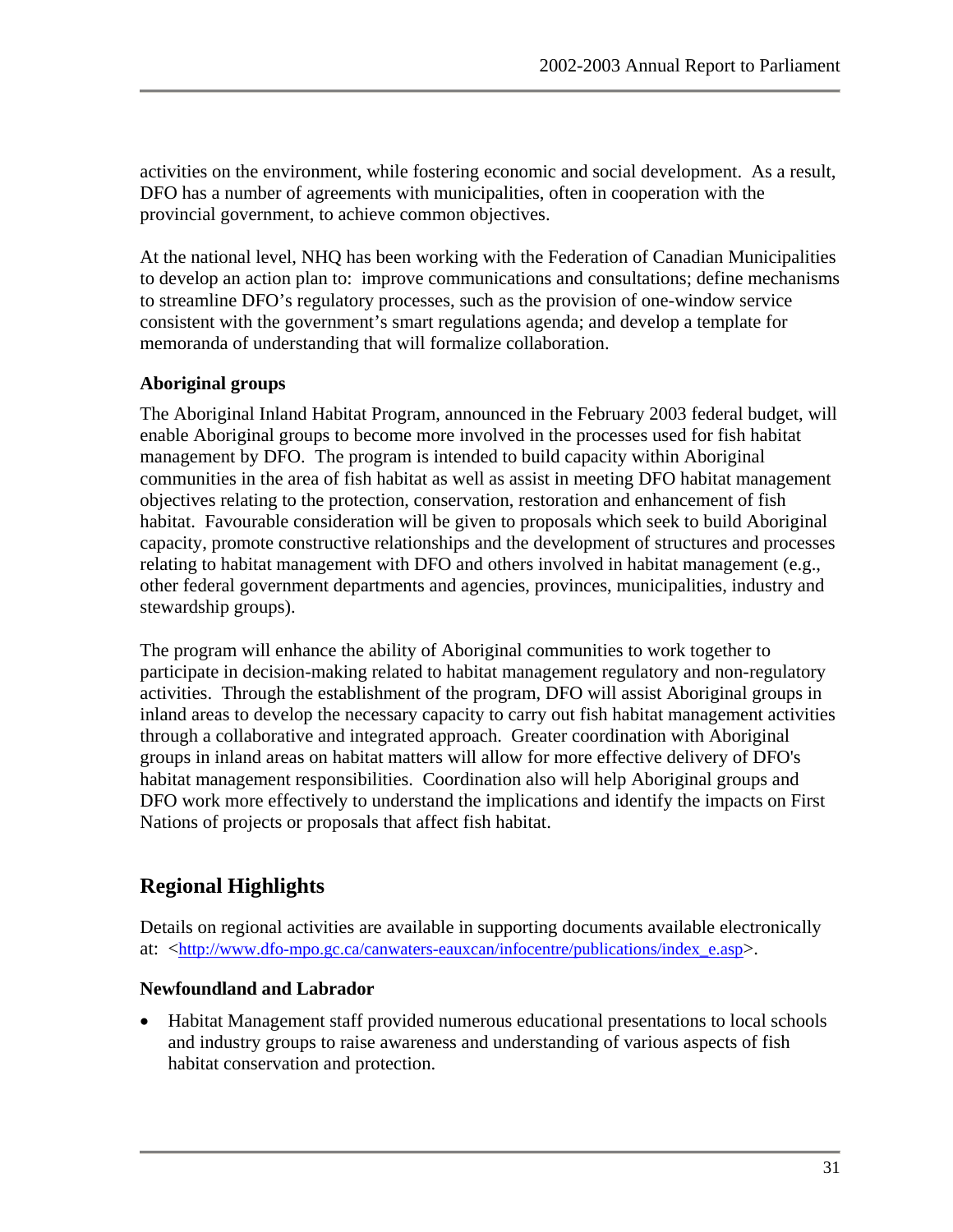- Regional staff met with Newfoundland and Labrador Construction Safety Association staff during the fall of 2002 to discuss plans to develop and offer an environmental training program specifically tailored for the construction industry.
- The region published two issues of the '*Habitat Herald*', a regional newsletter aimed at providing examples of various projects and initiatives currently taking place within the region, and, in partnership with the provincial government, a brochure entitled "Fish Habitat and All-Terrain Vehicles – Better Practices for Fish and Fish Habitat".
- Staff worked with various groups throughout the province in developing interpretative trail signage for a number of projects including the Appleton Waterfront Park and Cobb's Pond Rotary Park.
- Staff convened a series of meetings in communities adjacent to Harry's River in western Newfoundland to seek public input on possible reasons for the decline in salmon stock and to develop a stock recovery and conservation plan under a local stewardship initiative.
- Staff participated in the national and regional species at risk critical habitat working groups, and continued to seek new partnerships under the Habitat Stewardship Program for Species at Risk.

#### **Maritimes**

- Regional staff conducted public information and educational programs for a range of groups including forest companies, universities and livestock owners.
- The region published, and distributed a Canadian Technical Report of Fisheries and Aquatic Sciences entitled, "An Audit of Small Culvert Installations in Nova Scotia: Habitat Loss and Habitat Fragmentation".
- The region is an active participant in the Urban Stream Restoration Program of the Atlantic Canada Action Plan - Saint John, providing advice, technical support and field inspections for the habitat restoration initiatives the organization has undertaken in local streams.
- Staff worked with the Sackville Rivers Association in implementing the River Ranger Program throughout the region, an educational program for grades 4-6 focusing on the importance of local environments, fish habitat, fish species and water quality.
- In partnership with the Salmon River Salmon Association, regional staff developed a pilot project incorporating a classroom hatchery unit at a local high school.
- The region signed a memorandum of understanding with the Department of National Defence covering the Gagetown Department of National Defence Training Area in New Brunswick, providing DFO with on-site staff to provide input to planning activities in the early stages as well as assisting in environmentally sustainable activities in the field.

#### **Gulf**

• The region conducted several public information sessions for various groups during fiscal year 2002-2003, including presentations on DFO's mandate and legal obligations,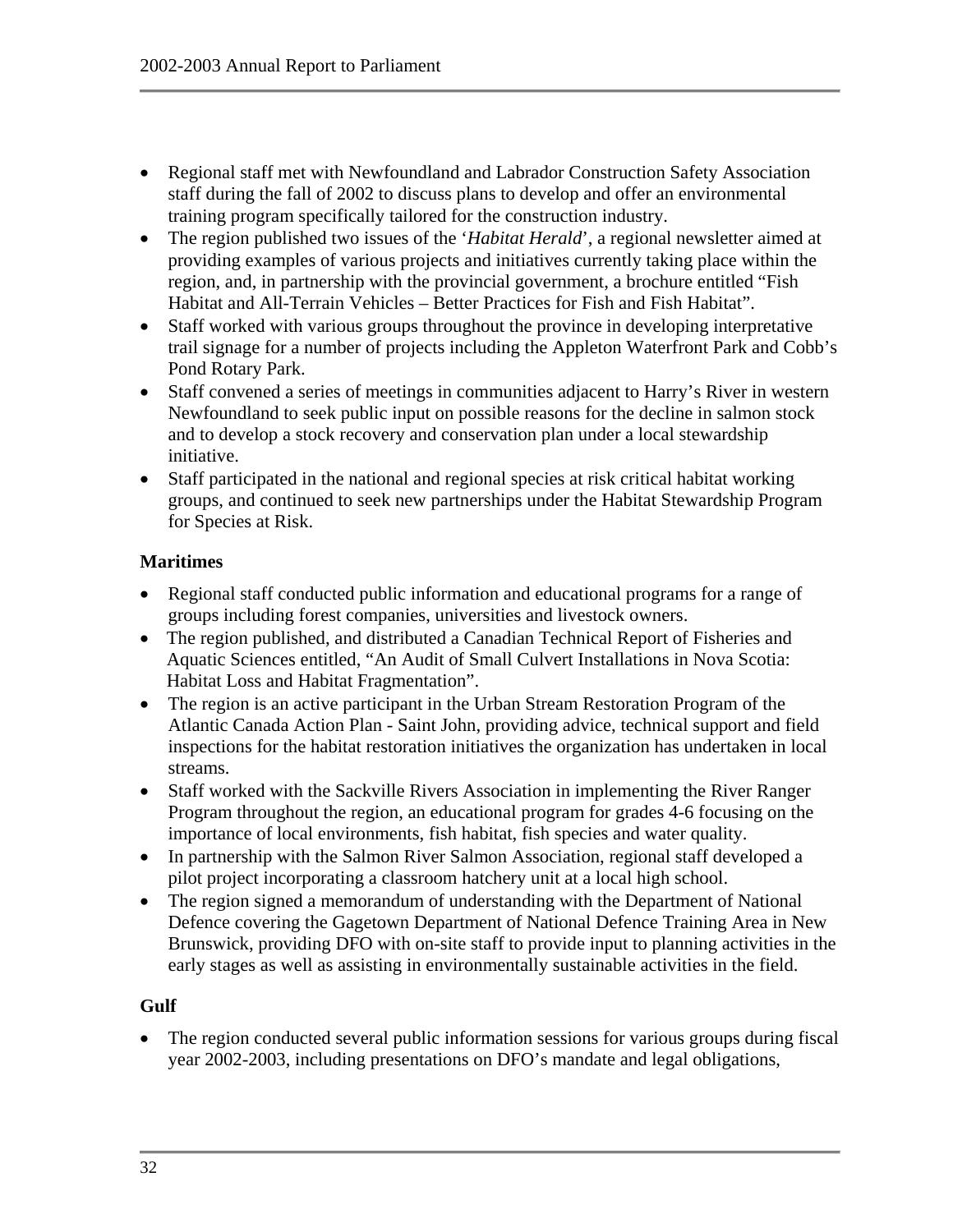agriculture and its impacts on fish habitat, adopting a Code of Practice for shellfish aquaculture, trout and salmon habitat restoration, and challenges with assessing small craft harbours projects.

- Staff completed the development of a special educational unit, consisting of 11 oceanographic lesson plans and one field trip guide, to be introduced on a pilot scale in four schools in the region.
- Staff provided training to First Nations on the value of initiating stewardship projects in their communities.
- Regional staff held consultations with forestry companies, the Forestry Engineering Research Industry of Canada and provincial agencies to discuss the development of a new guideline for fish passage through culverts.
- The region partnered with the provinces of Prince Edward Island, New Brunswick and Nova Scotia on the development and implementation of memoranda of understanding on fish habitat management.

## **Quebec**

- The region is pursuing its efforts to better inform its clients, partners and the general public of programs, policies and guidelines that lie within its jurisdiction. Beyond the regulatory aspect, new initiatives have been implemented to inform and raise public awareness on the importance of fish habitat protection.
- In keeping with the strengthening of the National Fish Management Program, the region deployed a work team focused on the protection of fish habitat. The mandate of the team is to increase education and awareness of the general public and the proponents on fish habitat protection.
- About 150 participants attended 10 information sessions on the provisions of the *Fisheries Act* pertaining to fish habitat protection and the processing of notices of application by DFO. Participants included the *Association des aménagistes régionaux du Québec*, the *Regroupement national des conseils régionaux en environnement du Québec*, and the *Agence de mise en valeur des forêts privées du Bas Saint-Laurent*.
- The region partnered with the priority intervention zones committee of the South of the Estuary to launch a pilot project consisting of an information tour to raise awareness of the importance of protecting fish habitat in municipalities and regional county municipalities. The *Société de la faune et des parcs du Québec* and the *Ministère de l'environnement du Québec* participated in the development of information kits for this client group. The tour, expected to be undertaken in April 2003, will target 10 regional county municipalities and about 140 municipalities in the Lower St. Lawrence.
- With its partners, the region developed various communication products, a game for elementary students and a publication on the marine species of the Manicouagan area. These initiatives seek to inform and create awareness in the regional population of the importance of conserving the maritime environment in anticipation of the creation of the Manicouagan Marine Protected Area.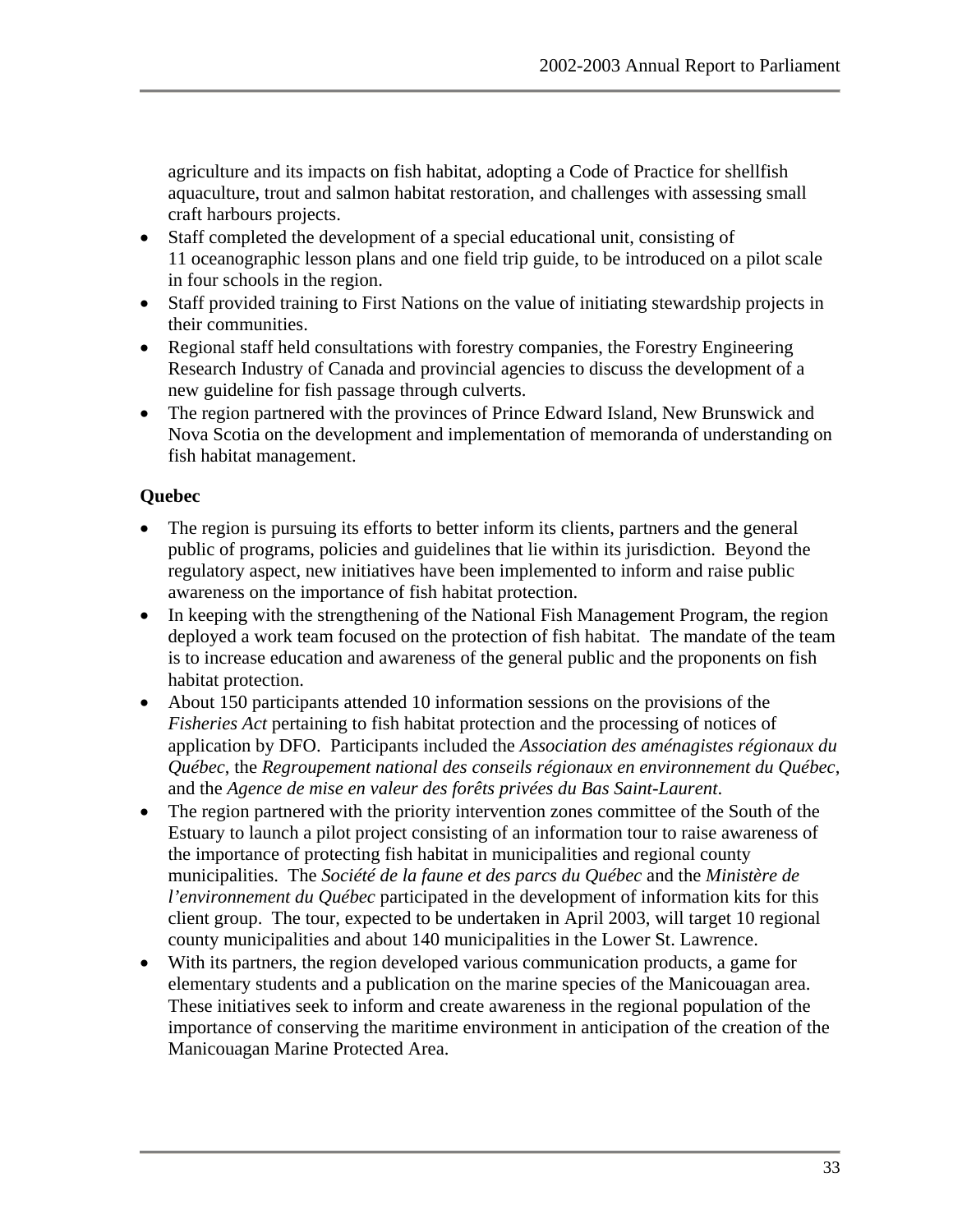• In cooperation with several partners, the region developed an educational program on fish habitat intended for high school students entitled, "Attention à l'habitat du poisson". Research and writing of the program is expected to be completed in the summer of 2003. The program will be tested in approximately 10 Quebec high schools starting in the fall of 2003.

#### **Central & Arctic**

- Regional staff participated in the June 2002 Petroleum Show, in Inuvik Northwest Territories, as a forum for informing stakeholders of DFO's role in the north.
- Staff developed a manual entitled, "Working Near Water: Considerations for Fish and Fish Habitat Reference and Workshop Manual – Northwest Territories", to serve as a general reference document on fish habitat considerations that should be taken prior to doing work in or around water in the Northwest Territories.
- The region issued several educational materials, including a Drain Primer, an agricultural calendar entitled "Balancing and Harmonizing Fish Habitat", and the EcoSavers Coupon Book, which is a fundraising tool for the Niagara Peninsula Conservation Authority.
- Staff initiated discussions with the Environmental Monitoring Advisory Board, made up of representatives from the five major aboriginal groups in the Western Arctic Area, to launch the development of a habitat compensation database, through which communities could bring forth habitat-related issues that could be addressed through enhancement or restoration activities.
- Staff is involved in public consultation initiatives underway on major oil sands projects in Alberta, including the Athabasca Oil Sands Regional Cumulative Effects Management Association.
- The region established a new working arrangement with the Trent-Severn Waterway (Parks Canada Agency) and EC to strengthen environmental assessments.
- The region established a joint effort with the City of Barrie to test a sediment and erosion control decision-making tool.

#### **Pacific**

- The region continued to support education coordinators, Salmonids in the Classroom, community liaison officers, StreamTalk Newsletter, and the Community Involvement website.
- Staff developed the Stream to Sea Strategy for and Ecosystem Approach to Education, supported the British Columbia Stewardship Centre, and, in partnership with others, developed an online Guide to British Columbia Watershed Law and Planning document.
- Staff participated in numerous events throughout the region, including BC Rivers Day, Return of the Salmon Festivals, and the Fraser Basin Conference.
- The region completed the Habitat Conservation and Stewardship Program, a five-year initiative to establish partnerships to enhance habitat protection and expand community capacity to steward fish habitat resources.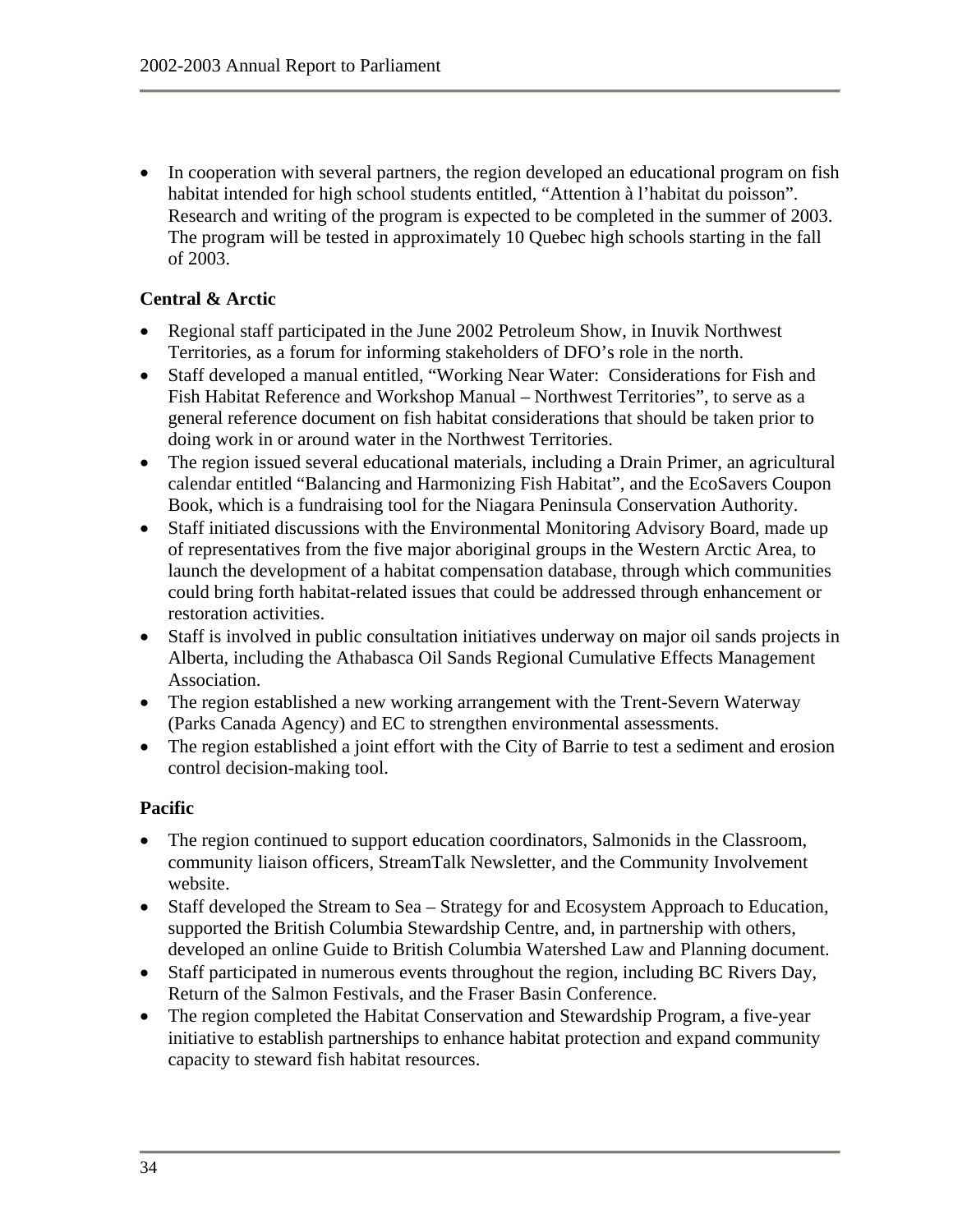- <span id="page-42-0"></span>• The region continued to support the work of the Pacific Salmon Foundation, which contributes significant resources to numerous community-based projects focused on the conservation, restoration and enhancement of Pacific Salmon.
- The region established the Pacific Salmon Endowment Fund to develop salmon recovery plans for specific watersheds.
- Regional staff developed and awarded the first HMP Industry Award to recognize developers who demonstrate excellence and innovation in the protection and conservation of fish habitat.
- The region supported and participated in numerous regional stewardship and community initiatives, such as agricultural stewardship initiatives in the Bulkley Valley, the National Program of Action, the Fraser Basin Council, the Puget Sound/Georgia Basin International Task Force, the Langley Environmental Partners Society, and the British Columbia Stewardship Centre.

# **6.0 Scientific Support**

Timely, relevant science is a fundamental requirement for strengthening the foundation and credibility of the program in support of the objectives of DFO's *Policy for the Management of Fish Habitat.*

Scientific support is provided in two major ways:

- habitat monitoring is conducted to evaluate the effects of various project developments on the productivity of fish habitat and to determine the accuracy of assessments and prescribed mitigation measures; and
- research is conducted to address knowledge gaps related to priority areas for habitat conservation, restoration and development and synthesis and transfer of knowledge on key issues.

## **National Highlights**

Environmental Science is coordinated through DFO Headquarters and delivered by the regional Environmental Science managers and scientists. The mandate of Environmental Science is to:

- generate knowledge through research;
- collect, assess, and interpret scientific information from diverse domestic and international sources; and
- integrate data, information and technology into useable services, products and advice, including risk management advice, for policy and program decision makers and in particular for Habitat Management and Oceans Management.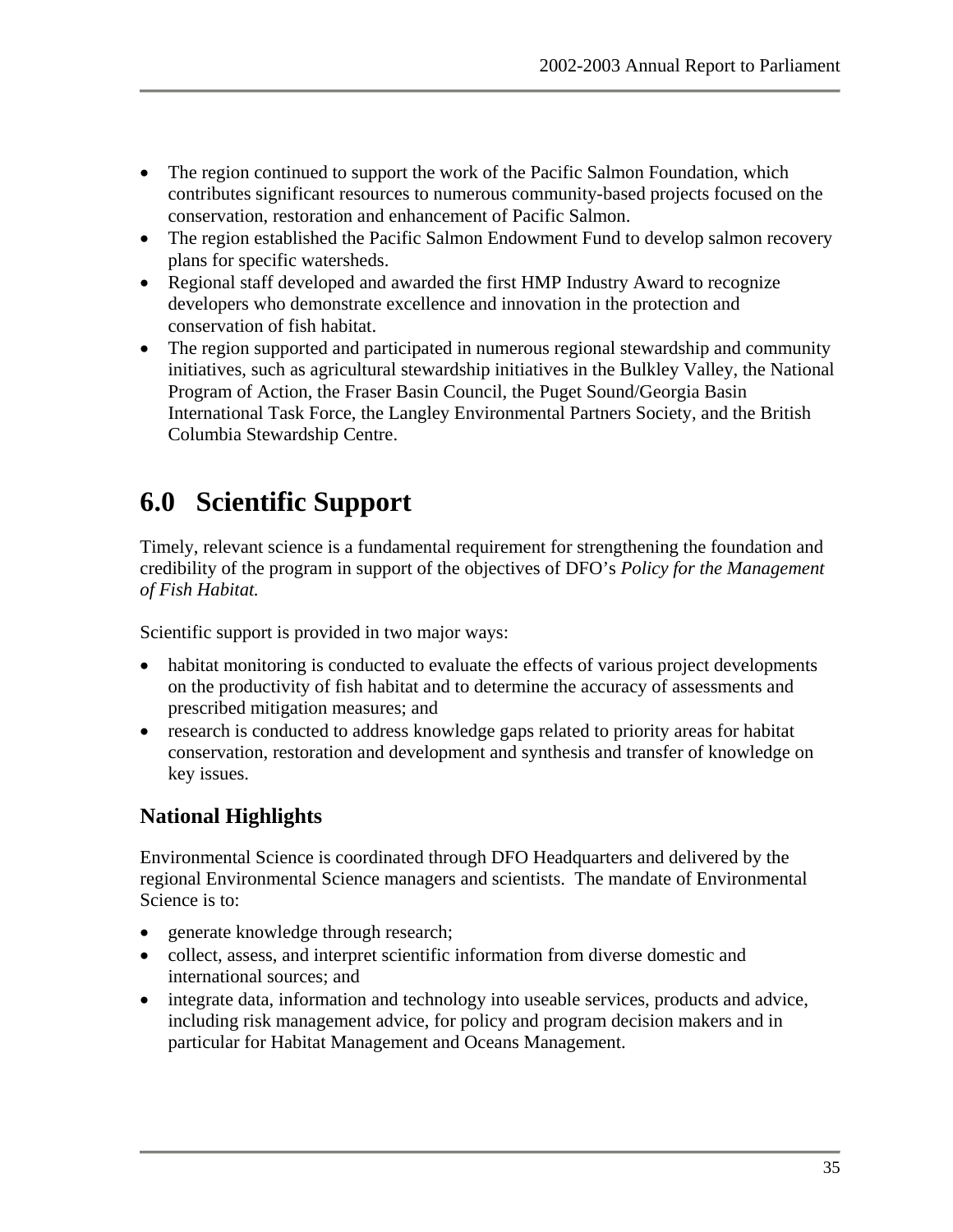Environmental Science identifies scientific aspects of habitat issues, sets science priorities, manages science programs, leads the collection, analysis and integration of information from a variety of internal and external sources, and manages partnering initiatives with other sectors, agencies, universities, as well as national and international agencies. The results of Environmental Science research projects are transferred to Habitat Management staff through workshops, published reports, fact sheets, briefings, and personal consultations.

Research projects in fiscal year 2002-2003 conducted by Environmental Science staff in all regions, addressing questions of importance to habitat managers, included:

- developing empirical models for evaluating the productive capacity of fish habitat, linking fish biomass at specific habitats to total population production;
- determining the spatial utilization of benthic marine habitat by demersal fish;
- assessing the impacts of fishing gear on fish habitat;
- developing techniques to assess productive capacity and the value of specific habitats to fish, and to delineate 'critical habitat';
- developing the knowledge necessary to make decisions regarding stream flows and water allocations, with regard to maintaining sufficient water for fish; and
- assessing the impacts of land use practices on aquatic habitat, to help reduce the impacts of industries such as forestry, farming, and mining.

## **Regional Highlights**

Details on regional activities are available in supporting documents available electronically at: <[http://www.dfo-mpo.gc.ca/canwaters-eauxcan/infocentre/publications/index\\_e.asp>](http://www.dfo-mpo.gc.ca/canwaters-eauxcan/infocentre/publications/index_e.asp).

#### **Newfoundland and Labrador**

#### *Habitat Monitoring*

- Regional staff monitored construction of the Trans Labrador Highway (Red Bay to Cartwright) and the fish bypass system at the Grand Falls hydroelectric power canal designed to prevent entrainment of Atlantic salmon smolts.
- A habitat monitoring database was expanded as a pilot to evaluate the effectiveness of prescribed mitigative measures, to provide early warning of unforeseen effects, to improve knowledge and information with respect to mitigation, and to evaluate the accuracy of effects predictions.

#### *Scientific Research and Advice*

• Environmental Science staff undertook a research program aimed at evaluating the production characteristics of a compensation channel constructed within the White Rose Hydroelectric Project.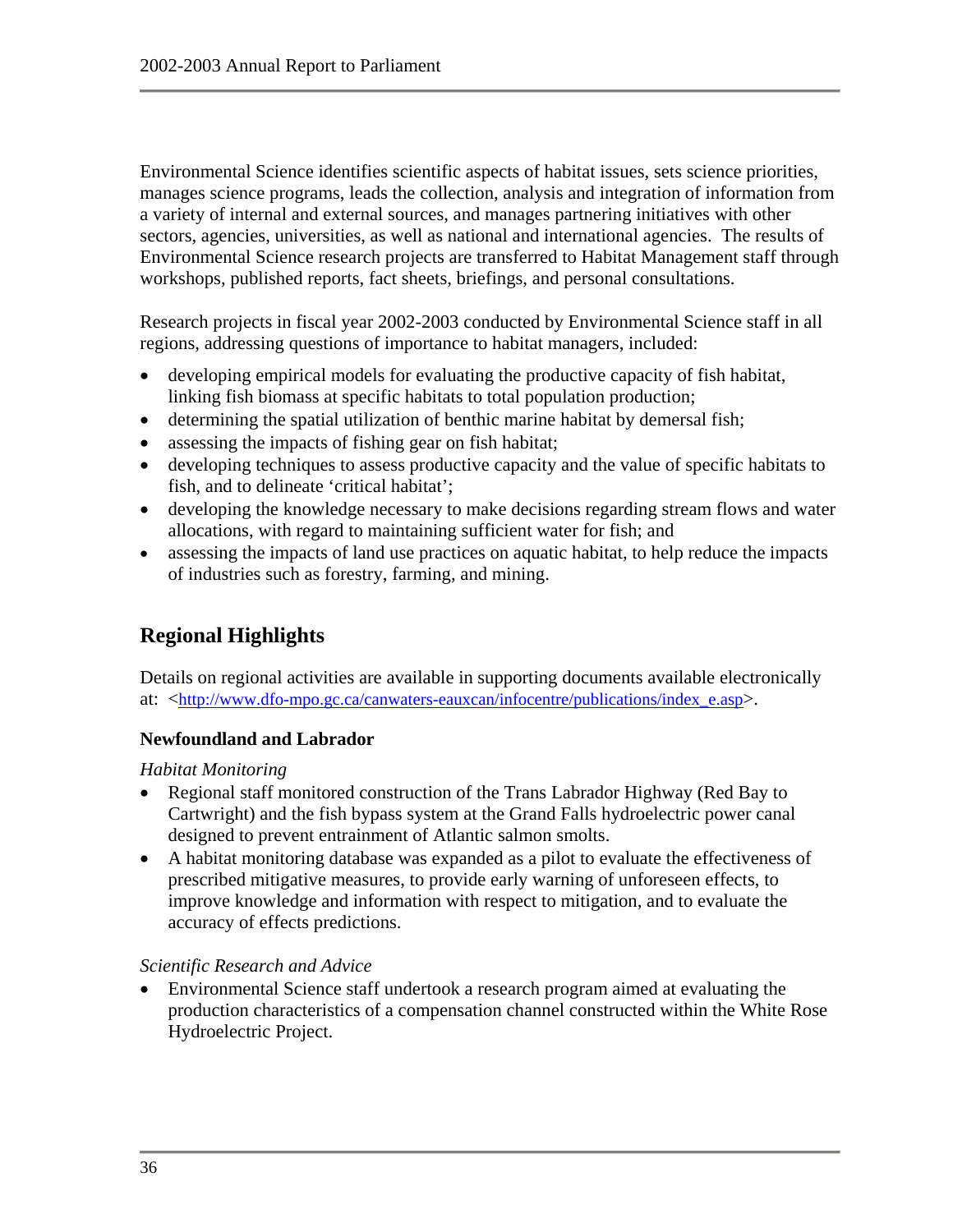• Other research projects addressed the productive capacity of fish habitats within both marine and freshwater environments, instream flow models, forestry-fishery interactions, aquaculture, mercury, oil and gas, and toxicology.

#### **Maritimes**

#### *Habitat Monitoring*

• Regional staff developed a checklist, based on agreed-upon mitigation measures, to be used in monitoring and auditing aquaculture sites.

#### *Scientific Research and Advice*

- Regional staff participated in the development of a regional, volunteer-based, stream biomonitoring program to serve as an Atlantic Canada regional element of the Canadian Aquatic Biomonitoring Network, which uses the condition of the aquatic benthic invertebrate community to indicate the general health of freshwater ecosystems.
- The region participated in the collaborative Marine Invertebrates Diversity Initiative designed to increase information and awareness of marine invertebrates; the initiative includes web-based databases on species profiles, habitat description, references, photographs and geographic reference.
- Regional staff is participating in a working group established by the International Council for the Exploration of the Seas to look at methods and information for use in generating habitat maps.

## **Gulf**

#### *Habitat Monitoring*

• DFO collaborated with many partners to conduct four main research projects to monitor and assess the effectiveness of mitigation and compensation measures implemented by habitat staff, including: monitoring of Artificial Reefs in Souris, Prince Edward Island; the Richibouctou peat moss project; the Brierly Brook restoration; and the Prince Edward Island shellfish aquaculture adaptive management process.

#### *Scientific Research and Advice*

• Environmental Science researchers investigated the effects of freshwater contaminants on the marine survival of Atlantic salmon.

#### **Quebec**

#### *Habitat Monitoring*

- In fiscal year 2002-2003, the region started exploratory discussions with provincial bodies responsible for the environment, wildlife and parks on improving federal and provincial regulatory processes.
- The partnership agreement between the region and the administrators of the Pointe-aux-Outardes Nature Park to jointly develop the Manicouagan Marine Protected Area project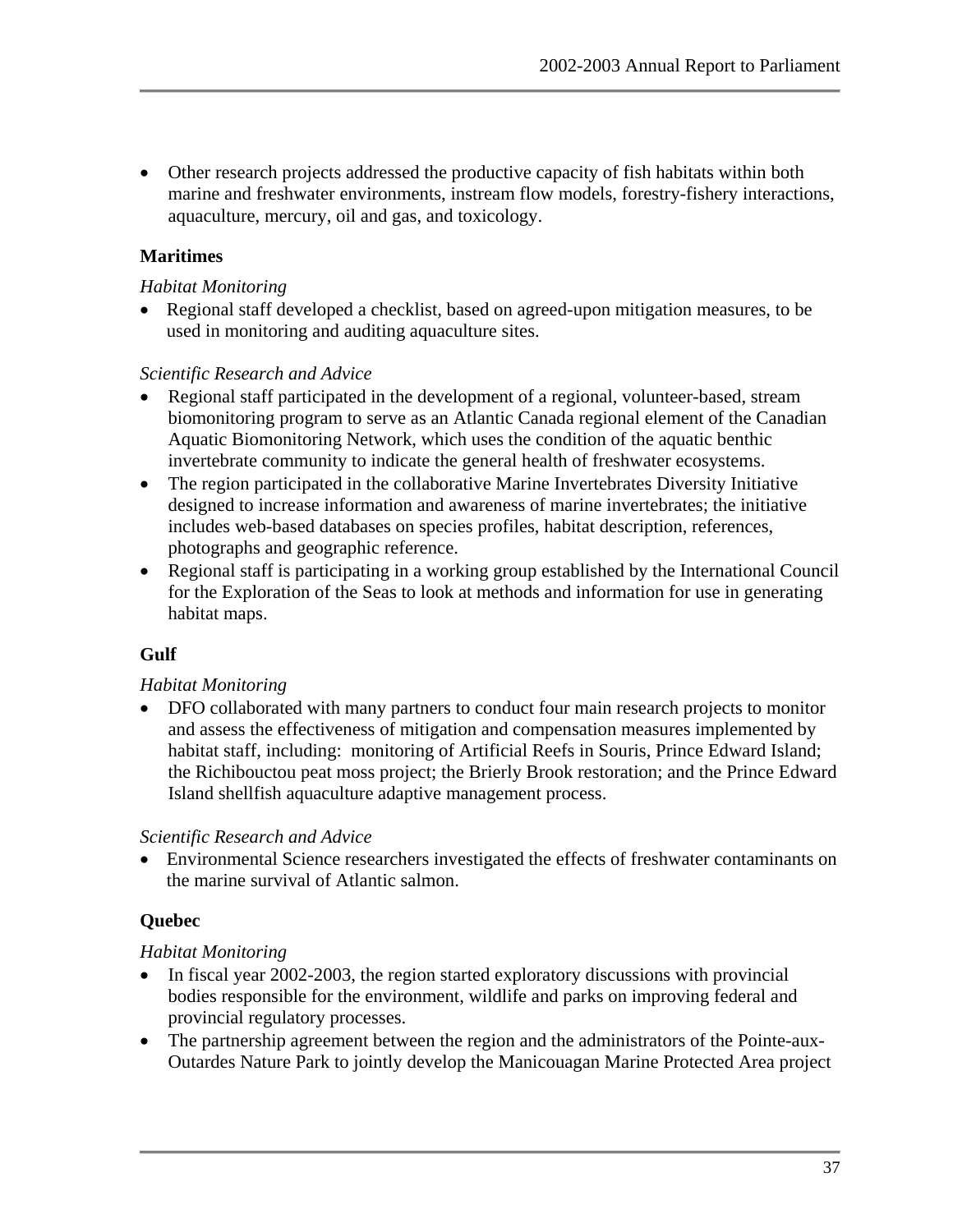continued in 2002-2003. The Regional County Municipality of Manicouagan and the Betsiamites Band Council joined the project to form a technical committee to develop a preliminary management plan for the proposed Area and to promote the initiative.

• The region is participating in the implementation of a Round Table bringing together various stakeholders who are interested in the common seal situation in the St. Lawrence estuary. The mandate of this group will be to develop an action plan, which will include specific measures to reach the objectives related to the protection of the common seal and its habitat.

#### *Scientific Research and Advice*

- The maintenance of the navigation channel of the St. Lawrence River requires a large number of dredging operations every year. However, little is known about the environmental risks associated with these operations. As a result, the region and its partners set about to study the impacts of the ocean disposal of dredged sediments on fish and fish habitat. From 1999 to 2001, the work was carried out at the Madame Island model site, located about 75 km downstream from Quebec City. Results to-date have indicated a potentially significant past influence of major deposits following navigation channel dredging. On the other hand, annual deposits could have limited impacts on fish use and habitat quality.
- Activities linked with mussel culture produce vast quantities of organic and inorganic matter. This matter deposits on the sea floor and can affect the environment and the composition of its communities. A study was undertaken in the Cascapédia Bay in the Gaspé Peninsula to improve the knowledge on the effects of mussel culture on the marine environment. A comparison was made of two sites using different culture methods and a control site. Preliminary reports reveal that these activities significantly decrease biological diversity at the sites where culture is done. The analysis of the results and infield work will continue in fiscal year 2003-2004.
- The region has undertaken a study of the impacts of hydraulic gear on the clam harvest in the Havre-aux-Basques lagoon in order to verify if the intake of juvenile clams from a natural setting has impacts on the clam population, its habitat and related species.
- The region completed a research project to assess the risks involved in introducing nonnative species in the estuary and the Gulf of the St. Lawrence River. Results show that ballast water exchanges are partially effective in reducing the risks associated with the introduction of plankton.
- Little is known on the impact of scallop fishing on the benthic environment of the St. Lawrence. To fill this knowledge gap, the region, in partnership with the Saguenay-St. Lawrence Marine Park, has conducted a scientific assessment of the impacts of the Iceland scallop fishery in the Île Rouge sector. After four years of commercial operation,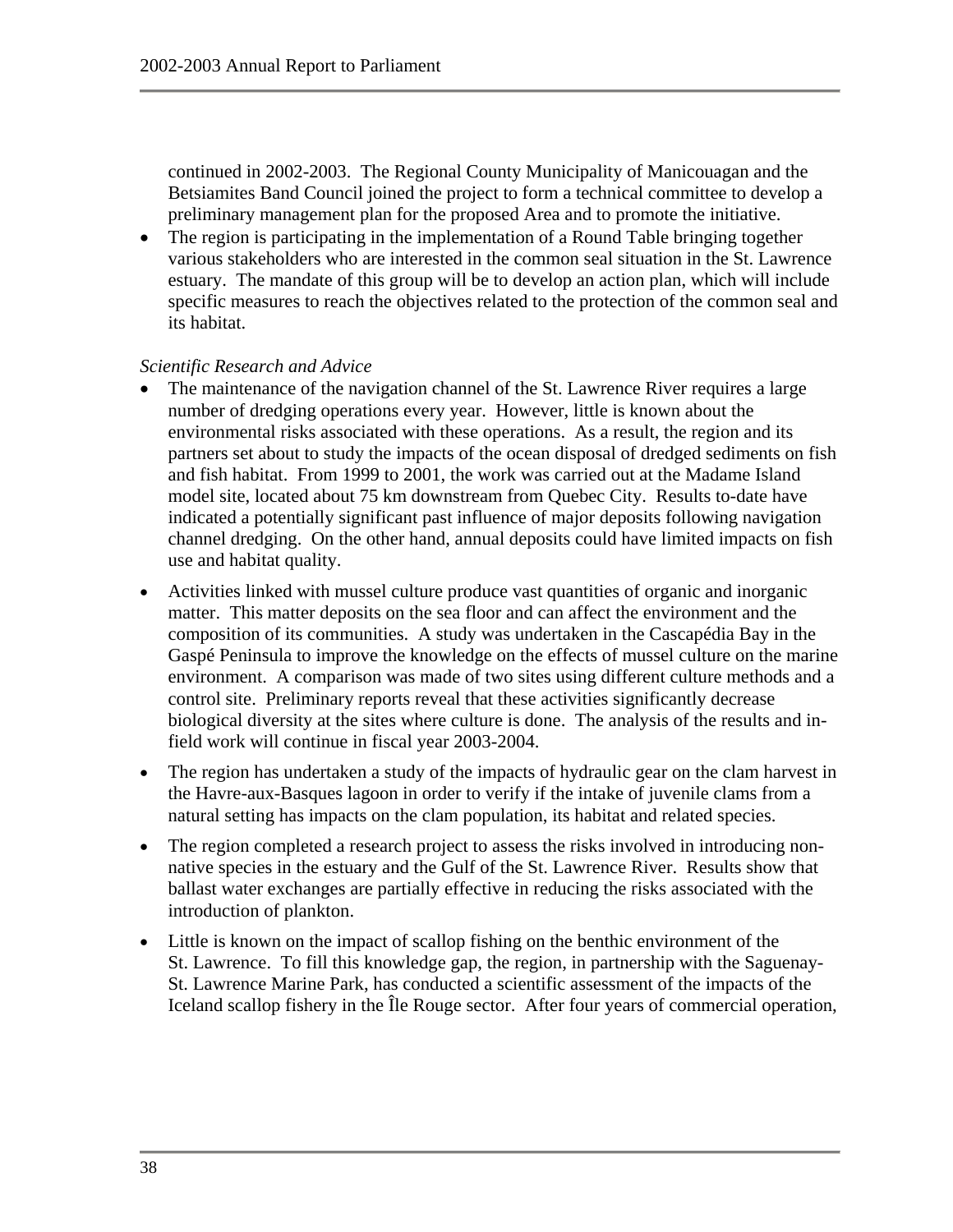the results available as of this date are not conclusive in establishing that there is a definite impact on benthic communities.<sup>[8](#page-46-0)</sup>

#### **Central and Arctic**

#### *Habitat Monitoring*

- The region undertook the fifth year of a ten-year monitoring program, initiated in 1998, on the effectiveness of stream habitat compensation efforts at the BHP Billiton Ekati Diamond Mine.
- Regional staff participated in the Regional Aquatic Monitoring Program in Alberta, which monitors climatic and hydrologic parameters, water and sediment quality, acid sensitive lakes, benthic invertebrates, fish populations, and wetlands vegetation.
- Regional staff participated in the cumulative effects monitoring program established to monitor possible cumulative effects arising from uranium mining activity in northern Saskatchewan.

#### *Scientific Research and Advice*

- Results of a DFO-led study on the effects of forest fire on pike spawning habitat in lakes were analyzed, with preliminary findings indicating that forest fires have effects on the spawning and rearing success for pike; these findings may have implications on forest fire and riparian zone management.
- In the Ontario-Great Lakes Area, DFO supported numerous initiatives designed to advance the understanding of impacts of development activities on fish habitat to assist DFO staff in the review of referrals. One initiative included an agreement with the Trent University and the Watershed Science Centre to study 10 regulated lakes and three nonregulated lakes in the Haliburton Highlands region of south-central Ontario.
- Research activities in the Prairies Area included: an evaluation of the usefulness of pigment data in studies of productive capacity of near-shore communities in boreal lakes; a collaborative study with the Alberta Conservation Association and Alberta Environment on the identification of fish barrier passage issues; and a study examining the interaction of climate change and land-use activity on the productivity and function of prairie lakes, conducted in collaboration with researchers at the University of Regina.

#### **Pacific**

 $\overline{a}$ 

#### *Scientific Research and Advice*

• The region continued to develop a scientifically defensible protocol for indicators of marine environmental quality to be used by volunteer stewards, and audited and published data from a three-year trial of the Shorekeepers protocol.

<span id="page-46-0"></span><sup>8</sup> Arseneau, M.J., P. Archambault et P. Goudreau. 2003. *Évaluation des impacts de la pêche sur le gisement de pétoncles d'Islande de l'île Rouge*. A study completed by Fisheries and Oceans Canada for the Saguenay– St. Lawrence Marine Park.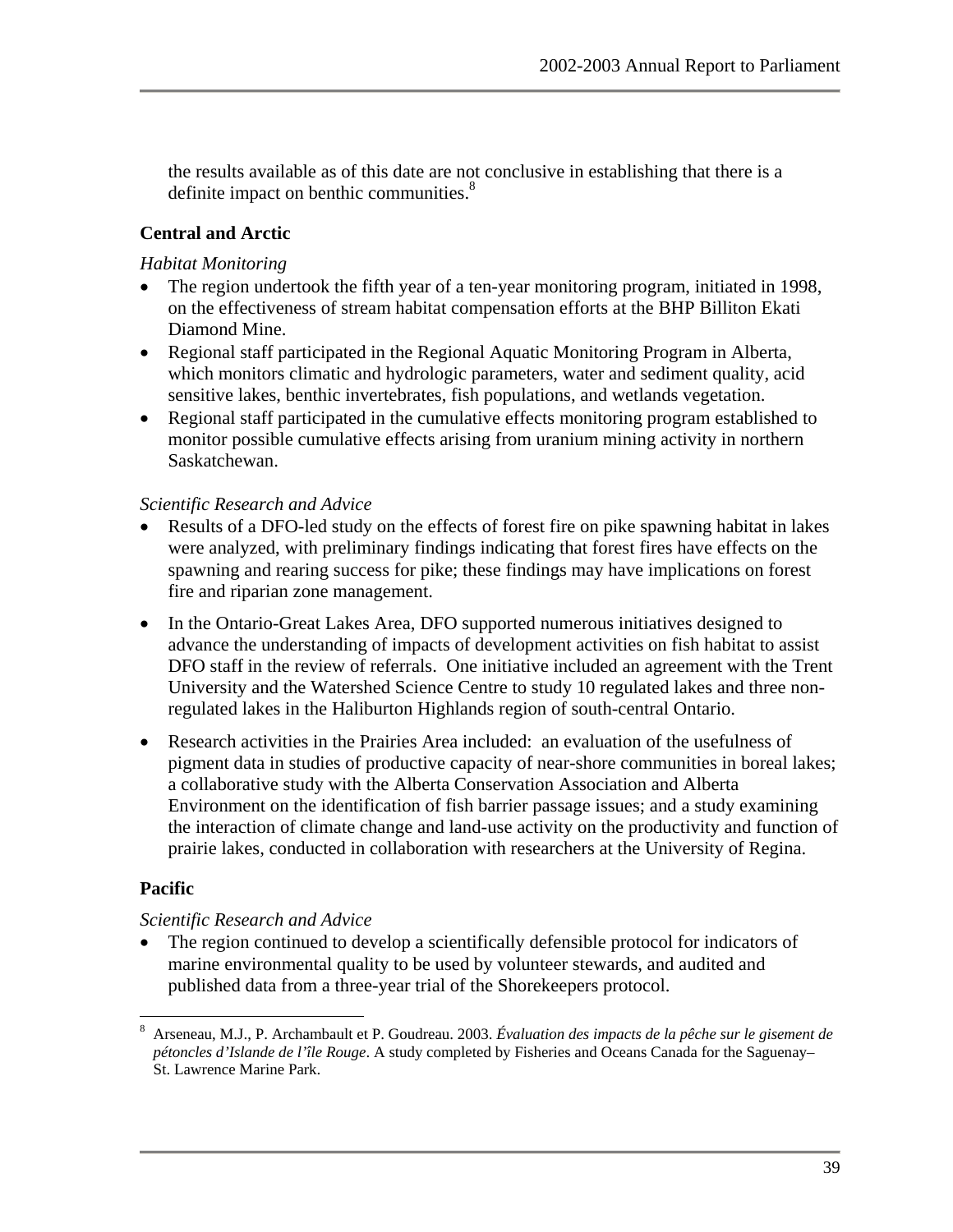- <span id="page-47-0"></span>• Regional staff provided formal advice on the impacts of scuttled vessels as artificial reefs.
- Staff completed ecosystem overviews for three Areas of Interest as candidate Marine Protected Areas, and supported the Central Coast Integrated Management initiative.
- Staff completed a research document on the ecological significance and productivity of flood plains as fish habitat, and undertook or participated in studies related to, among other issues, cadmium levels in farmed and wild oysters, lake fertilization, ecological values of the supra-littoral ecotone, Fraser River sockeye spawning conditions, and the monitoring of select exotic species.
- Staff continued research on: the impact on fish and fish habitat of both salmon net-pen farms and shrimp harvesting gear; the impact of placer mining on Yukon fish and fish habitat; the impact of forestry fish and fish habitat in both freshwater and marine waters; and contaminants in the Strait of Georgia.

# **7.0 Information Management**

Providing timely, accessible and reliable information to the public and DFO staff is a key element to improving efficiency within the National Habitat Program, and to raising awareness and understanding among Canadians of the importance of fish habitat.

## **National Highlights**

#### **Habitat Systems – Habitat Referral Tracking System**

During fiscal 2002-2003, the Habitat Referral Tracking System (HRTS) continued to be further developed as the daily national working system used by habitat biologists and administrators across the country.

The HRTS is used to record information and actions taken on requests (referrals) received by HMP either directly from a proponent or indirectly from a provincial or other agency with respect to proposed works or undertakings which may affect fish or fish habitat.

Activities related to the development and use of the HRTS includes:

- the addition of 138 new HMP users and another 74 users from other programs or sectors within the department, bringing the total number of system users at the end of the fiscal year to approximately 900.
- continued work on Phase 2 of the multi-year system modernization and re-development plan, with the implementation of Versions 4.2, 4.2a and 4.3 of the HRTS, which include features such as: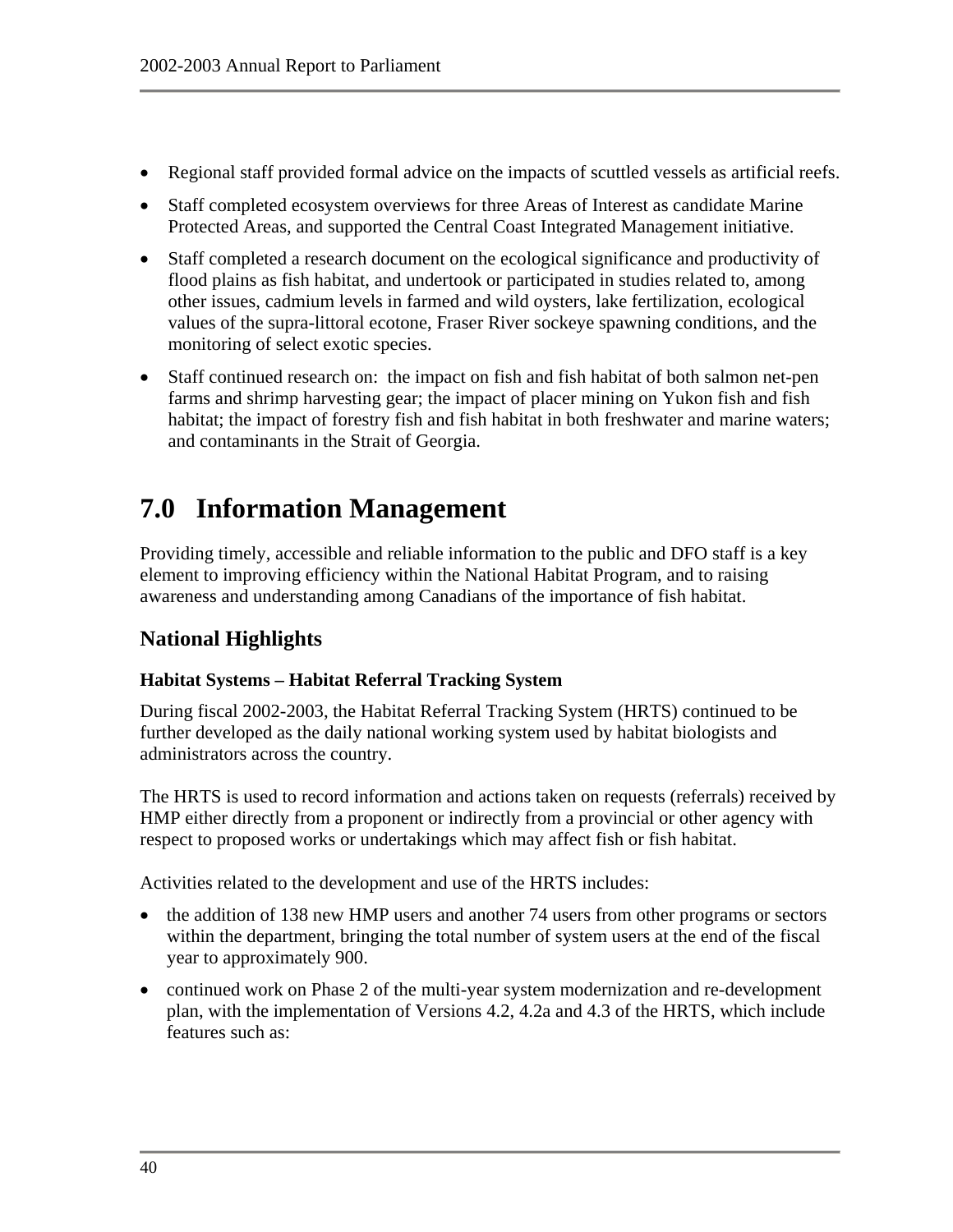- $\triangleright$  web-based mapping, a new feature to provide staff the ability to build queries and display the results on a map using a web-based mapping tool developed especially for the HRTS;
- $\triangleright$  a new module for tracking habitat training courses, sessions and participants;
- $\triangleright$  initiating Phase 3 of the multi-year development plan, including moving the existing HRTS into new technology.
- continued work with focus groups and user sessions to determine additional changes and enhancements for continuation of Phase 3 of the re-development project in fiscal year 2003-2004.

#### **Habitat Management Web Initiatives**

The Habitat Management web initiatives were greatly expanded over the 2002-2003 fiscal year. This expansion responded to the need to provide accurate and timely information to DFO clients, and to support the federal goal of using information and communication technology to provide Canadians with enhanced access to information and services.

The former Fish HMP internet site was merged with the Oceans Canada site to form the sector-based Canadian Waters site. The Canadian Waters site was released to the public in December 2002, and includes information on Canada's oceans and fish habitat.

The Fish Habitat's Intranet site was redesigned into a client-oriented web site providing HMP staff from all regions with information they need to carry out their jobs in an efficient and effective manner. The site was expanded to include a detailed training module, a referral module, a bulletin board, and expanded services and administrative tools.

An Extranet site was jointly developed by the Canadian Electricity Association (CEA) and DFO to provide information to CEA and DFO staff implementing the CEA-DFO Memorandum of Understanding (for details refer to section 5.0 Community Outreach and Stewardship).

## **Regional Highlights**

Details on regional activities are available in supporting documents available electronically at: <[http://www.dfo-mpo.gc.ca/canwaters-eauxcan/infocentre/publications/index\\_e.asp>](http://www.dfo-mpo.gc.ca/canwaters-eauxcan/infocentre/publications/index_e.asp).

#### **Newfoundland and Labrador**

• Regional staff maintained and updated the Newfoundland and Labrador Freshwater Inventory, which includes key data for 365 river systems on the island portion of the province and 80 river systems in Labrador.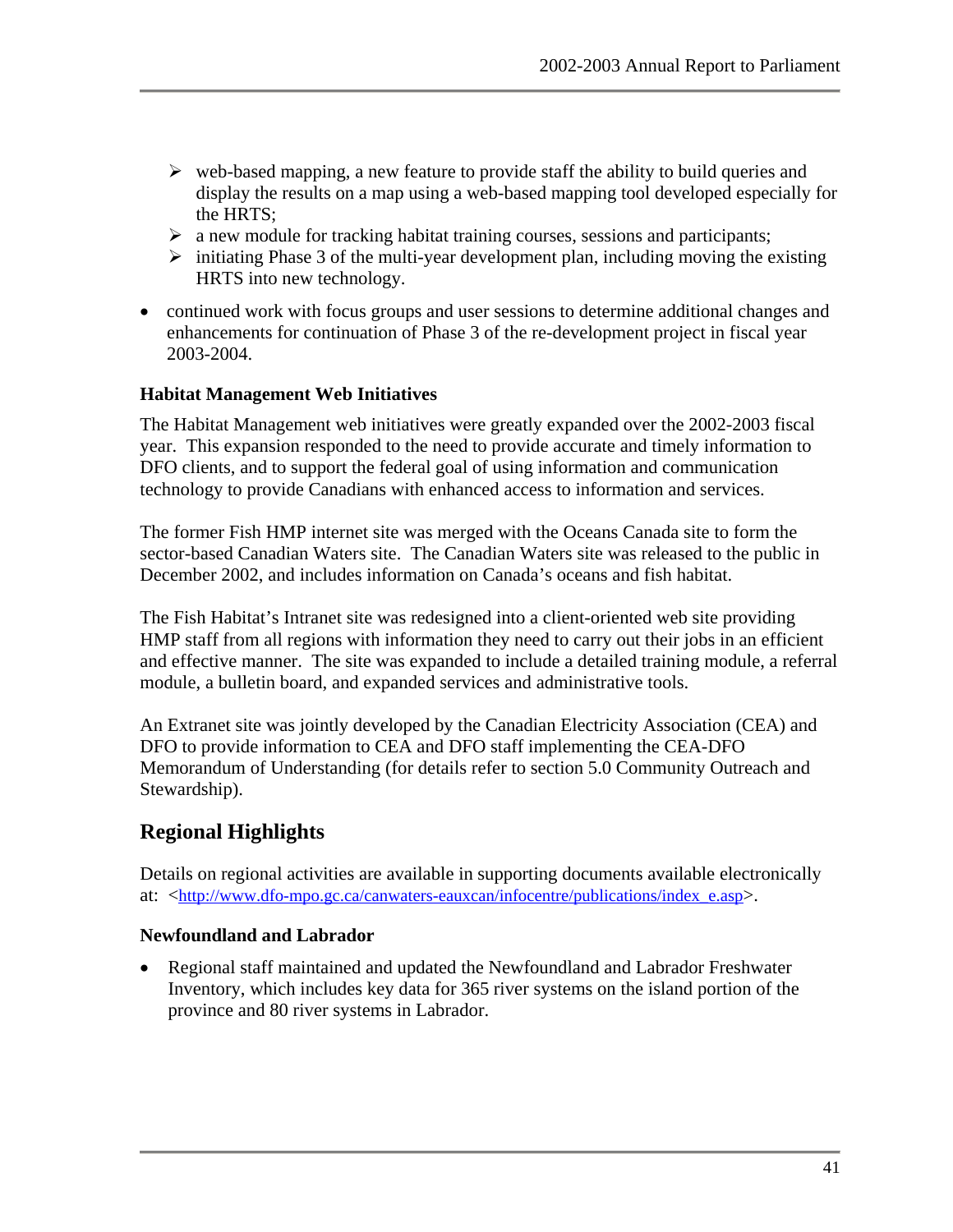• Staff developed the Fish Habitat Compensation Inventory, which provides locations, descriptions, maps, pictures and diagrams of fish habitat compensation projects underway in the region.

#### **Maritimes**

• Regional staff worked to ensure that all referral files were shared in a timely fashion, under the Aquatic Works Proposal Review Consolidation initiative.

#### **Quebec**

- The region has continued to provide information to the Fish Habitat Management Information System. The system has greatly benefited from an agreement with the *Société de la faune et des parcs du Québec* to provide considerable information on freshwater fish habitat.
- The Interactive Atlas of coastal habitats and fisheries resources was developed in fiscal year 2002-2003 as a by-product of the information system. The atlas is expected to be made available on the internet in 2003.
- The region has developed a database of information related to the management of compensation projects implemented in Quebec for the loss of fish habitat. The database includes information on losses and gains of habitat, follow-up objectives, techniques used and final conclusions for each of the compensation projects. The database is expected to be fully operational in fiscal year 2003-2004, and will be updated on a continual basis.
- The region has developed an extranet site of the Environmental Assessment Issues Table, which includes 19 Quebec federal departments and agencies groups involved in environmental assessments. The extranet site will help increase and promote exchanges, including the sharing of documents developed by members of the Environmental Assessment Issues Table.

#### **Central and Arctic**

- The region continued to develop an internal web-site to provide information to DFO staff, in consultation with other DFO programs, including Science, the Canadian Hydrographic Service and the Canadian Coast Guard.
- Staff initiated a joint project with DFO's Great Lakes Laboratory for Fisheries and Aquatic Sciences to develop a fish species at risk mapping tool for Ontario.
- In partnership with the Conservation Authorities, DFO continued to develop a geographic information systems (GIS) map with information pertaining to municipal drains and fish habitat.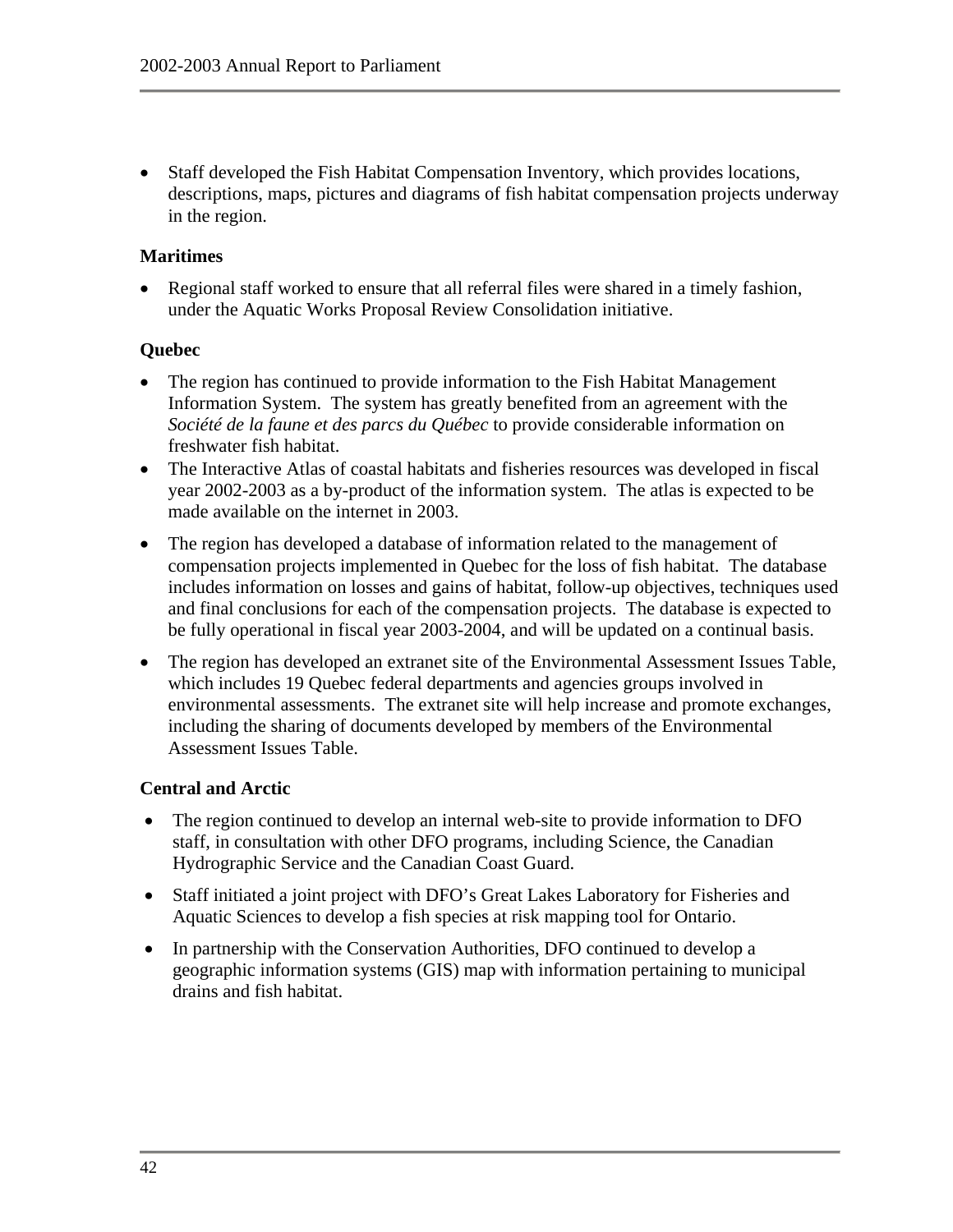## <span id="page-50-0"></span>**Pacific**

- The region continued the development and implementation of GIS products throughout the region, including an internet-based mapping application that provides internal and external user access to more than 135 layers of fish habitat and species spatial data.
- Staff continued to work with the Province of British Columbia in the development of standardized methods for data compilation, quality assurance and integration of data and information.

# **8.0 Program Management**

Sound program management is critical to strengthening the HMP. Program management tasks include business and work planning, training, financial administration, human resources management, and performance measurement and reporting.

## **National Highlights**

## **National Training Program**

The habitat management training strategy and action plan, developed as part of the Habitat Blueprint Initiative to strengthen the National HMP, has guided the development and implementation of a new National Habitat Management Training Program (NHMTP).

Major training activities in fiscal year 2002-2003 included:

- The establishment of a program management structure and development of core training course modules that support consistent delivery of regulatory activities and services under the *Fisheries Act* and the *Canadian Environmental Assessment Act*. A Train-the-Trainer course was also developed and then delivered in March 2003. The target audience was Habitat Management subject matter experts who would like to develop their facilitation skills in order to provide training of professional and technical courses.
- A total of 165 Habitat Management staff received a special training course on the HRTS.
- The National Habitat Management Training Steering Committee was established to coordinate the development and delivery of a national, competency-based training program to support the effective, efficient and consistent implementation of the National HMP. The committee will be responsible for ensuring that a curriculum of nationally consistent training modules for all key activities of the Program is established and that the training program is responsive to program priorities.

DFO initiated the development of a Results-Based Management and Accountability Framework (RMAF) for the HMP that is inclusive of all its regulatory and non-regulatory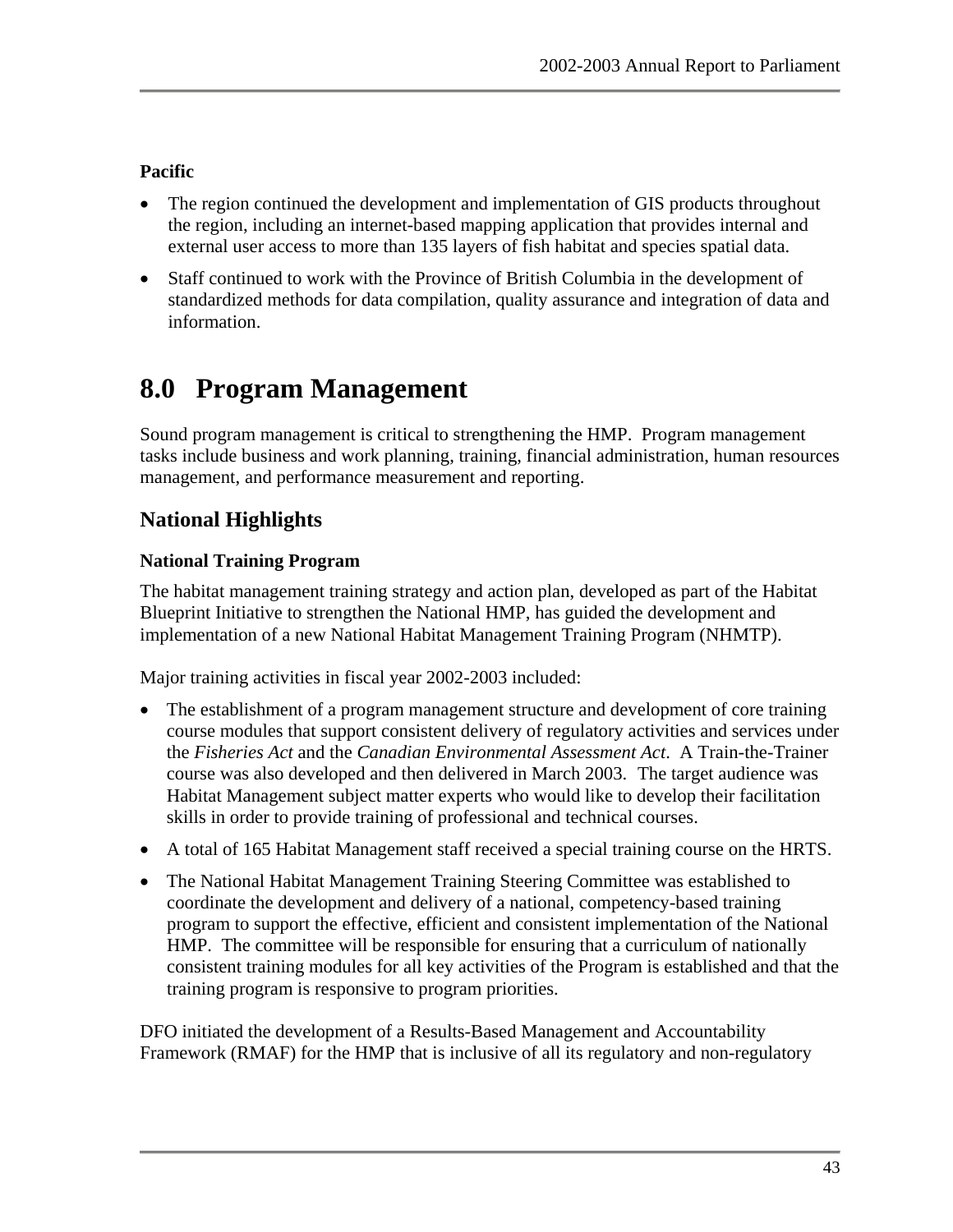activities. However, it has proposed to use a phased approach to achieve this goal, beginning with the development of an RMAF that focuses on regulatory activities associated with the administration and enforcement of section 35 of the *Fisheries Act* - activities that consume much of the resources allocated to the program. The section 35 RMAF is being developed and implemented in parallel with the implementation of the five point action plan that evolved from the new strategic directions established through both the HMP Blueprint exercise and the Departmental Assessment and Alignment Project (DAAP). This five point action plan includes measures intended to streamline regulatory review activities to focus program resources on works and undertakings posing the highest risk to fish habitat and to enable re-investment of savings to higher priority regulatory and non-regulatory activities.

## **Regional Highlights**

Details on regional activities are available in supporting documents available electronically at: <[http://www.dfo-mpo.gc.ca/canwaters-eauxcan/infocentre/publications/index\\_e.asp>](http://www.dfo-mpo.gc.ca/canwaters-eauxcan/infocentre/publications/index_e.asp).

#### **Newfoundland and Labrador**

- Regional staff delivered a comprehensive forestry training package to employees in the forestry sector, outlining regional DFO policies and programs concerning the conservation and protection of fish and fish habitat, as well as various mitigative techniques pertaining to forestry activities.
- Staff continued delivering the Forestry and Fish Habitat Protection training package, with particular focus on the modules relating to fish and fish habitat, siltation and forestry impacts.

#### **Maritimes**

- The region initiated a project to identify low-risk project practices for use in Nova Scotia to streamline the number of referral reviews, building on the 20-year experience in New-Brunswick where watercourse alteration guidelines allow the responsible provincial agency to review certain types of projects based on established guidelines.
- The region established a Habitat Area Regional Committee to promote a consistent team approach to habitat sector activities among the regional and area offices, by bringing together staff from across the region to discuss issues, identify priorities and to develop action items to address problems and issues.

#### **Central and Arctic**

• The region's Prairies Area established an Area Habitat Team to provide advice, guidance and direction to area staff and to develop recommendations to senior management for improving the effectiveness, efficiency and regional consistency of the program.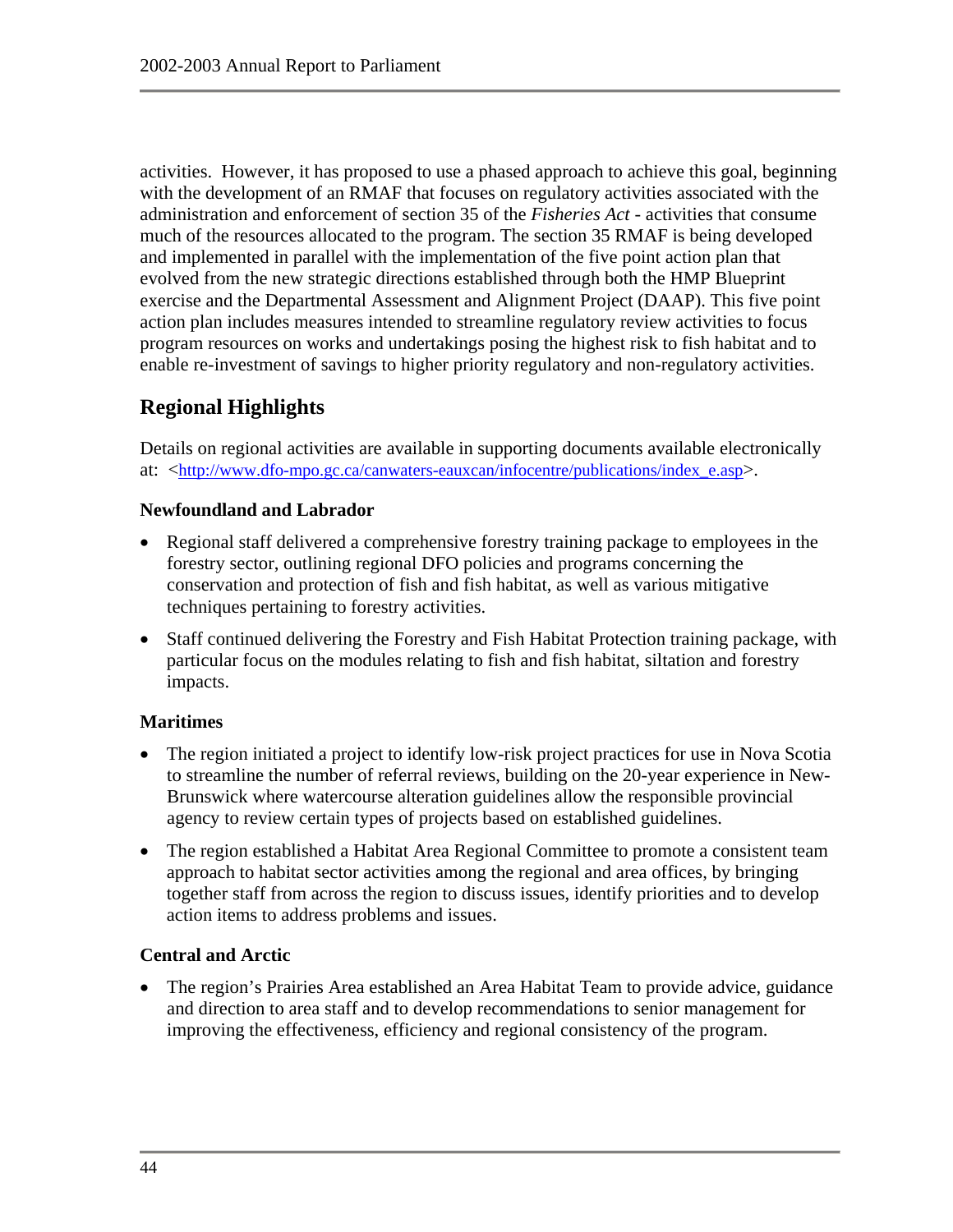• Staff was provided a training program on navigable waters protection to improve awareness of methods and procedures for the assessment of navigability and tracking of projects, and to provide an overview of the legislation and enforcement provisions of the NWPA.

#### **Pacific**

- The region undertook a strategic review to provide insight about the program's risk reduction opportunities, to improve the defensibility and transparency of decisions about program priorities, and to evaluate the costs and risk reduction benefits of alternative management programs.
- The region continued to examine and deal with the impacts of the British Columbia government's organizational and budget reductions that have resulted in program changes that impact its previous role in habitat management issues.
- Staff participated in a Habitat Management and Navigable Waters Protection crossdelivery pilot project to examine opportunities to improve the delivery of the two programs related to fish habitat matters.
- Staff provided habitat enforcement training courses to regional Habitat Management staff and fishery officers via the 'Regional Habitat Enforcement Course' and the 'Expert Witness Training Course'.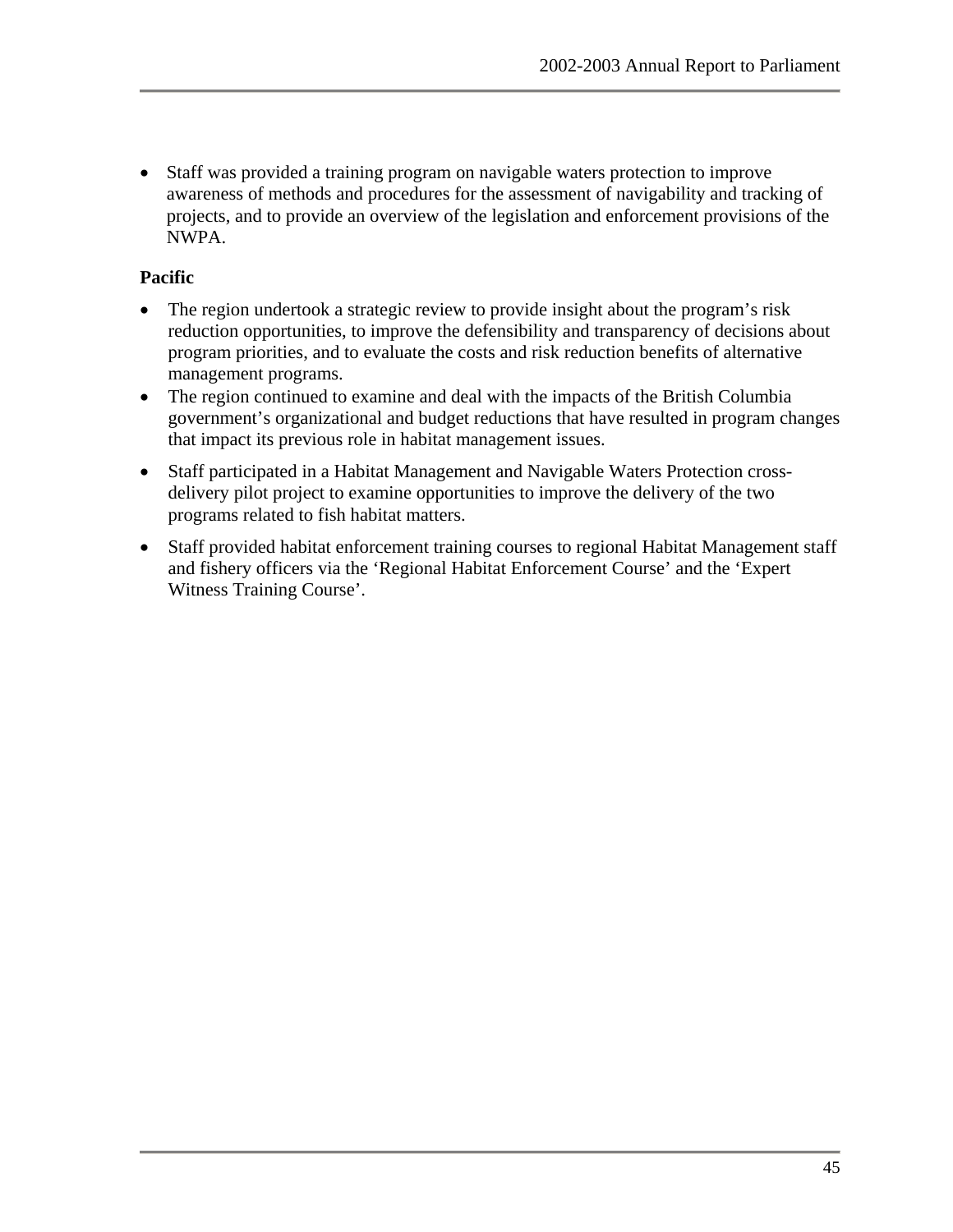<span id="page-53-0"></span>

## **Map 1: Habitat Management Program's Regions and Offices**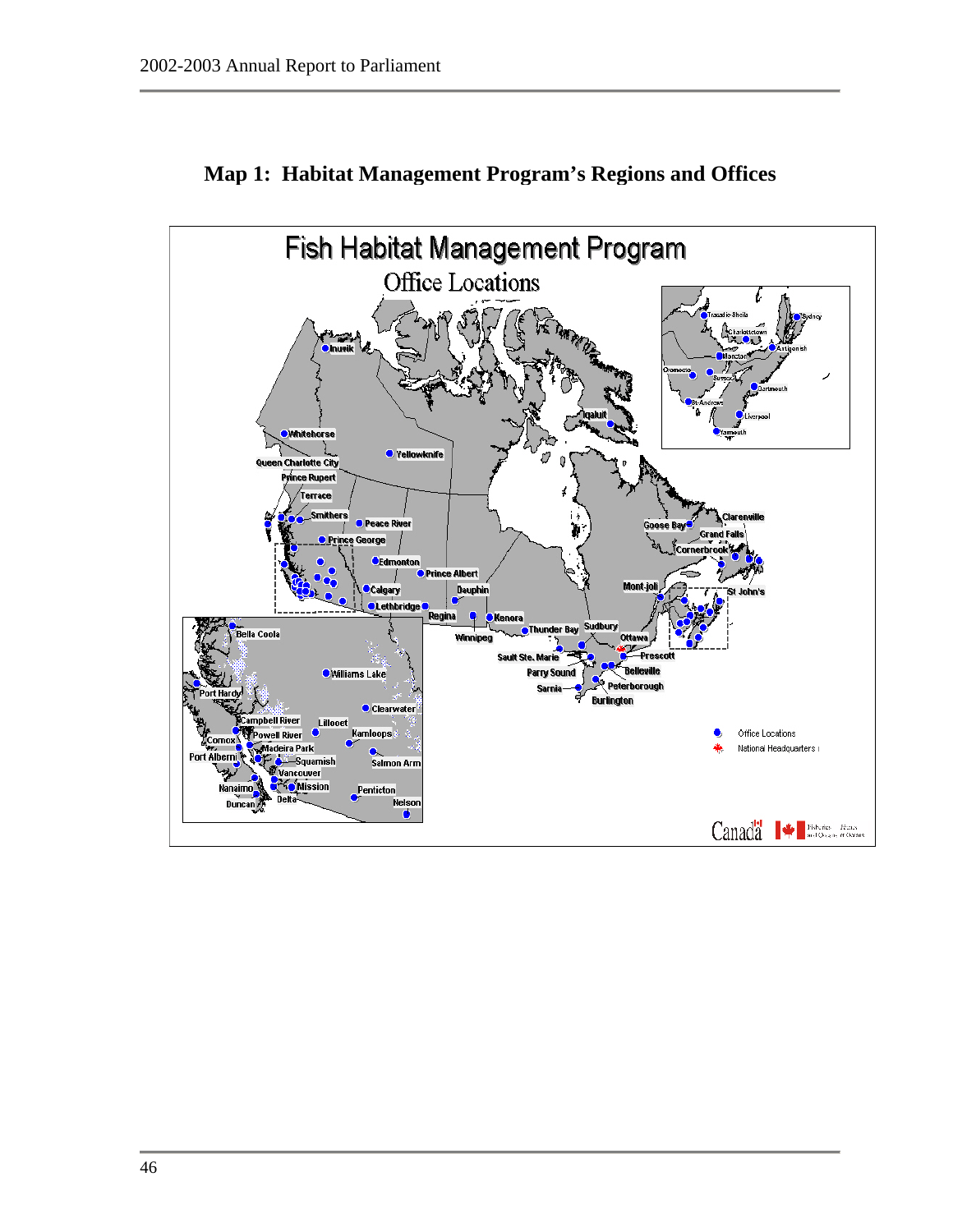# **Annex 1:**

# <span id="page-54-0"></span>**Habitat Protection and Pollution Prevention Provisions,** *Fisheries Act*

| <b>Section</b> | <b>Intent</b>                                                                                                                                                                                                                                                                                                                                                                                                                     |
|----------------|-----------------------------------------------------------------------------------------------------------------------------------------------------------------------------------------------------------------------------------------------------------------------------------------------------------------------------------------------------------------------------------------------------------------------------------|
| 20             | The Minister may require fishways to be constructed.                                                                                                                                                                                                                                                                                                                                                                              |
| 21             | The Minister may authorize payment, order construction or removal or require fish stops or<br>diverters for fishways.                                                                                                                                                                                                                                                                                                             |
| 22             | The Minister may require sufficient flow of water for the safety of fish and flooding of spawning<br>grounds as well as free passage of fish during construction.                                                                                                                                                                                                                                                                 |
| 26             | Prohibits obstruction of fish passage through channels, rivers and streams. Also, the Minister may<br>authorize devices to prevent the escape of fish.                                                                                                                                                                                                                                                                            |
| 27             | Prohibits the damage or obstruction of fishways, the impediment of fish to fishways and nearby<br>fishing.                                                                                                                                                                                                                                                                                                                        |
| 28             | Prohibits the use of explosives to hunt or kill fish.                                                                                                                                                                                                                                                                                                                                                                             |
| 30             | The Minister may require fish guards or screens to prevent the entrainment of fish at any water<br>diversion or intake.                                                                                                                                                                                                                                                                                                           |
| 32             | Prohibits the destruction of fish by any means other than fishing.                                                                                                                                                                                                                                                                                                                                                                |
| 34             | Definitions used throughout sections 35 to 42.                                                                                                                                                                                                                                                                                                                                                                                    |
| 35             | Prohibits works or undertakings that may result in harmful alteration, disruption or destruction of<br>fish habitat, unless authorized by the Minister or under regulations.                                                                                                                                                                                                                                                      |
| 36             | Prohibits the deposit of deleterious substances into waters frequented by fish, unless authorized<br>under regulations.                                                                                                                                                                                                                                                                                                           |
| 37             | The Minister may request plans and specifications for works or undertakings that might affect fish<br>or fish habitat. The Minister may, by regulations or with Governor-in-Council approval, make<br>orders to restrict or close works or undertakings that may harmfully alter fish habitat or lead to the<br>deposit of deleterious substances.                                                                                |
| 38             | Gives the Minister the authority to appoint inspectors and analysts and describes inspectors'<br>powers, including entry, search and the power to direct preventive, corrective or cleanup<br>measures. Provides for regulations that require reporting of abnormal deposits of a deleterious<br>substance or substances that occur in contravention of the general prohibition, regulations or site-<br>specific authorizations. |
| 40             | Sets out penalties in case of a contravention of: sections 35 or 36; failing to provide information<br>or to undertake a project in compliance with section 37; or failing to make a report or to otherwise<br>comply with section 38.                                                                                                                                                                                            |
| 42             | Those causing the deposit of deleterious substances in waters frequented by fish are liable for<br>costs incurred by Her Majesty. Also, the Minister shall prepare an annual report on administration<br>and enforcement of the fish habitat protection and pollution prevention provisions of the<br>Fisheries Act as well as a statistical summary of convictions under section 42.1.                                           |
| 43             | The Governor in Council may make regulations for carrying out the purposes and provisions of<br>the Fisheries Act, including habitat protection and pollution prevention.                                                                                                                                                                                                                                                         |